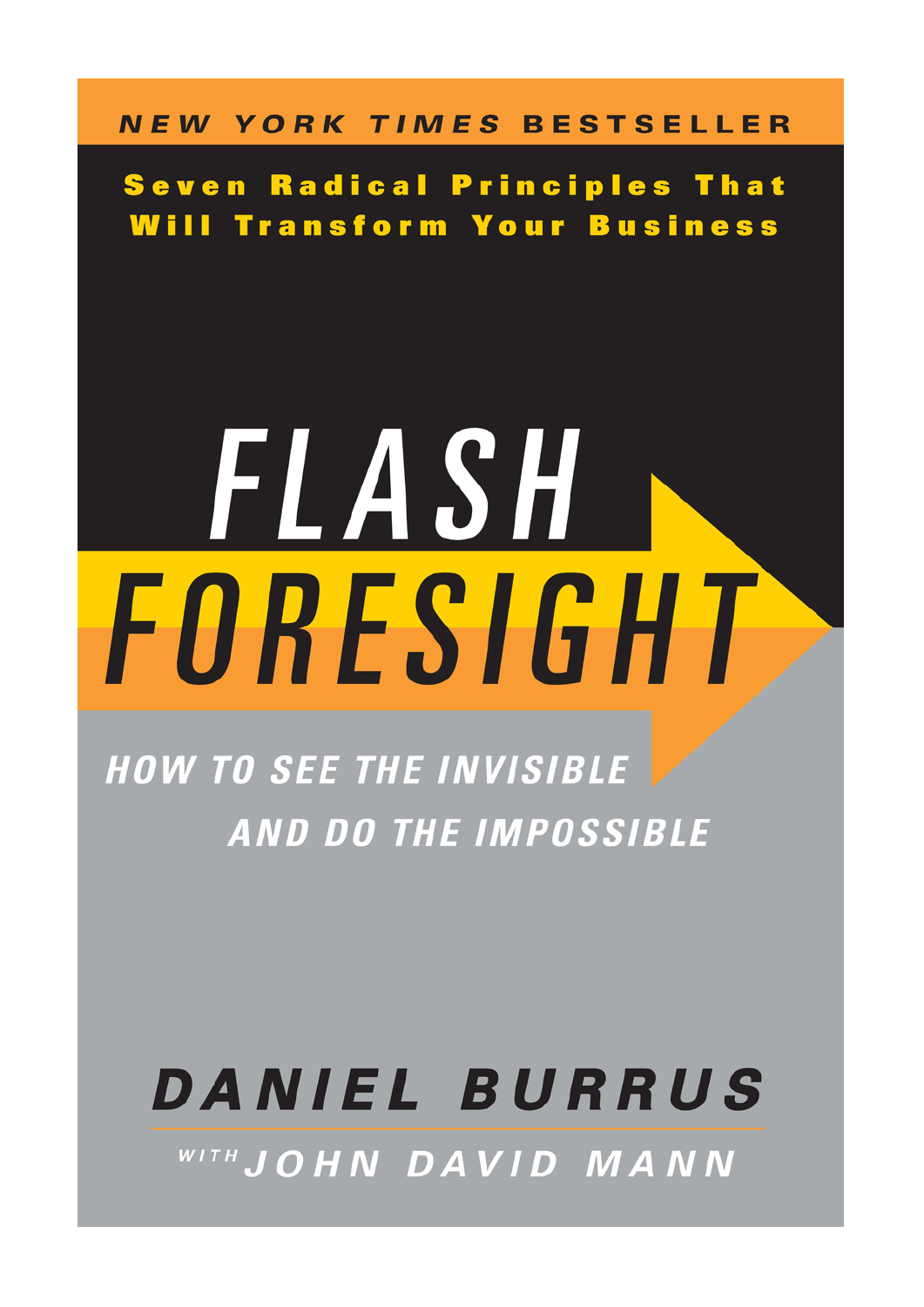## FLASH FORESIGHT

See the Invisible to Do the Impossible



### 7 RADICAL PRINCIPLES TO TRANSFORM YOUR BUSINESS

DANIEL BURRUS

with John David Mann



An Imprint of HarperCollinsPublishers www.harpercollins.com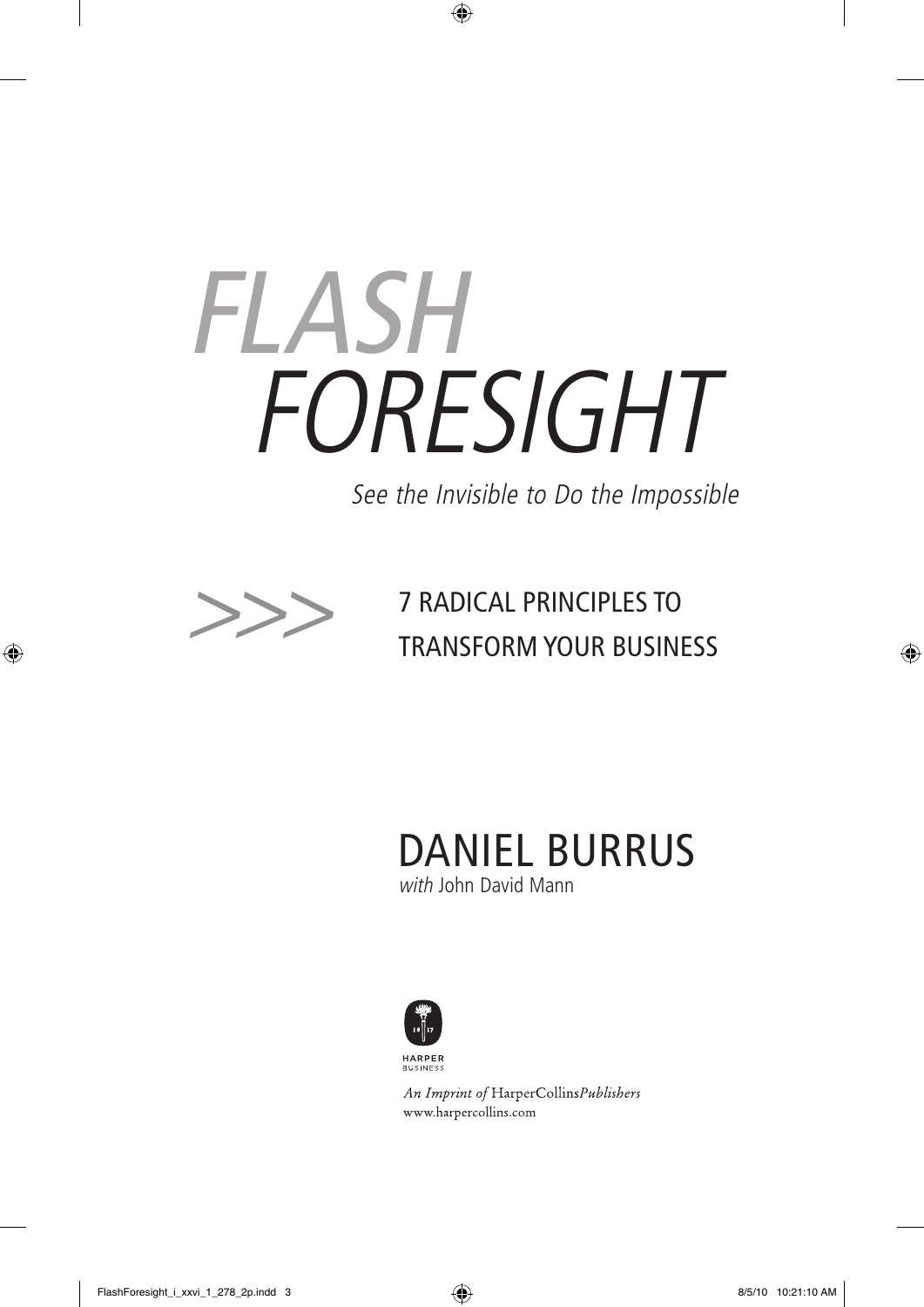FLASH FORESIGHT. Copyright © 2011 by Daniel Burrus. All rights reserved. Printed in the United States of America. No part of this book may be used or reproduced in any manner whatsoever without written permission except in the case of brief quotations embodied in critical articles and reviews. For information, address Harper Collins Publishers, 10 East 53rd Street, New York, NY 10022.

Harper Collins books may be purchased for educational, business, or sales promotional use. For information, please write: Special Markets Department, Harper Collins Publishers, 10 East 53rd Street, New York, NY 10022.

FIRST EDITION

*Designed by Jaime Putorti*

Library of Congress Cataloging-in-Publication Data

```
Burrus, Daniel.
  Flash foresight : see the invisible to do the impossible : 7 radical 
principles to transform your business / Daniel Burrus with John David 
Mann. — 1st ed.
     p. cm.
  ISBN 978-0-06-192229-9
  1. Success in business. 2. Decision making. I. Mann, John 
David. II. Title.
HF5386.B937 2011
658.4'09—dc22 2010024364
```
10 11 12 13 14 OV/RRD 10 9 8 7 6 5 4 3 2 1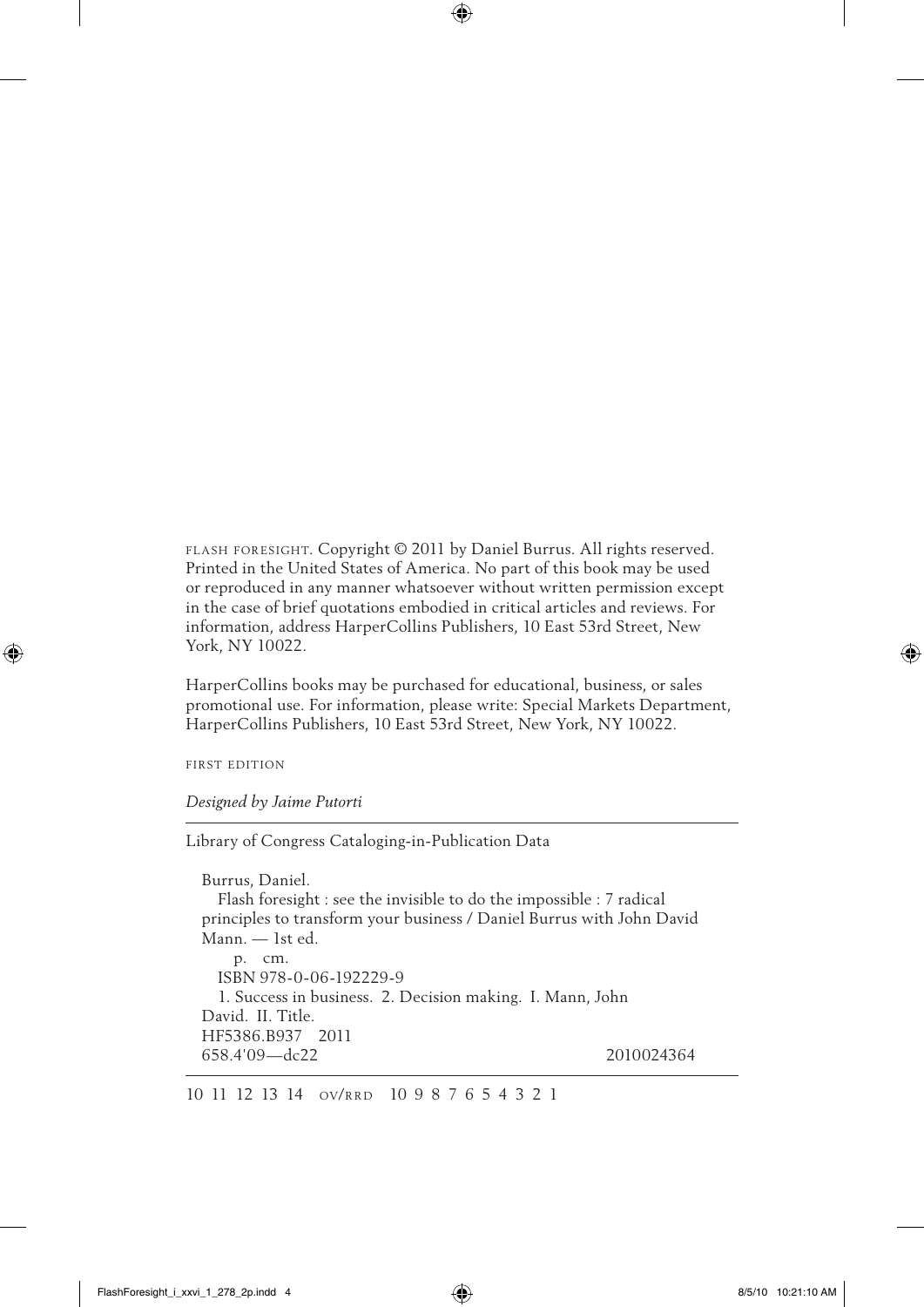To my wife, my soul mate, my best friend, and biggest fan Sharon: you are a constant source of love and inspiration.

And to the millions of people around the world who have been in my audiences, read my books, and taken action on the ideas I sparked in their minds. It is your positive actions that fuel my passion for continuing to inspire you to shape a better tomorrow.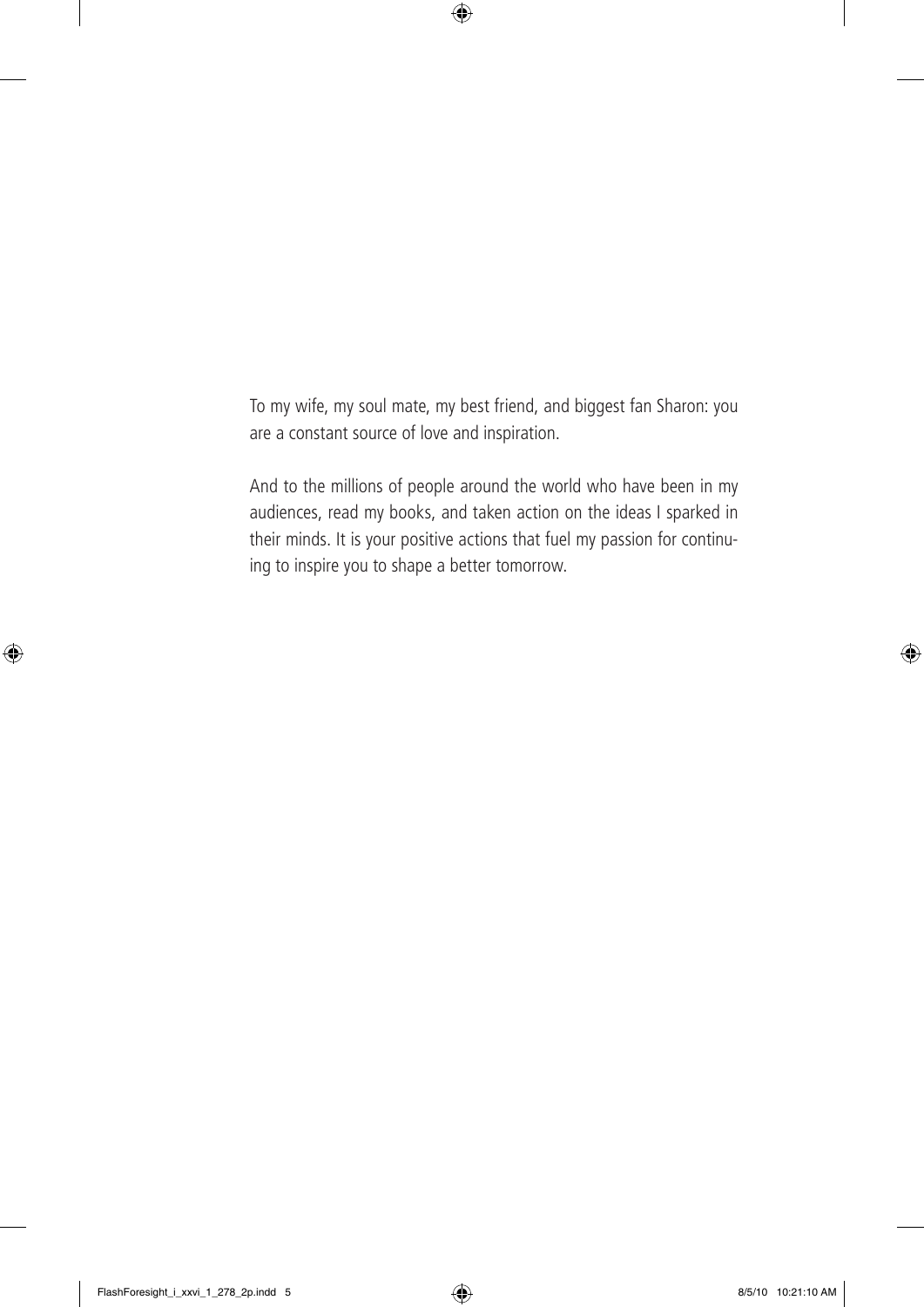#### FLASH

n. 1. a sudden burst of light or glint from a reflective surface. 2. an insight that occurs suddenly and unexpectedly: a flash of inspiration.

#### FORESIGHT

n. 1. knowledge or insight gained by looking into the future. 2. perception of the nature of events before they occur.

#### FLASH FORESIGHT

n. a sudden burst of insight about the future that produces a new and radically different way of doing something that will open up invisible opportunities and solve seemingly impossible problems before they happen.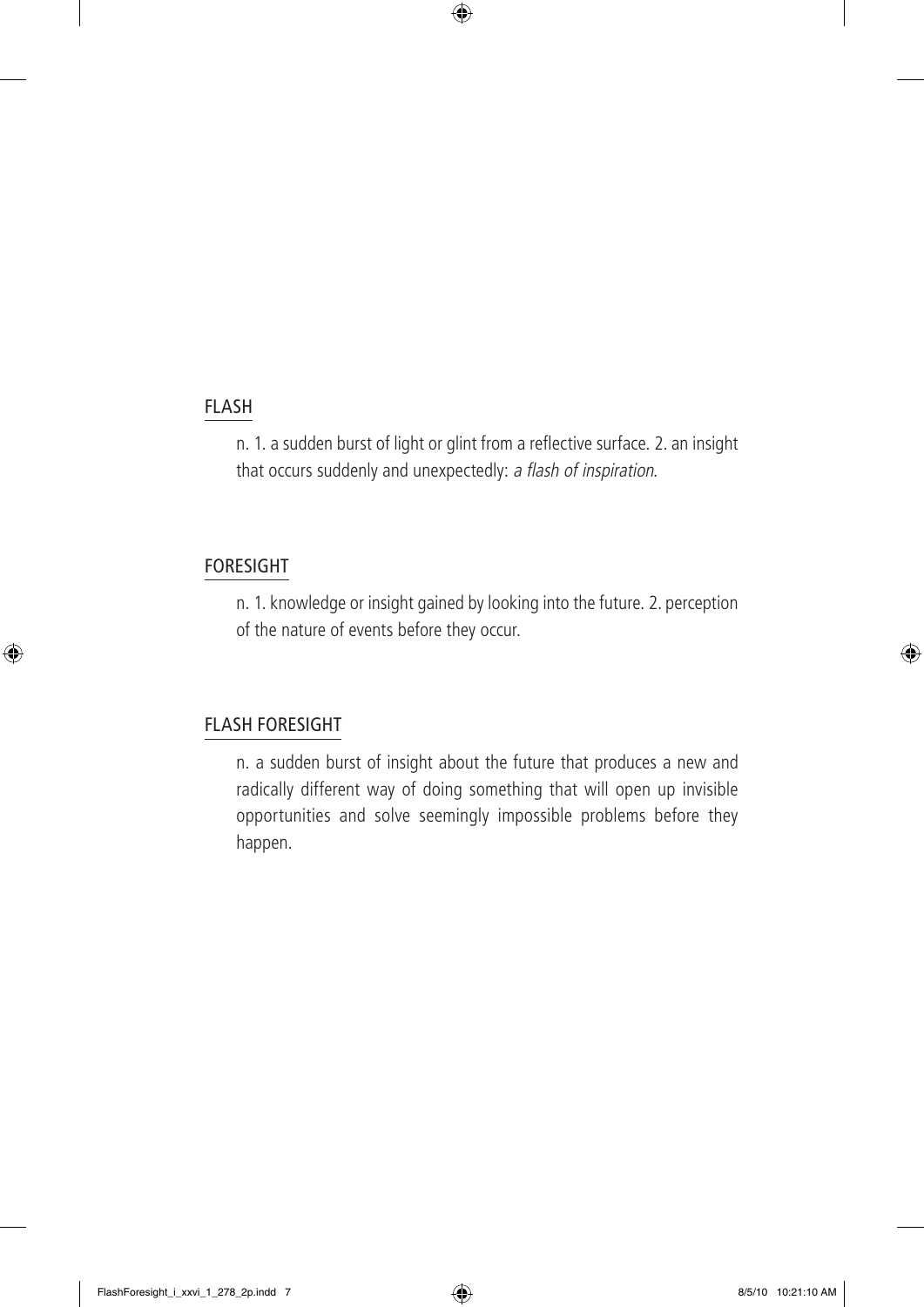#### $>>$  CONTENTS

| <b>INTRODUCTION</b>                      | xi  |
|------------------------------------------|-----|
| 1. START WITH CERTAINTY                  | 1   |
| 2. ANTICIPATE                            | 40  |
| 3. TRANSFORM                             | 73  |
| 4. TAKE YOUR BIGGEST PROBLEM-AND SKIP IT | 110 |
| 5. GO OPPOSITE                           | 144 |
| 6. REDEFINE AND REINVENT                 | 177 |
| 7. DIRECT YOUR FUTURE                    | 216 |
| EPILOGUE: AN EXPERIMENT                  | 249 |
| <b>ACKNOWLEDGMENTS</b>                   | 263 |
| <b>NOTES</b>                             | 265 |
| <b>INDEX</b>                             | 267 |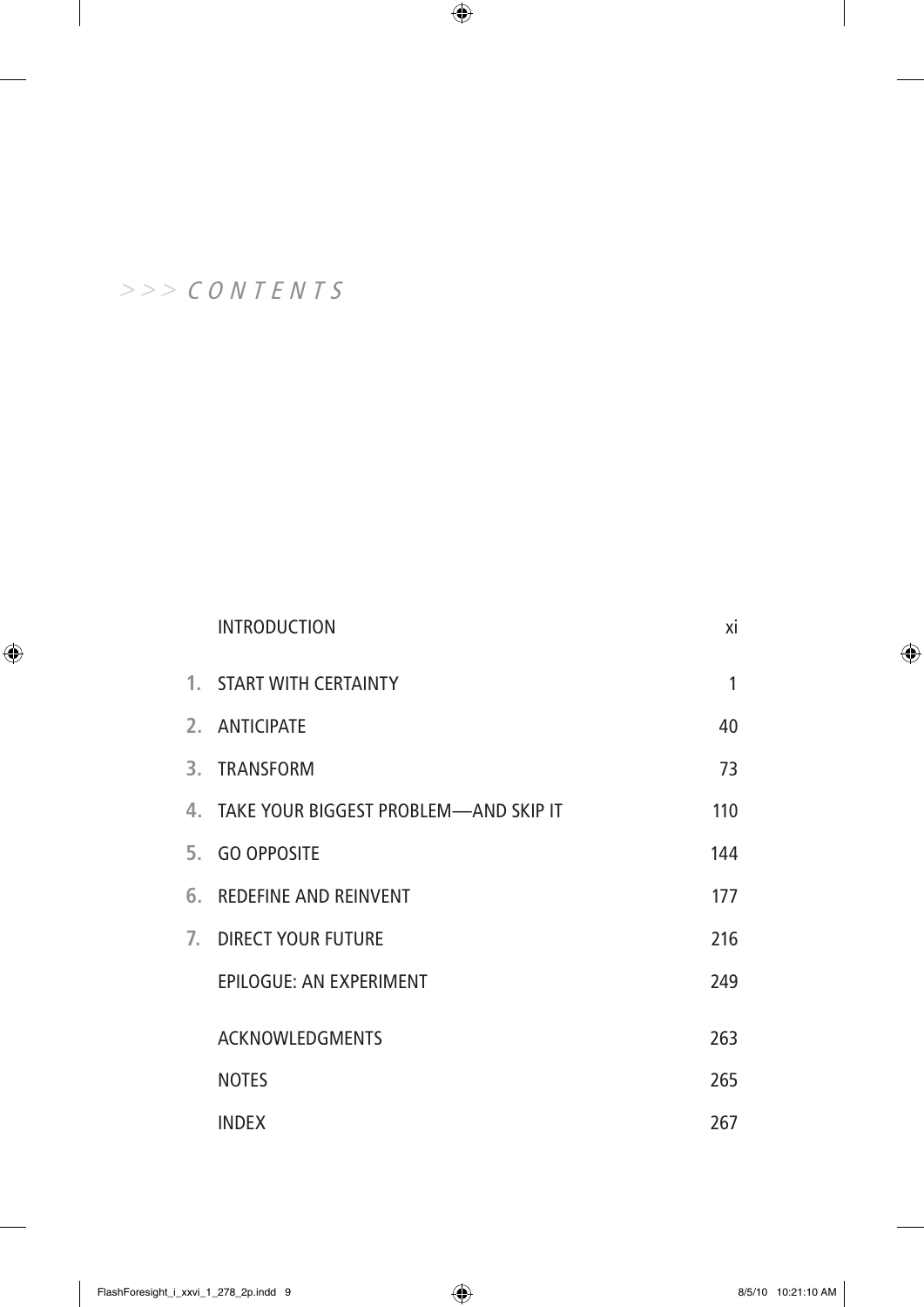**S**omething gave Dale Morgen a big idea.

Like most of us, Dale was concerned about the rising cost of energy, the problems of environmental pollution and climate change, and the politics of petroleum. Like most of us, he also knew that the nuclear-power alternative creates its own problems, including radioactive waste and the nagging threat of a catastrophic accident, not to mention the possibility of theft and nuclear terrorism.

However, unlike most of us, Dale is an accomplished inventor with more than thirty wildly successful patents under his belt. $^1$  In the course of his work he has honed a certain skill, and that skill is the *something* that gave him his big idea. I call it *!ash foresight*, and the purpose of this book is to show you how it works so you can use it, too, in your career and in your life.

Flash foresight uses the data of your five senses, as well as that intuitive sixth sense we all have that some call a *gut feeling* or *hunch*. But flash foresight goes further, because in using it you synthesize those sensory and intuitive faculties and project them forward through the dimension of *time*. A *flash foresight* is a blinding flash of the future obvious. It is an intuitive grasp of the foreseeable future that, once you see it, reveals hidden opportunities and allows you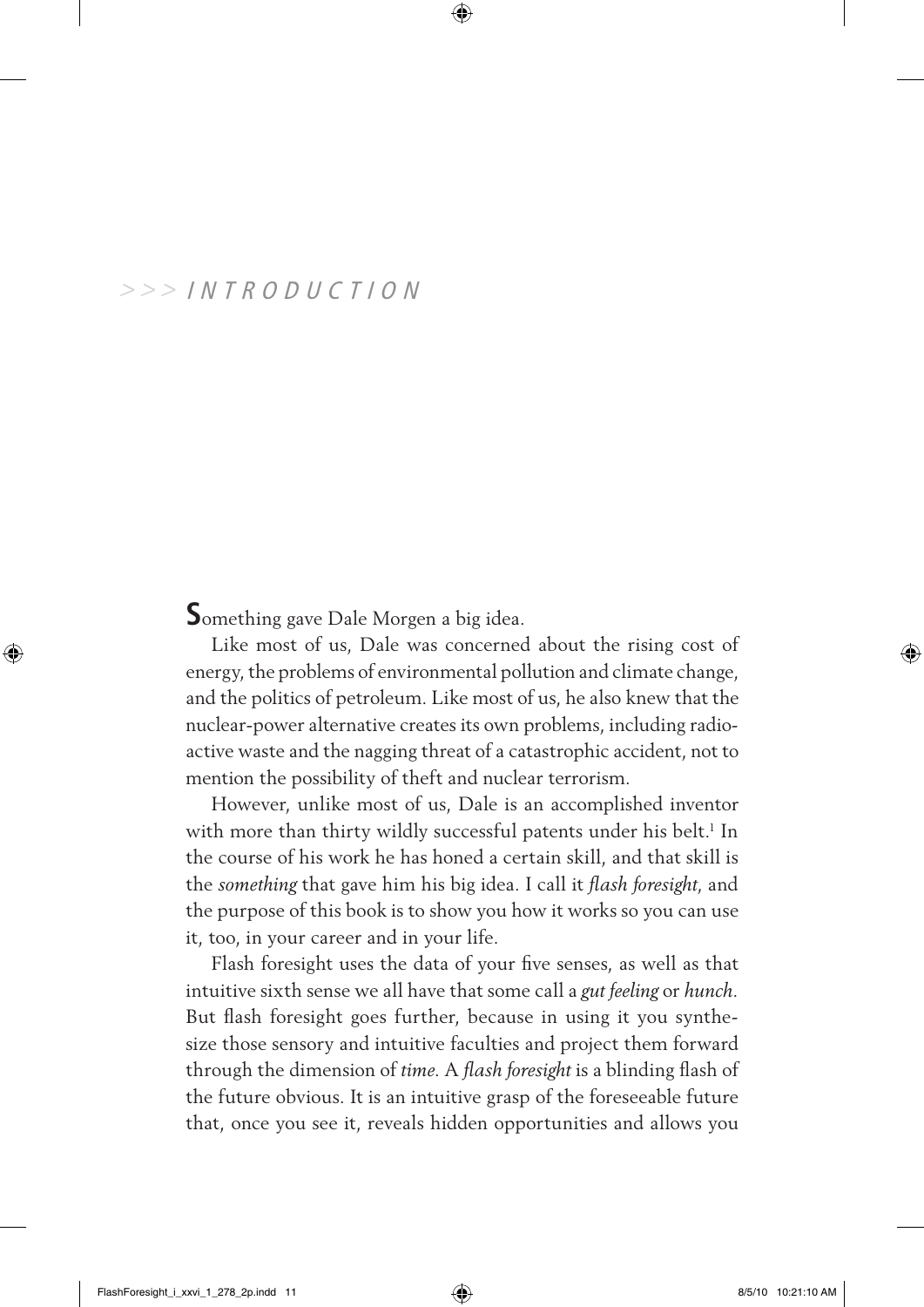to solve your biggest problems—*before* they happen. Flash foresight will allow *anyone* to both see and shape his or her future.

I'm not telling you anything you don't already know instinctively. You've had flash foresights; we all have. They are those fleeting glimpses we sometimes have of where things might be heading. Have you ever said, "I *knew* I should have done that," or "I *knew* that would happen"? That's hindsight, and it happens because you don't typically know ahead of time when your hunch is accurate and when it's not. Learning how to make that distinction—between glimpses of the future that are reliable foresight, and those that are simply hunches—is what this book is about. Flash foresight is a sensibility, a skill you can develop, refine, and strengthen. I'll show you how it works and how you can make it work for you on a regular basis.

Through the pages of *Flash Foresight*, we'll look at real people with real problems who have discovered how to find real solutions. We'll see how hundreds of overworked critical care nurses were able to add more than three hours of free time into their impossibly busy days; how a struggling urban school district found a way to generate the income to pay for its own endangered programs without having to spend a dime; and how a phone company is transforming the social and economic landscape of Africa by doing something its American competitors never thought of. We'll look at dozens of examples of how people just like you have used flash foresight to see the invisible and do the impossible.

Let's start with our inventor Dale and see how he used this powerful principle to arrive at his great idea.

Dale knew that there is another approach to our worsening energy crisis that does *not* use fossil fuels, does *not* produce greenhouse gases or any other pollution, does *not* create radioactive waste or pose any other environmental dangers. It's called *nuclear fusion*, and many scientists believe it could become the energy source of the twenty-first century and beyond.

"Let's say you burn a certain amount of hydrogen and oxygen in today's most efficient fuel cell," explains Morgen, "and you get ten electron volts. Take two hydrogen isotopes and *fuse* them, now you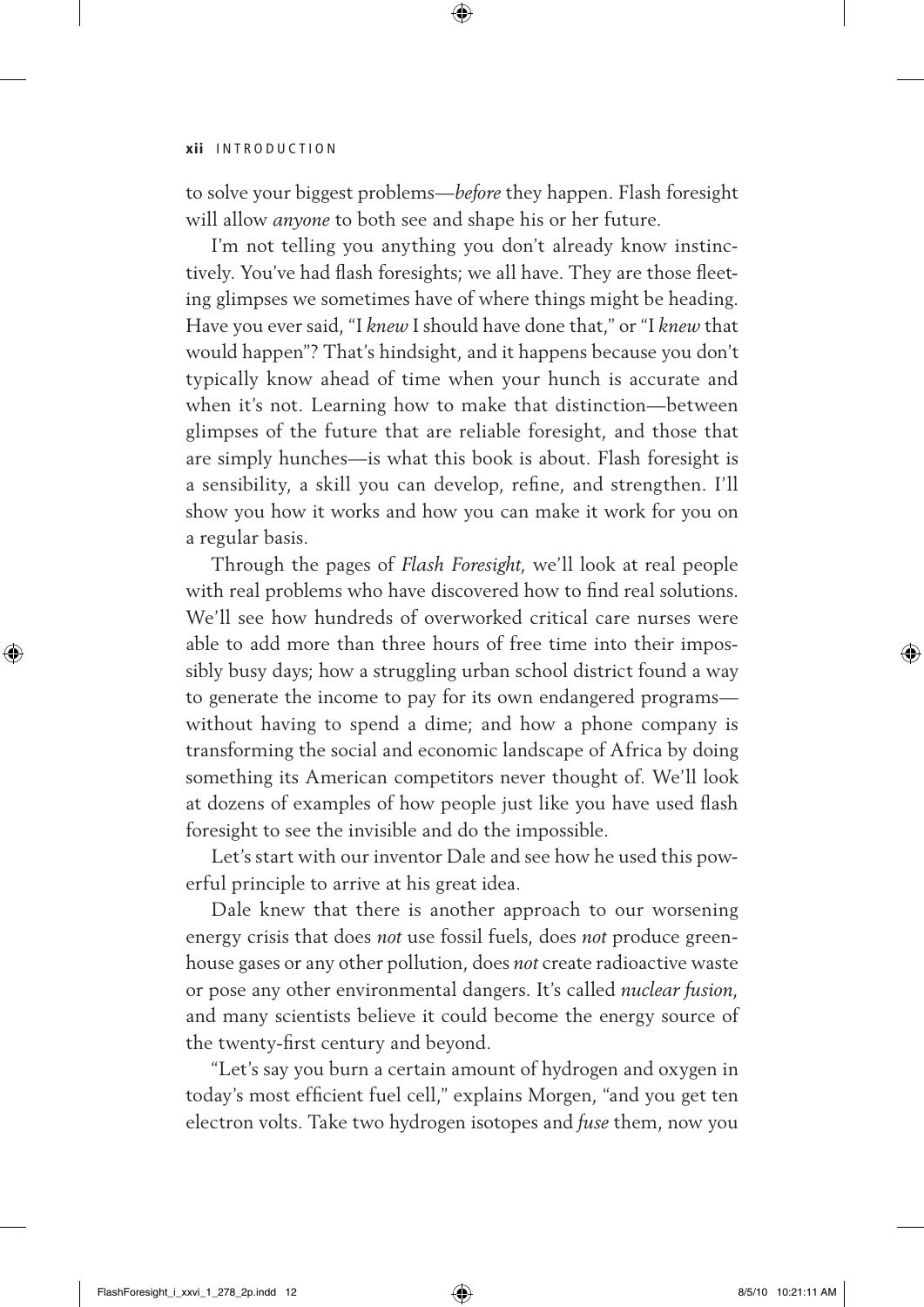get 16.7 *million* electron volts. Fusing the hydrogen from a bathtub's worth of water would produce the same amount of energy you'd get from burning forty trainloads of coal. A relatively tiny amount of ocean water would provide everyone on the planet with all the energy we could ever use for the next 50,000 years. And the only by-product is harmless, nonradioactive helium."

Understandably, this prospect has a lot of major international players hot on the fusion trail. For example, a consortium of twenty countries, including the United States, China, Japan, Korea, Russia, and a half-dozen European countries, is building a massive, multibillion-dollar facility in southern France. The International Thermonuclear Experimental Reactor (ITER) is the most expensive project ever mounted in pursuit of this holy grail. At California's famous Lawrence Livermore lab, another fusion facility is under construction that will span three football fields to blast its millimeter-sized hydrogen-fuel pellets with massive lasers.

However, there's a problem. So far, even with these massive and astronomically costly facilities, the fusion reaction requires more energy going in than it yields in output. Like an investment that keeps losing money, today's fusion reactors produce a net energy *loss*. The largest functioning fusion reactor in the world is the U.K.'s Joint European Torus (JET), yet even that facility has been able to reach a maximum output of barely two-thirds the input required like investing \$100 to get back a total return of less than \$65.

And that's where Dale's idea comes into the picture. His flash foresight was this: *Instead of making these facilities bigger and bigger, why not make them radically smaller?* In fact, why not make a fusion reactor so small you can't even see it—so small it would be built out of single molecules? In a word: *nanofusion*.

Dale is not alone in this idea; he is one of a handful of early innovators who are exploring the emerging field of nanofusion. Dale's model is similar to the Lawrence Livermore reactor in concept, only instead of firing mile-long lasers at small glass pellets, his reactor would fire a nanolaser made from a single carbon molecule called a *nanotube*—at hydrogen isotopes wrapped inside another type of carbon molecule called a *buckyball*. This material has a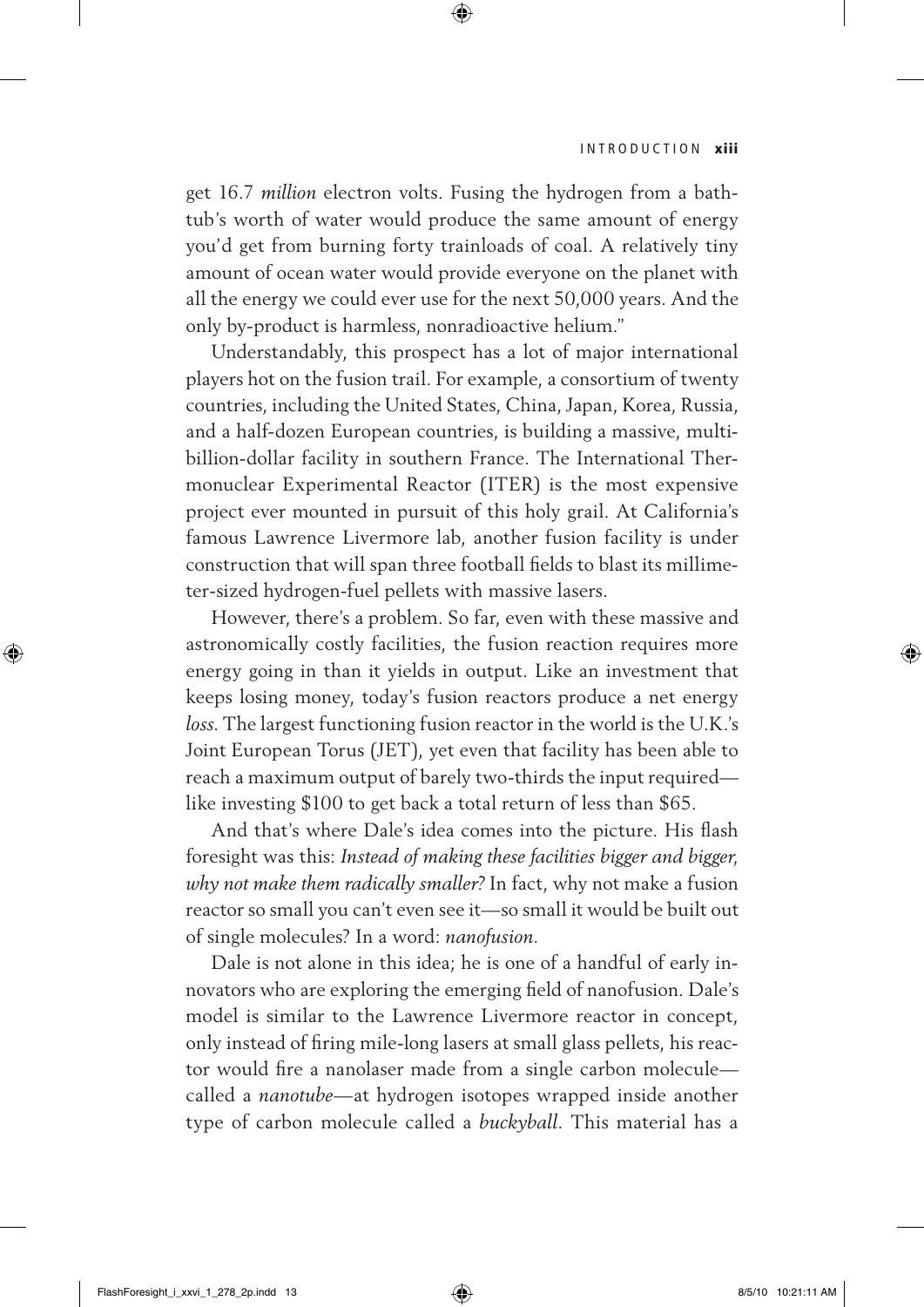much higher purity and density—and lo and behold, it produces a *net positive yield*: more energy coming out than it takes to make the reaction. Potentially, says Dale, *vastly* more.

Imagine the impact such a technology would have on the world. For all practical purposes, there would be no more energy crisis. Oil-producing nations would become just nations like any other still producing oil, but no longer supplying the bulk of our energy needs. We would have enough energy to fuel our global economy for centuries—conceivably, forever—and without producing any greenhouse gases or radioactive waste.

"A lot of the other guys in fusion didn't even want to hear about this idea, at first," says Dale. "They thought we were crazy-but they said that about my other inventions, too." The long list of "crazy" inventions in whose development Dale's keen sense of flash foresight has played a key role includes the personal digital assistant (PDA) and matrix control for LCD and plasma TVs.

"Most people in the scientific community think practical fusion is fifty to a hundred years away," Dale adds. "We don't think it will take that long."

There are still considerable technological barriers to realizing this radical idea. For one thing, the nanofusion pioneers need to find a way to create a viable nano-based superconductor. "That's a formidable challenge," says Dale. How long does he think it will take to surmount the various challenges and actually have a working model of the process? "I'd say, oh, ten to fifteen years. Maybe less."

This book is not about nanofusion, or predicting that nanofusion will be the answer, or even about solving the energy crisis. It's about the *something* that gave Dale his big idea. What was that *something*? Was it a hunch, a gut instinct? A feeling? Intuition? No—it was something far more powerful than any of these. It was *!ash foresight*.

Dale's insight is a classic *eureka!* moment, one of those legendary leaps of informed intuition, like Newton's discovery of gravity after watching an apple fall from a tree, or Kekulé's dream of a ring of snakes that prompted his discovery of the carbon ring, the foundation of organic chemistry. We think of such flashes of insight as the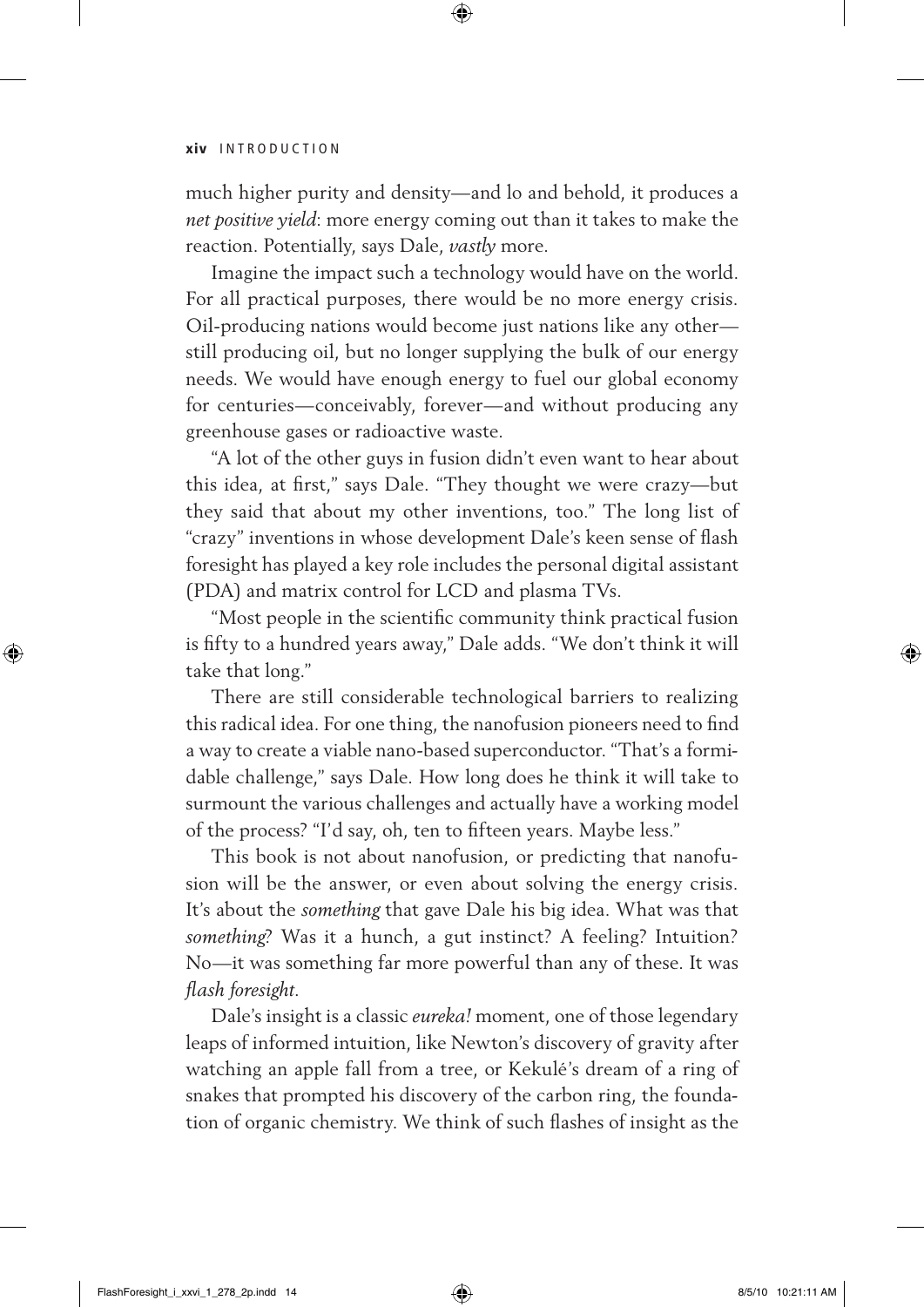hallmark of unfathomable genius—a kind of inspired epiphany that defies explanation or logic. Yet Dale's intuitive leap was actually triggered by the application of one simple principle.

Before we pull away the curtain and reveal exactly what that principle is, let's look at one more example—this one from a very different side of the energy equation.

In early 2006 I happened to speak at a conference of international insurance underwriters, where a series of oil executives described the extent of the devastation wrought during the previous hurricane season in the Gulf of Mexico.

This 800-mile basin is currently the source of nearly one-third of America's domestic oil supply and one-quarter of our natural gas. It is also one of the most hurricane-prone bodies of water on the planet, making the environmentally dicey business of oil extraction even more challenging.

Like most of us, these executives were also concerned about the rising costs of energy—in their case, on an especially vast scale. Seabased oil platforms are among the largest mobile structures in the world. One platform, aptly named Thunder Horse, cost \$5 billion to build and put out on the gulf. Another, with the modest name of Mars, sports a drilling rig that alone weighs 1,000 tons. Housing thousands of people, such a *!otel* (as these facilities are called) is really a miniature city perched out on the ocean's surface.

These superstructures are designed to withstand "100-year conditions," that is, to survive a hurricane so powerful it should occur only once every century or so. Unfortunately, those onceper-century storms have been happening a lot lately. In the fall of 2004 Hurricane Ivan ripped through the gulf, generating the highest waves ever recorded in the region. Wrecking seven platforms and crippling production for the next six months, Ivan was rated a *2,500*-year storm.

A year later, Katrina happened. There are about 800 manned, U.S.-owned oil platforms in the gulf, employing more than 50,000 people; the bulk of production is concentrated in about two dozen of them, each costing at least a billion or two to put into the water.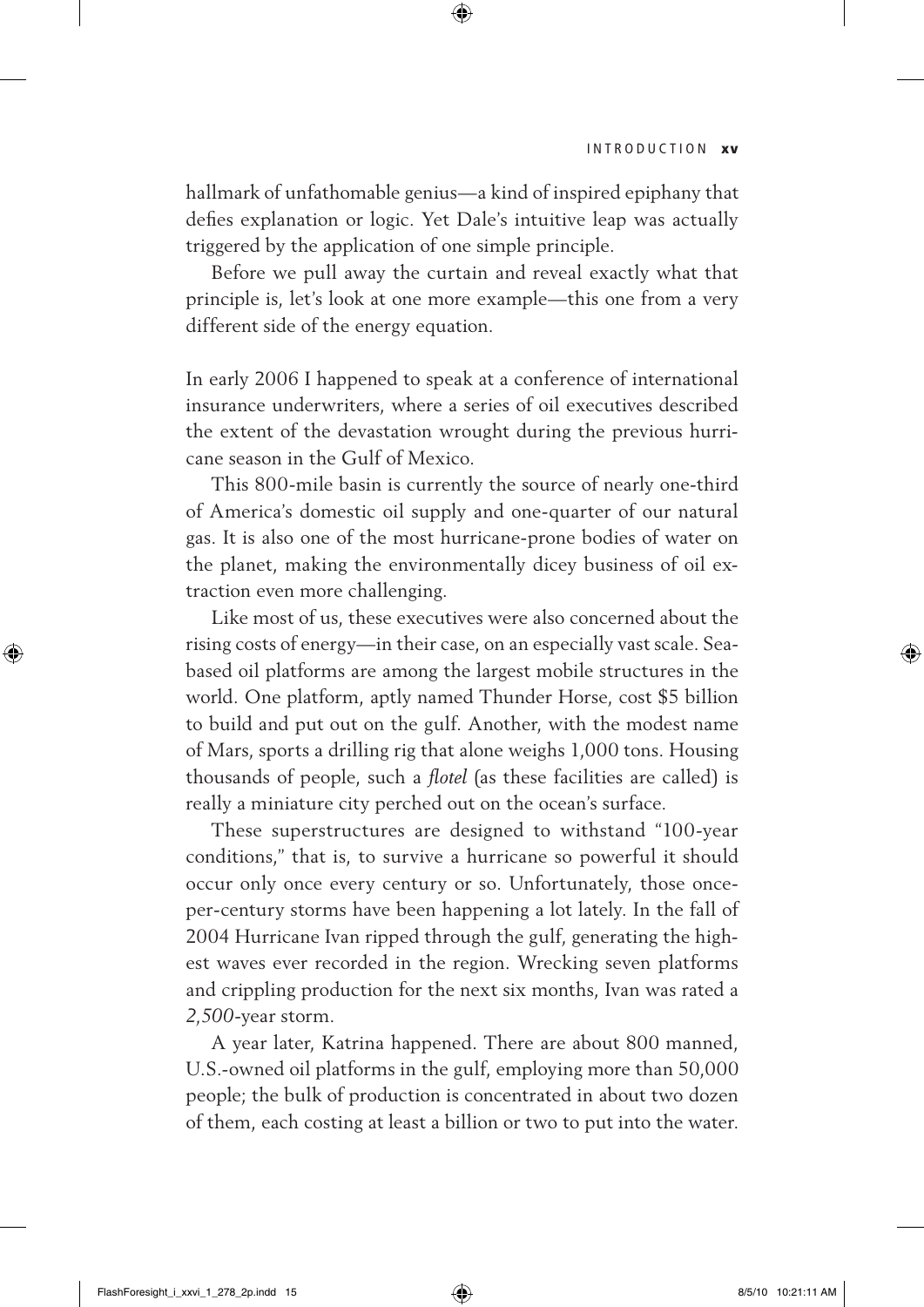Katrina destroyed or sank fifty platforms and shut down 95 percent of production.

Now, the conference speakers explained, engineers faced the challenge of figuring out how to redesign these billion-dollar "hurricane-proof" giants to be twenty-five times *more* hurricane-proof.

"And that's not the worst of it," whispered the man sitting next to me, an executive with an oil company. "As bad as they are, hurricanes may not be our biggest problem. It hasn't happened yet, but we need to be prepared for the possibility of a terrorist attack. But how? It's hard enough to protect our guys from the elements out there. How the heck do you create top-level security out on the open sea?"

It was a thorny question, and while nobody asked it from the stage, it was on everyone's mind. Whoever spoke next would have to address it somehow. That next person turned out to be me: I was about to give the event's keynote address.

As a technology forecaster and strategist, I've tracked innovations in science and technology for more than twenty-five years, helping businesses and other organizations around the globe craft creative and productive strategies for the future based on technology-driven trends.

I took the stage, looked out at the group, and said, "Okay, we've clearly got a problem. Here's what we might do to deal with it—we could take the rigs off the water's surface and put them down on the ocean floor."

It wasn't hard to read their faces: *Impossible!* And who could blame them? It certainly *sounds* like science fiction, and ten years ago, it would have been. But technology allows us to make the impossible possible. We already use robotics for sophisticated vehicle repair in outer space and delicate surgery deep inside the human body. In fact, we already use robots on the ocean floor for exploration, equipment repair, and other tasks. We can certainly manage the tasks involved in robotic undersea oil extraction—and with far more efficiency, safety, and environmental integrity than we're doing now.

Here's the basic plan I quickly sketched out for the group.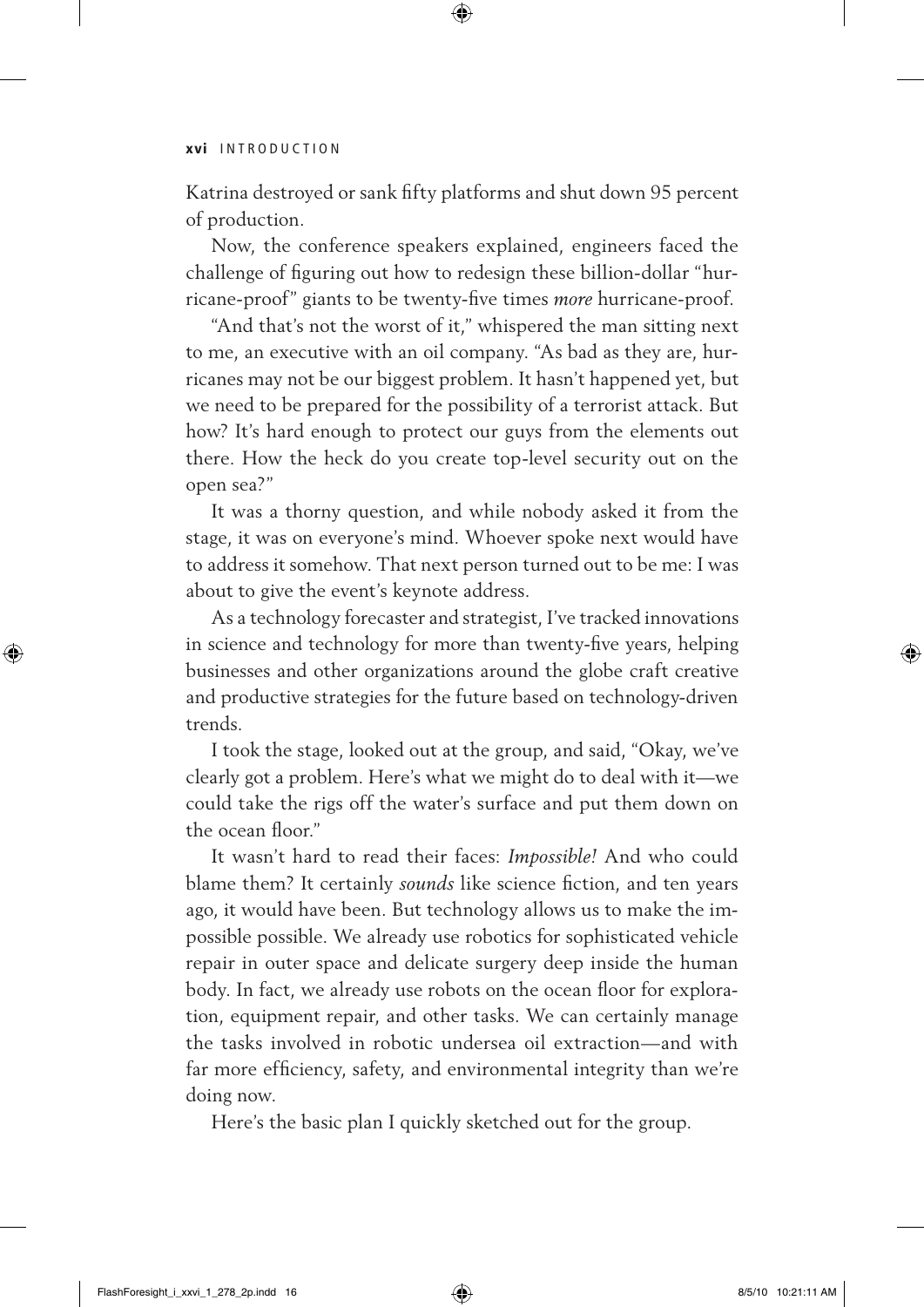"We put our platform on the water's surface, connected to the ocean floor, just as we presently do—only instead, we design the structure so that the drilling facility can disengage and move on, something like the segments of a rocket ship, leaving the platform behind. Once the drilling is done, we disengage the drill, submerge the platform, and let it descend to the ocean floor. All the people move on with the drill and head for their next drilling location or for port, leaving behind a pumping platform on the ocean floor with robotics performing all the necessary tasks for operations and maintenance.

"Of course, it would make the most sense to implement this at first in shallower water, where the majority of our wells are anyway, that is, to walk before we run. Once we've perfected the process, we can look at moving it out into deeper water—if we even need deepwater operations by that point.

"At present, most of the personnel on our oil rigs are there purely to support those few who do the actual work on the rigs, spending months away from their families in a harsh, punishing environment. Hundreds of lives have been lost in ocean rig disasters over the years. The cost of maintaining these flotels, in both economic and human terms, is staggering. Manage the task robotically, and you almost eliminate the need for staffing, which means a huge reduction in both the economic costs *and* the risk of casualties.

"And it would be far safer for the environment as well.

"During Katrina, we lost eight or nine million gallons of oil nearly as much as we lost in the *Exxon Valdez* disaster. Even with all the catastrophic damage on the gulf's surface, the most vulnerable piece of the whole puzzle is the elaborate network of underwater pipelines. There's some 33,000 miles of piping down there that was badly damaged by Hurricane Ivan in 2004, causing a large invisible underwater spill. The way we're set up right now, it's difficult and expensive to do an effective job of repairing that network—but once we invest in the advanced robotics and underwater electronics to run the submerged facilities, it'll be a small step to extend our reach and maintain a far safer piping network."

Four years later this idea took on an entirely new significance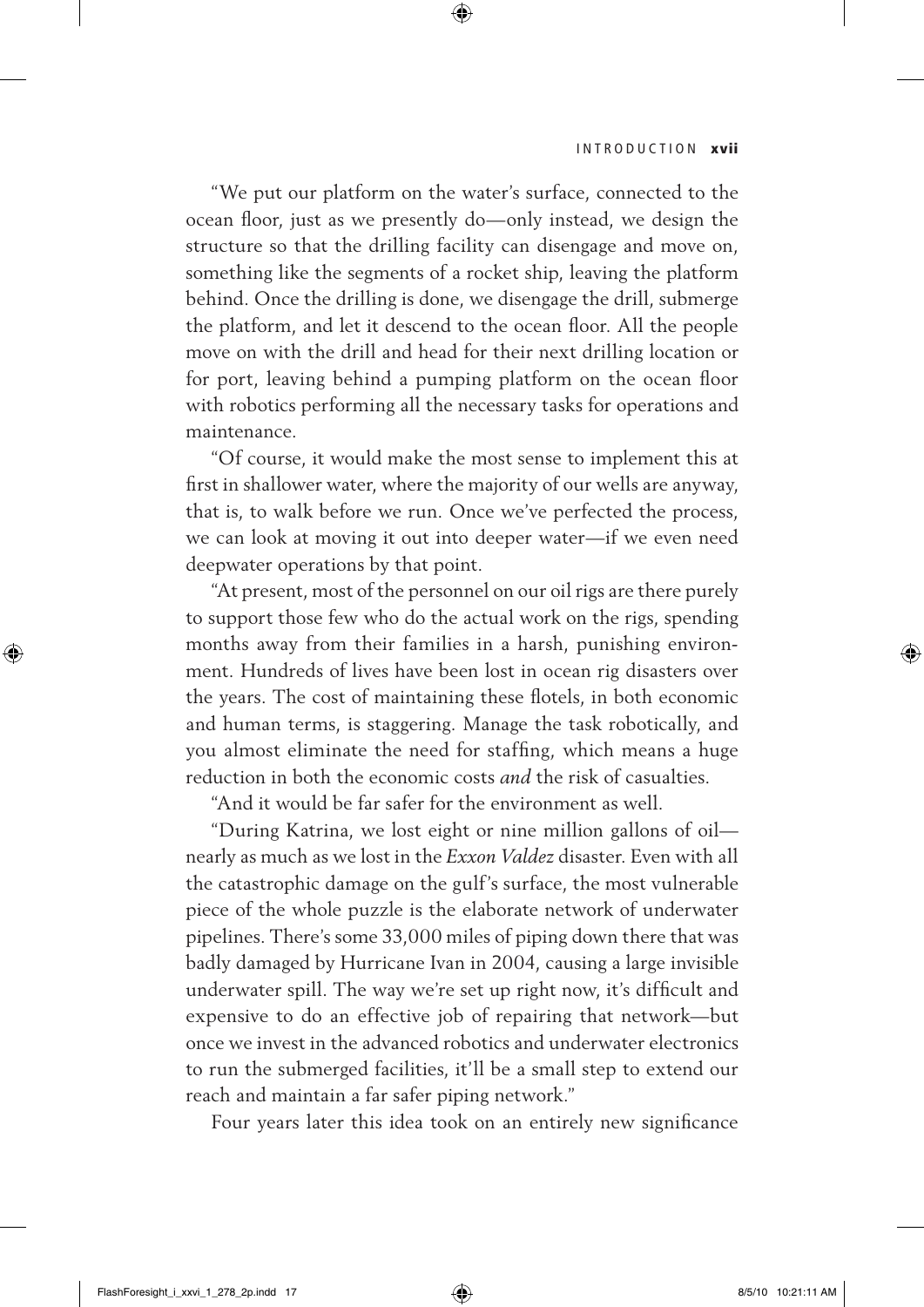when another disaster happened in the gulf, this one caused not by hurricanes or terrorism but by that deadliest of foes, human fallibility. On April 20, 2010, an oil well blowout led to an explosion on the Deepwater Horizon, an oil platform on the Gulf's surface. The fire burned out of control and two days later the platform sank to the ocean floor, creating a swath of entangled cables, broken pipes, and snapped valves—and an oil spill even worse than that of the *Exxon Valdez*.

Suddenly the operators and designers of the platform were rushing to come up with technological solutions to an underwater disaster happening at nearly one mile deep. It was a classic and tragic case of hindsight: being forced to act in reaction to a crisis rather than with the calm deliberation of foresight.

Investigations later revealed that the rig's operators, BP, had cut significant corners in the Deepwater Horizon operation and, furthermore, that the federal government had issued waivers granting BP categorical exclusion from conducting the usual environmentalimpact studies because, as BP put it, "a catastrophic blowout was impossible." But nothing is impossible. Obviously, as hindsight tells us, these cost-cutting steps were a series of calamitous errors. But let's take a closer look at the context of the disaster.

The catastrophic explosion and fire on the Deepwater Horizon could only have happened on the water's surface, not underwater, on the ocean floor. In fact, the great majority of all oil spills have started with problems that occurred on the surface.

Imagine for a moment that the Deepwater Horizon had been designed to submerge and operate on the ocean floor. If that were true, the explosion and resulting mass of broken piping would have been an unlikely scenario. And if we had been investing significant efforts and resources in advanced oil-spill containment and cleanup as well as the underseas application of advanced robotics (as we have, for example, with applications in surgery and space vehicle repair), the chances are excellent that, even if such an accident did occur, we would have been able to mobilize the necessary technology to stop the leak within days, before it became serious, instead of months.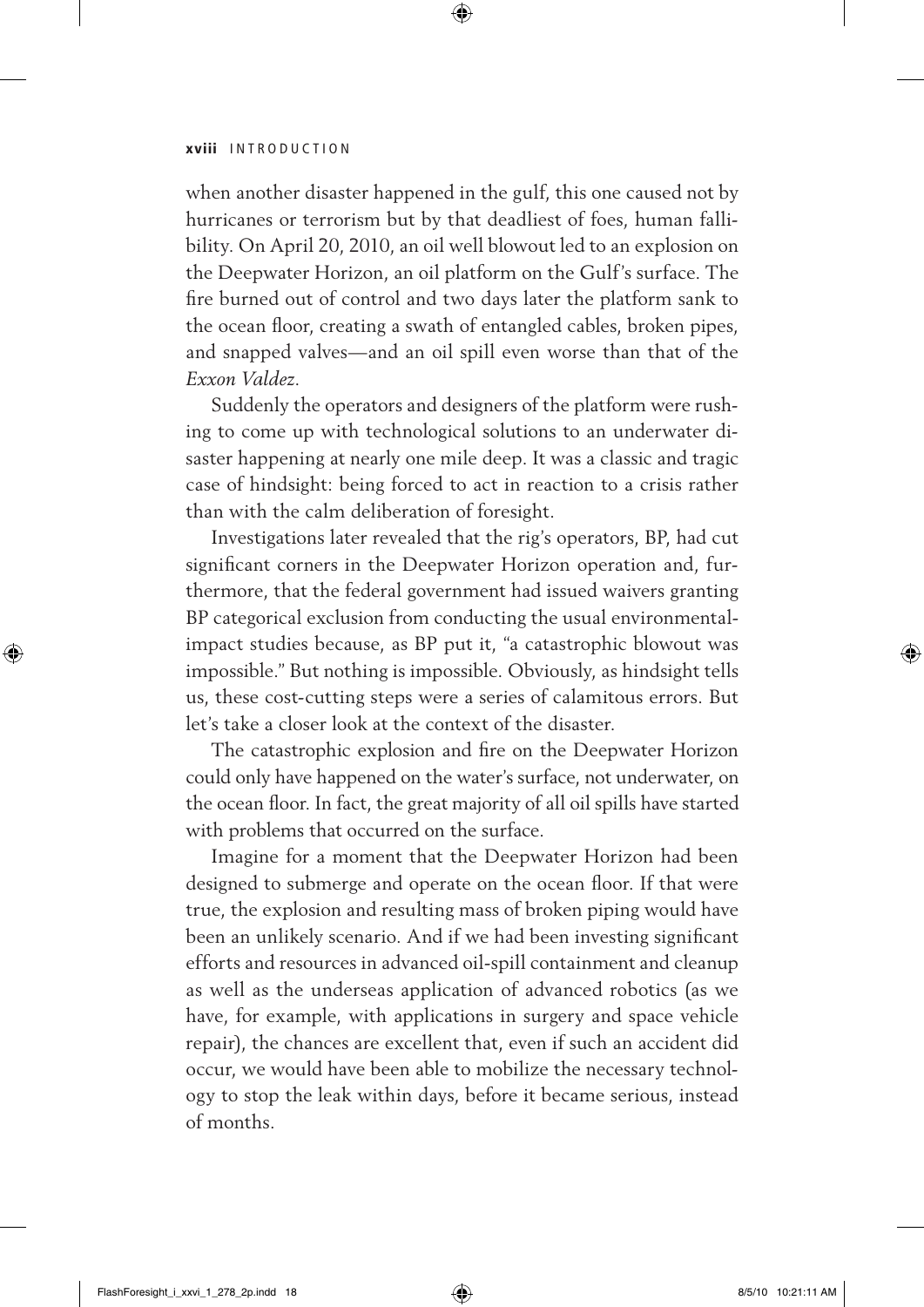I'm not necessarily forecasting that this idea represents the future of oil extraction, but it certainly suggests interesting possibilities. It's too late now to prevent the Deepwater Horizon disaster, but that 2006 flash foresight has since borne fruit and some in the industry have begun working in earnest on the concept, and in the foreseeable future we will see a far safer, more economical, and more environmentally sound approach to oil extraction.

Have you guessed what the simple flash foresight principle is underlying both Dale Morgen's nanofusion and this ocean-floor oil rig concept? It's this: *Go opposite*. While everyone else in fusion was focusing on building gigantic reactors that filled football fields, Dale and his colleagues went in the opposite direction, designing one so small it would easily fit onto the point of a pin.

The conventional design for oil rigs puts them on the surface of the ocean. Our solution was to *do the opposite*, and place them on the ocean floor.

The reason this principle works is as simple as the principle itself: when you look in the opposite direction from where everyone else is looking, you see things nobody else is seeing. It opens up hidden opportunities, unnoticed resources, and overlooked possibilities, acting as a spark that ignites a flash foresight. Practicing go opposite lets you see things that up until that moment were invisible—and therefore impossible—to almost everyone.

At my company, we track the very latest developments in every imaginable aspect of technology—lasers, robotics, genetics, fiber optics, everything. We look at these developments globally and have been doing so for more than a quarter century. Having spent most of my time over those years looking into the visible future, here is something I've noticed: *The more you look, the more you see*. The question is, where are you looking? The key to the power of *go opposite* is that it puts you looking where no one else is looking. Do that long enough, and you'll start seeing what no one else is seeing which will give you the ability to do what no one else is doing.

Here are some examples of successes in diverse areas that arose from flash foresights that were triggered by the *go opposite* idea,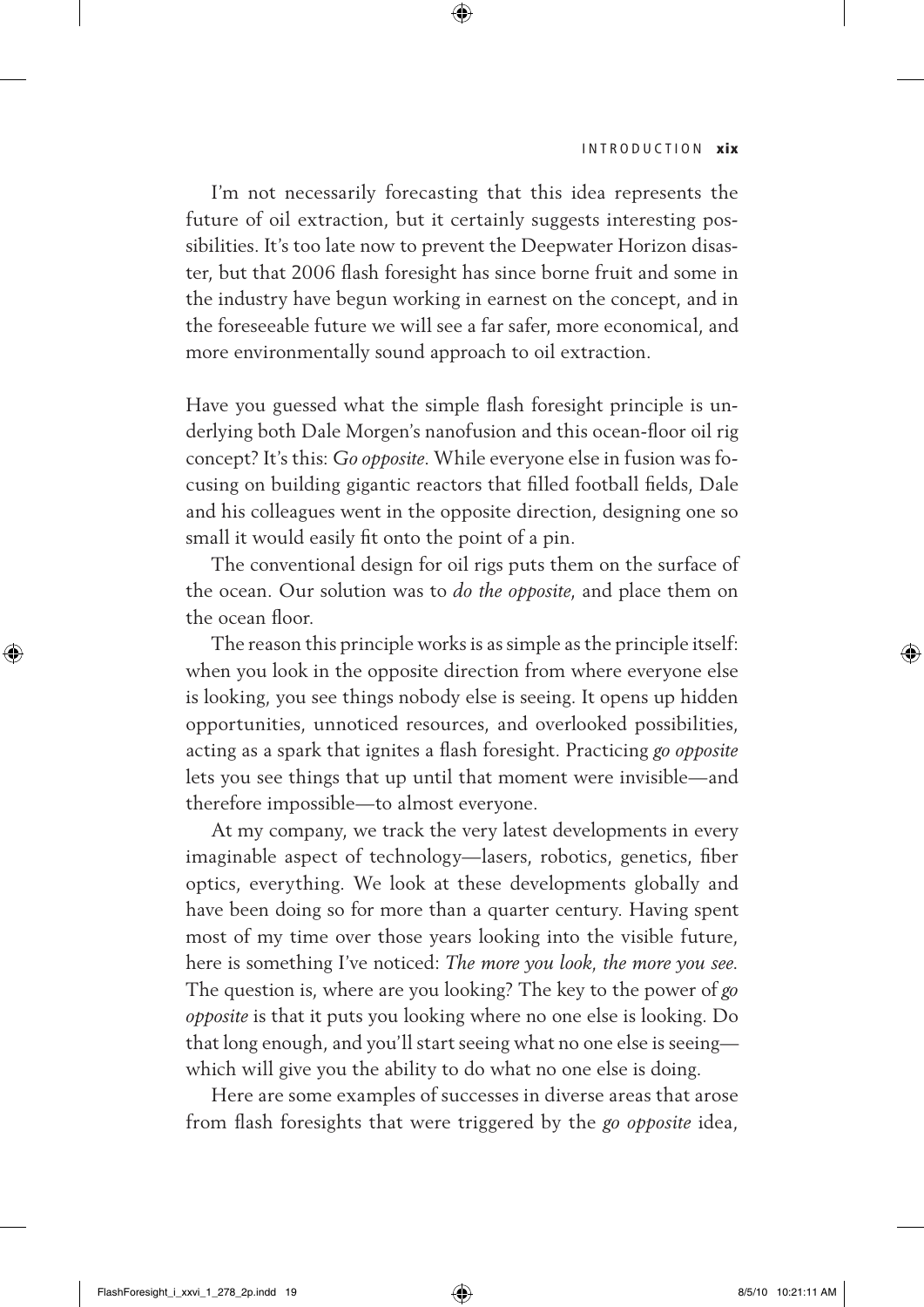whether or not their creators were consciously aware of it (and if it isn't immediately obvious why each of these is an example of *go opposite*, don't worry, we'll revisit them all, one by one, in Chapter 5).

- ➤ Amazon.com
- ➤ Crocs
- $\blacktriangleright$  Dell
- ➤ JetBlue and Southwest Airlines
- ➤ Kiva
- $\blacktriangleright$  Netflix
- ➤ Starbucks
- ➤ Volkswagen
- ➤ Zappos

Warren Buffett, the famed investor, has explained his uncanny knack for making successful investments with just twelve words: "Be greedy when others are fearful, and fearful when others are greedy." A beautifully simple expression of *go opposite*, and one that has earned him billions.

So, is it really that simple? Just do the opposite of what everyone else is doing, and you'll solve the problem nobody else is solving? Of course not. But it's *nearly* that simple. *Go opposite* is only one flash foresight trigger. Over the twenty-five years I've been studying and systematically applying flash foresight, I've discovered *seven* such triggers.

- **1.** *Start with certainty* (use hard trends to see what's coming).
- **2.** *Anticipate* (base your strategies on what you know about the future).
- **3.** *Transform* (use technology-driven change to your advantage).
- **4.** *Take your biggest problem and skip it* (it's not the real problem anyway).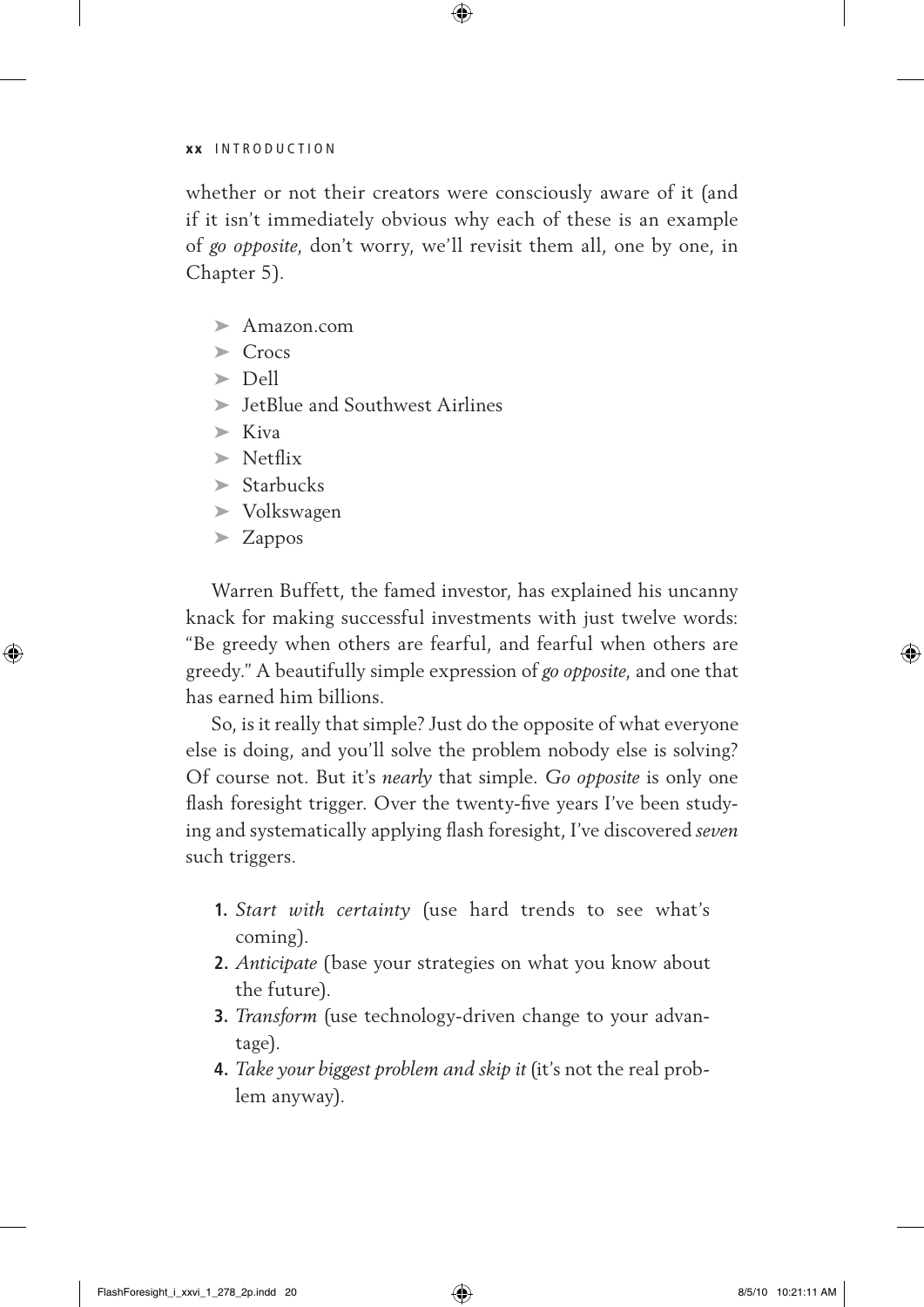- **5.** *Go opposite* (look where no one else is looking to see what no one else is seeing and do what no one else is doing).
- **6.** Redefine and reinvent (identify and leverage your uniqueness in new and powerful ways).
- **7.** *Direct your future* (or someone else will direct it for you).

Not every flash foresight uses every one of these triggers, but most will use at least several. You can think of it as something like the seven notes of the musical scale. Not all melodies use all seven notes. But if you want to know how to write music, you'd better know all seven, because you're going to need them sooner or later.

If you were to freeze-frame Dale Morgen's thought process and examine each thread, you would actually find a number of these triggers interacting to spark his flash foresight, and the same holds true with the oil rig concept. In fact, let's track a few of these. Of course, Dale is an inventor, and I'm a technology forecaster—but if you follow what we both did here, you'll find you can use these same principles just as easily in your life, too.

As mentioned, my company has been tracking cutting-edge innovations in all areas of technology for over twenty-five years. This has made us familiar with the facts and particulars of oil drilling (Chevron, ExxonMobil, and Shell are on my client list), and also with the current state of the art in robotics and the other technical issues involved. So this example of flash foresight began with trigger #1: *Start with certainty*.

This familiarity with trends in technology also allows me to know what technology can and can't do today, how it's changing, and—most important, what will be possible tomorrow. In other words, to *anticipate*, trigger #2. Knowing the extraordinary leaps technology will be taking in just a few short years allows me to look at doing things in completely new and seemingly impossible ways, rather than just doing them in the same ways we currently do them but with incremental improvements: in other words, to completely *transform*, trigger #3.

The big problem here was "how to protect rigs on the water's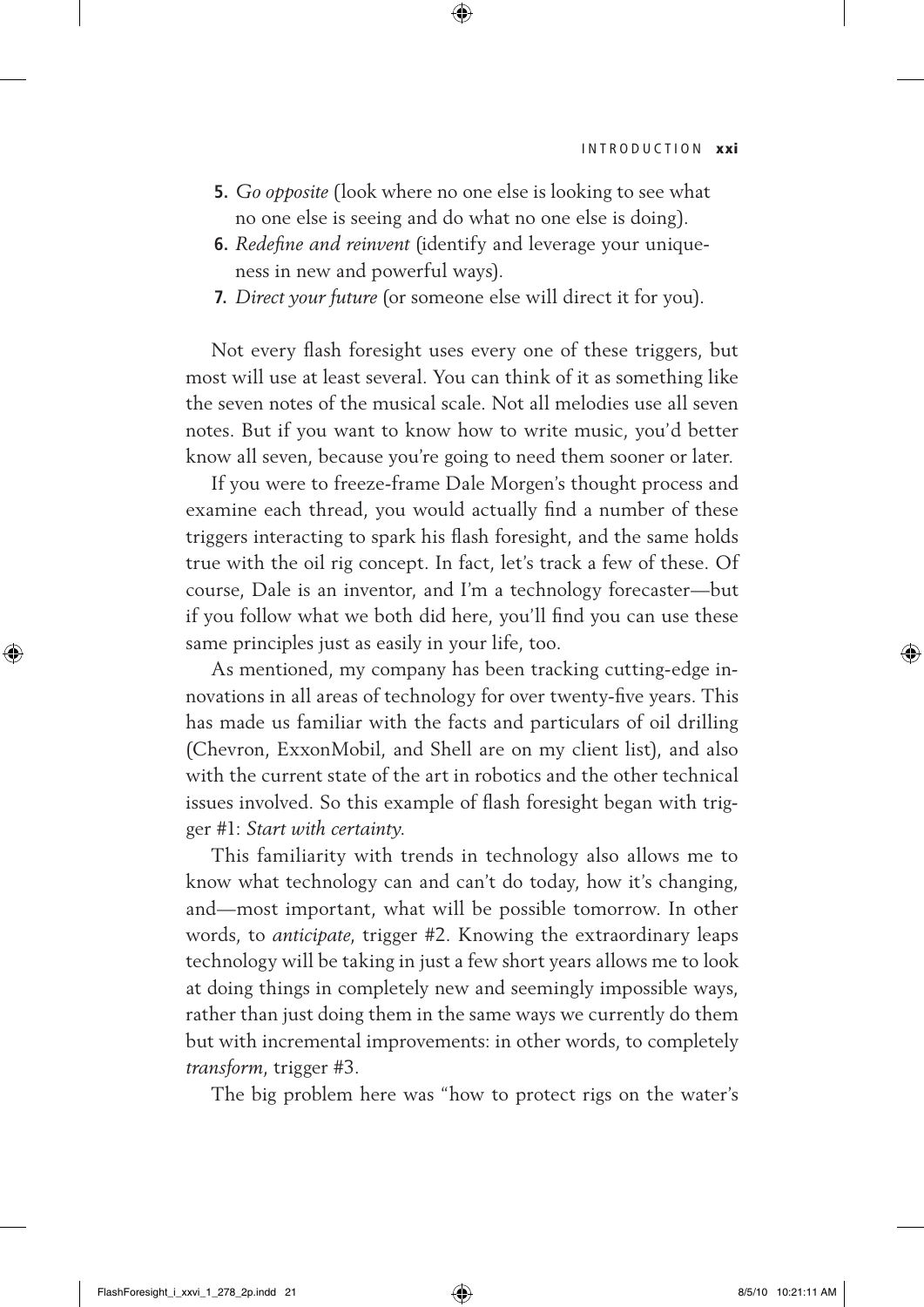surface." Instead of trying to solve that problem, we decided to *skip* it altogether—trigger #4—by taking the rigs *off* the water's surface. And put them where? *Go opposite*, trigger #5: go to the ocean floor.

How do we do this? By using trigger #6, *redefine and reinvent*, redeploying the type of technology we're already using for prostate surgery and EVA (extravehicular activity) repairs on spaceflights to completely reinvent the oceanic oil-extraction process.

Do you see what just happened there? In rapid sequence, we just used six of the seven flash foresight triggers. It looks quite methodical and sequential when we reverse-engineer the whole process; in those few moments before it was my turn to speak, the actual flash foresight came rather more intuitively and immediately. But that's simply a matter of practice.

Using these flash foresight triggers is very much like walking. When you break down the act of walking into its component parts, it's quite complex: shifting your balance from ball to toe and then left to right, compensating the shift with a swing of your arms—if you had to think about every muscular element, you'd be overwhelmed. And so you were, when as an infant you took your first halting steps. Yet today you stride without a thought.

That's what flash foresight is like. At first you consciously exercise all seven mental processes, one at a time, carefully and perhaps haltingly. In time, it comes more naturally, and eventually it becomes fluid and virtually effortless.

Sometimes flash foresight is about using an amazing new technology, as with the oil rigs. But just as often, it's not about technology at all, but simply about using your eyes to look at things in a different way.

Years ago a young friend opened a brand-new pediatric dental practice in the Chicago area. We had lunch one day, not long after her grand opening. She had been very excited about opening her new office, and I asked her how it was going.

"Not as well as I'd like," she confessed. She had a modest clientele, but her few patients were not generating the referrals she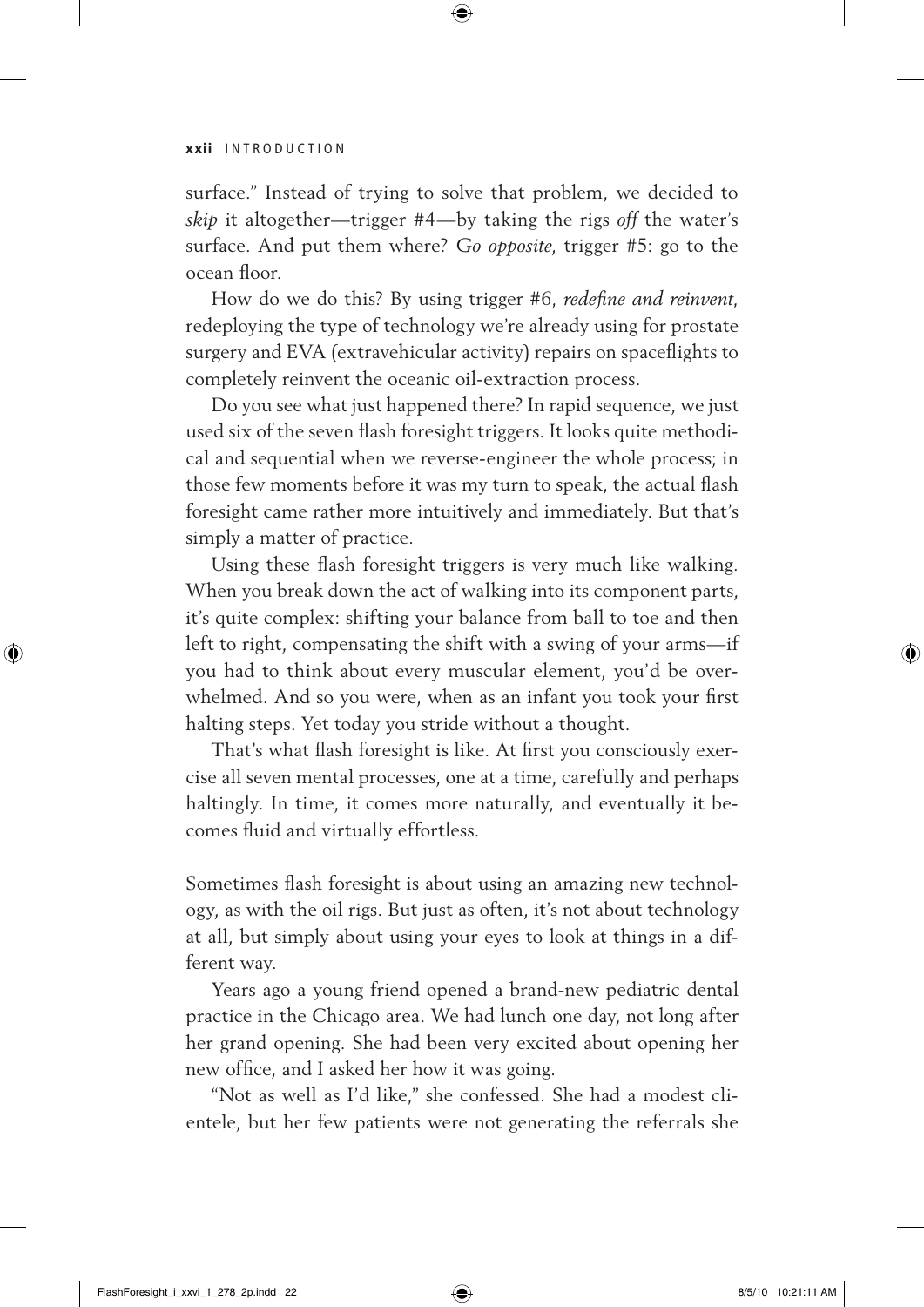had hoped for. She needed word about her practice to spread, but it wasn't happening. She wondered, would I mind coming in and taking a look, to see what I might notice? So we got up from our lunch and went right up to her office. I spent five or ten minutes looking around, and then asked her to come back out with me to the entrance for a moment.

"This is a children's practice, right?" I said. "So let's start by approaching it from a child's point of view."

This time, we got down on our knees, shuffled into the waiting room, and looked around. "What do you see?" I asked my friend.

She glanced at me with surprise. "Not much of anything!"

It was true. Everything in the room was set at eye level—*adult*  eye level. The receptionist was a wonderfully sweet and friendly person, but because she sat way up there behind an adult-scale desk, if you were a kid coming into the place you wouldn't even see her face.

"For starters," I suggested, "what if we lowered that reception desk so we can make eye contact with your nice receptionist? Then, what about our sense of hearing? When you first come into the room, what does it sound like?"

We both listened. It sounded like someone evil was torturing mice in the next room. Not the kind of sound you want to hear when you're a child coming in to see the dentist. I suggested we put in some one-beat-per-second music to evoke the sense of a heartbeat. It would be calming and soothing, and cover up all that noise from the drills and other equipment. A bit of sound-deadening material in the treatment rooms wouldn't hurt, either.

Then I asked my friend, "What does it smell like?"

Almost as soon as I said the words, she wrinkled her nose. Frankly, it smelled just like a doctor's office. To a child, that smell equals *panic*. The moment a kid walks in that door he's thinking about the last time he got a shot, and he doesn't like it.

My friend looked at me. "We need to change that, don't we?" she said.

"It sure seems so," I agreed.

My friend's problem was that she was thinking like a dentist, not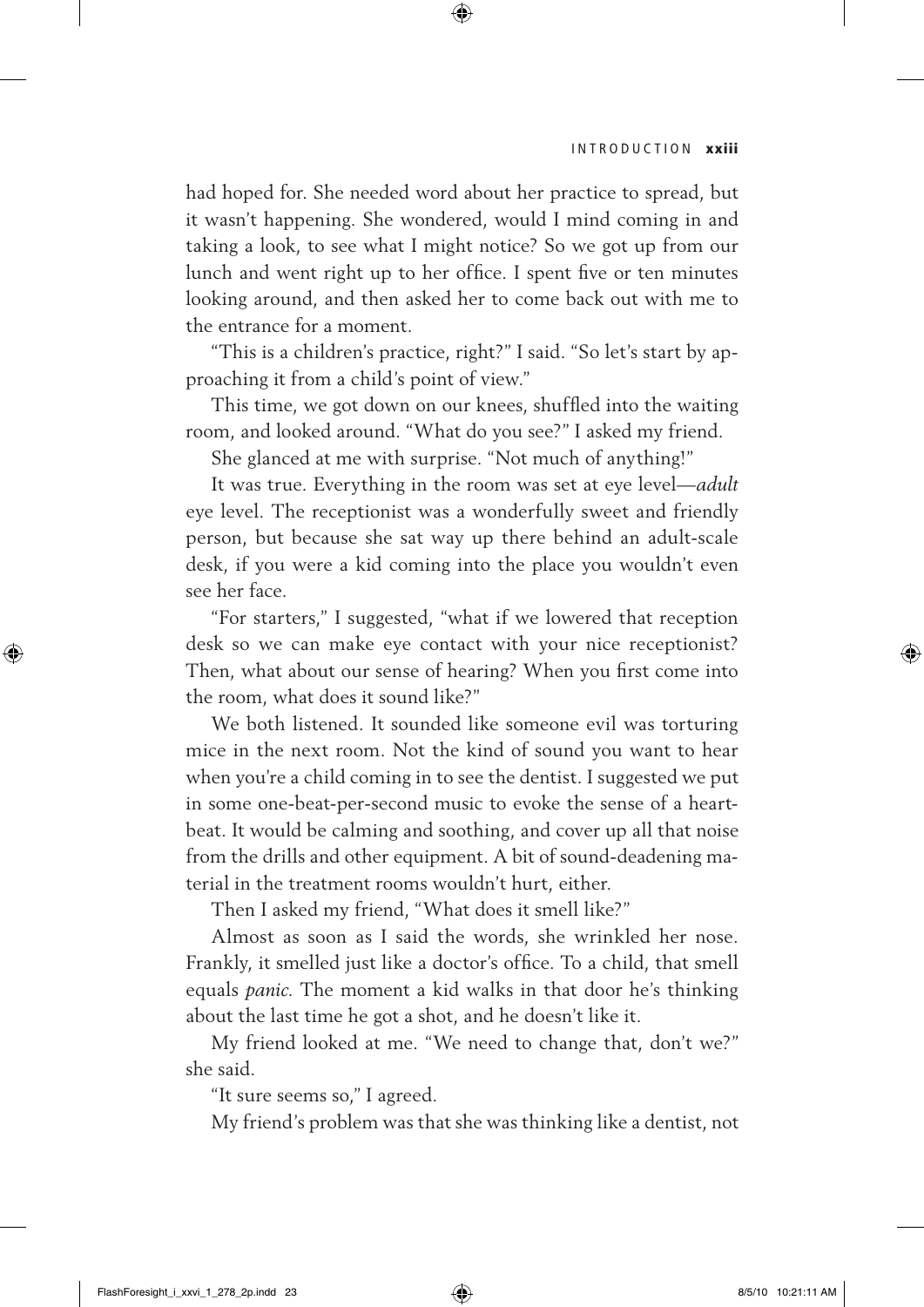like a kid. It was a matter of perspective—and once again, a case of using the *go opposite* trigger: instead of thinking like a grown, tall adult, think like a young, short kid.

The next time I visited her office, she had transformed the place. In fact, she had implemented every one of the ideas we'd discovered. Her practice was thriving.

Flash foresight is what you get when you combine that shift of perspective, that willingness to get down on your hands and knees and look at things from a fresh point of view, with a grasp of where current trends of change are taking us in the future. It's about transforming the impossible with a glimpse of the possible.

You may not be personally concerned with protecting oil rigs from hurricanes or single-handedly solving the energy crisis. You've got your own life, with its own unique challenges. Like my pediatric dentist friend, maybe you're trying to figure out how to make your business work, how to keep your company's head above water, or how to further your career when all the best jobs are drying up. The problems you're facing are probably a lot less dramatic than protecting an oil rig in a hurricane—but to you, they may feel just as urgent, and just as impossible. Maybe it's a time crunch or a financial squeeze, a disappearing market, an impossible workload, or an unsolvable situation. Whatever it is, there is an elegant solution; all we need to do is make it visible.

In the past, flash foresight was useful, but not essential. Things changed so gradually, we could get by without it. Today, as the pace of technological change accelerates almost beyond the point of comprehension, it's essential.

There was a time when only a select few—the priests, scribes, and accountants—knew how to read. There was a time when only a few dozen people had ever driven a car, even fewer who cared. There was a time when only a handful of academic researchers and military strategists knew what the Internet was or how to use it.

Up to now, only a handful have known how to use flash foresight. It's time *everyone* knew.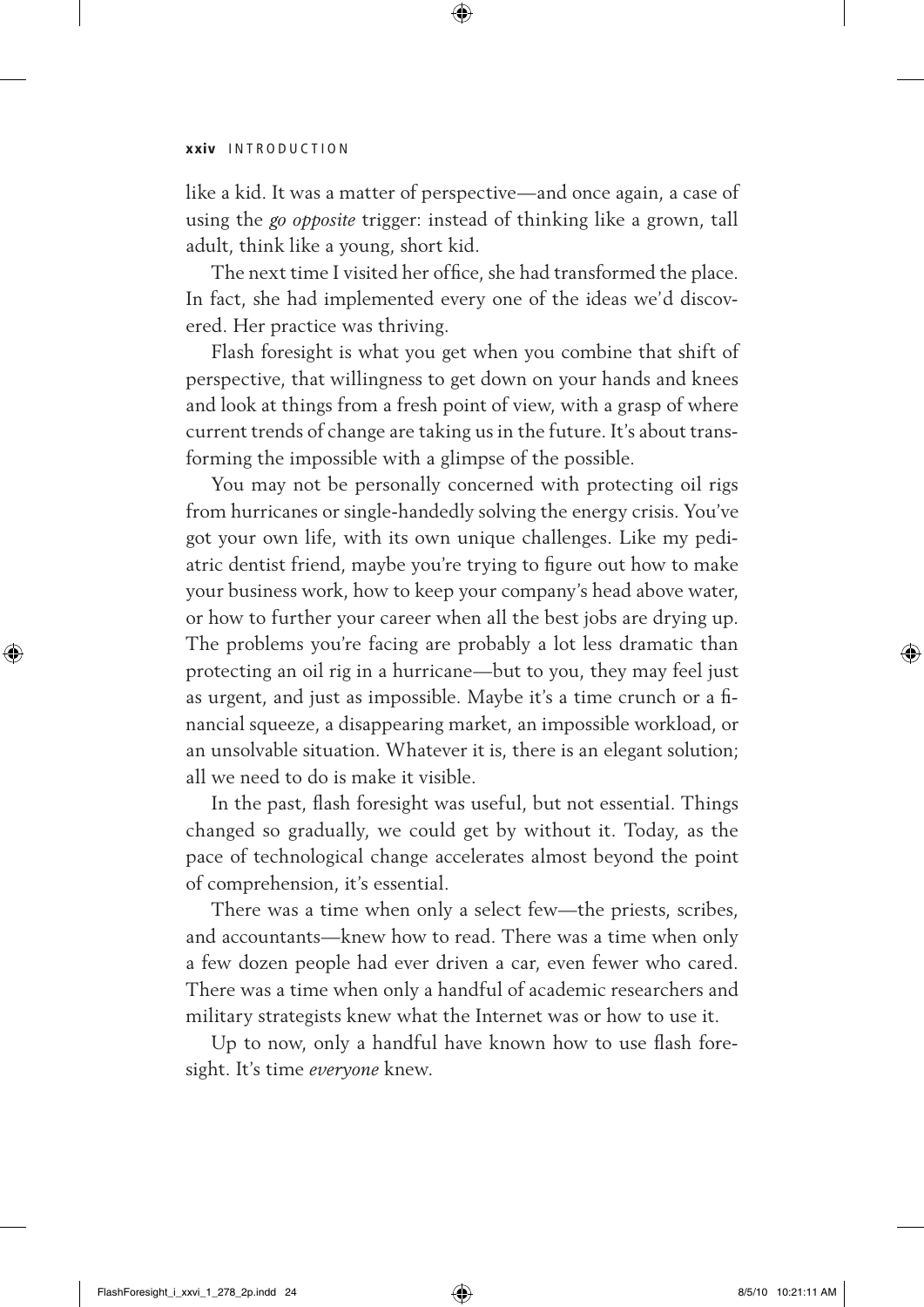## **F L A S H F O R E S I G H T**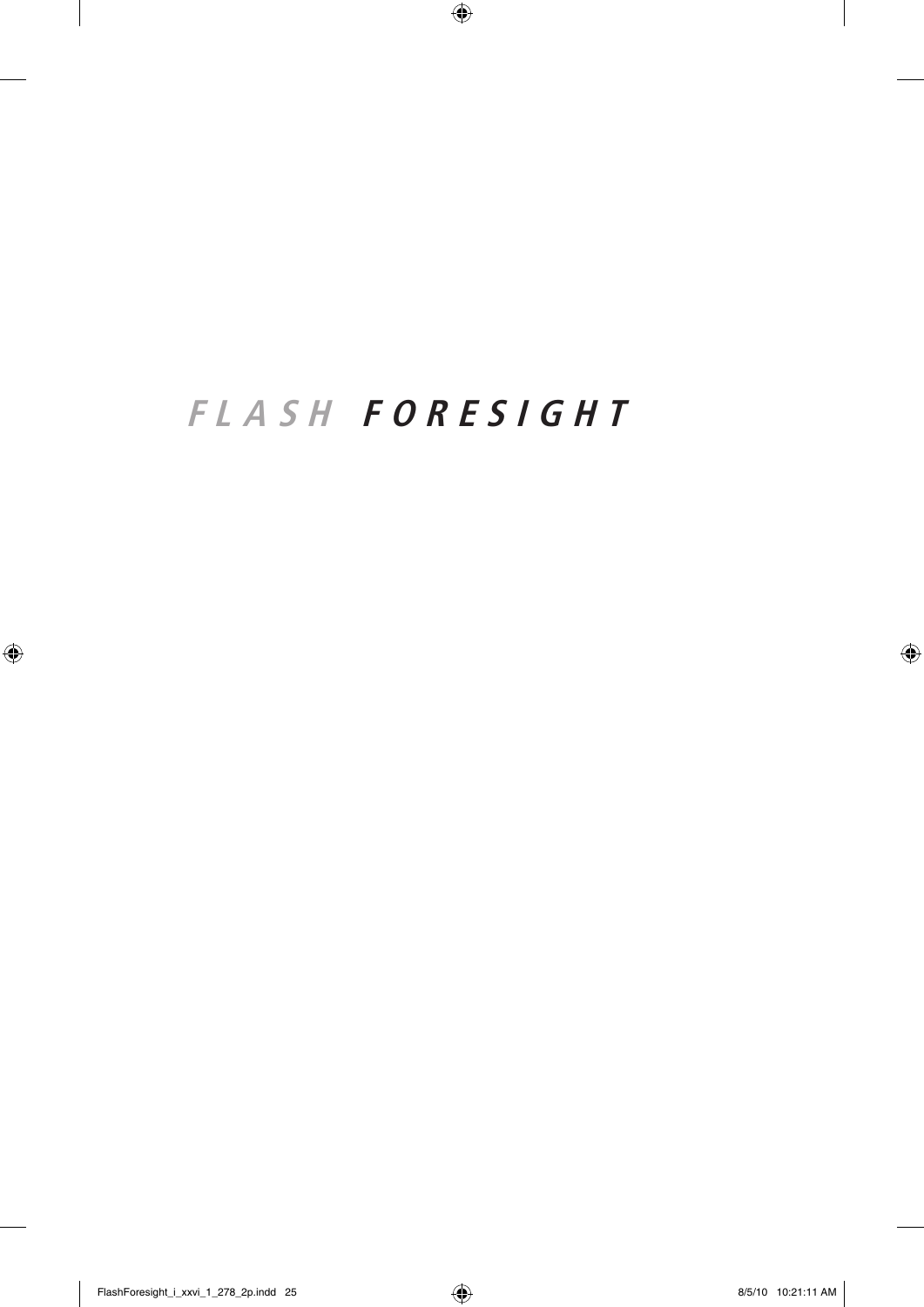#### $>>$  CHAPTER ONE

## Start with Certainty

**O**n March 10, 1986, I walked onto the shop room floor of a vast, open manufacturing plant on the edge of Kansas City, stepped to a microphone, cleared my throat, and looked out at the several thousand men and women who sat silently waiting to hear what this visiting speaker had to say. They were not happy; in fact, they were furious.

We were standing at ground zero of a labor-management dispute at the Folgers Coffee Company that had led to a deadlock in negotiations. For the first time in the facility's seventy- eight-vear history, they had shut down the entire plant to have a company wide meeting.

Some weeks beforehand, one of the executives had heard me speak and approached me afterward to ask if I would come talk to their employees, who were locked in a contract clash. I pointed out that he was talking to a futurist, not a mediator; labor disputes were not exactly my area. He said he understood that, but in one of my talks, he'd heard me speak about the principle of *starting with certainty*, and he had a sense that idea might help break the logjam. In any case, he wanted me to come give it a shot.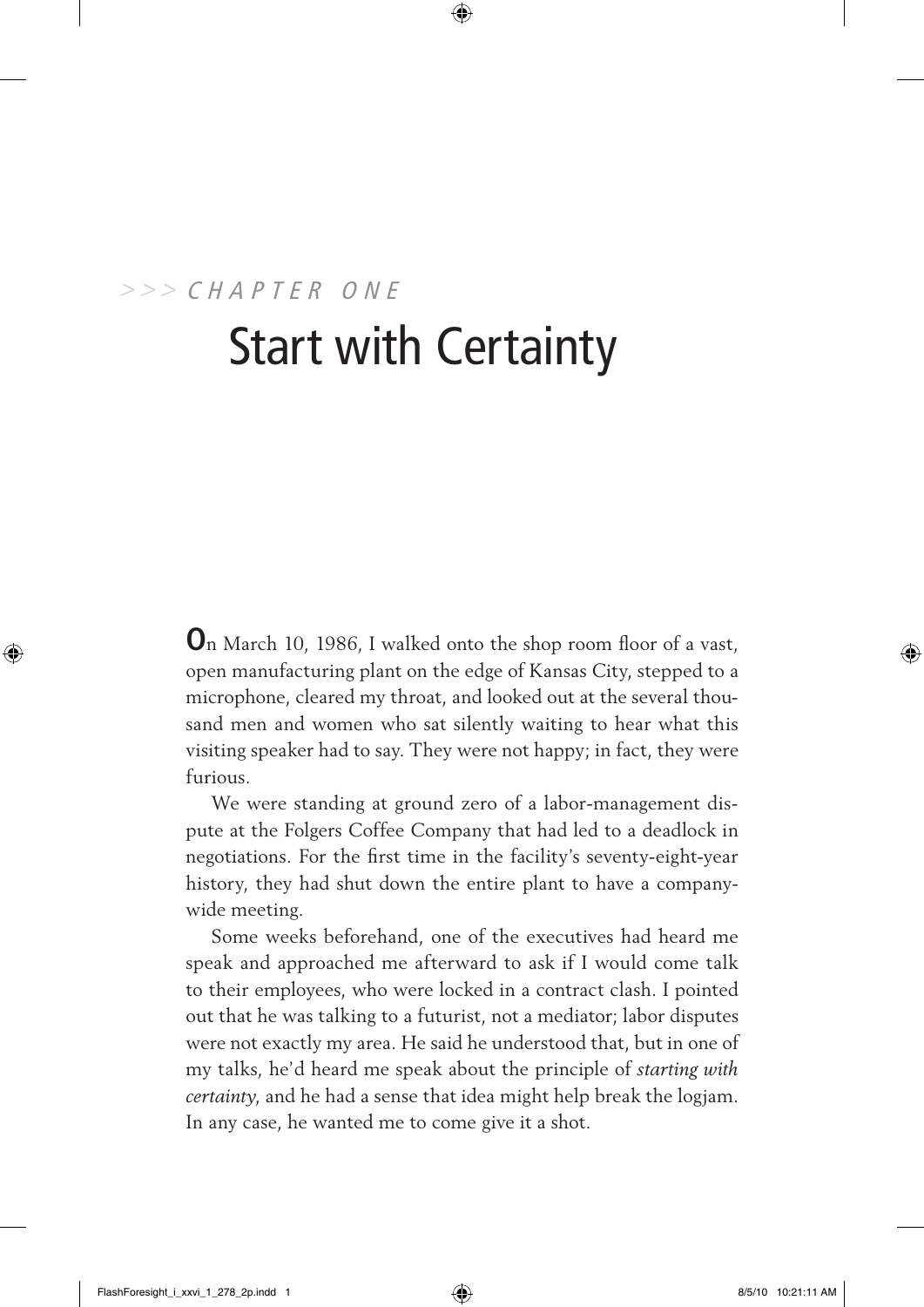And now, here it was, the big moment. I licked my lips, and the microphone crackled.

"My name is Dan Burrus," I began, "and your bosses invited me here to speak with you. But I want you to know that I've already been paid— so frankly, now that I'm here, I can say whatever I want."

A tense laugh rippled through the crowd.

"Before we go any further," I continued, "maybe we can agree on a few things. Can we all agree that you would all like to stay employed?"

A few dozen heads nodded grimly, and I jotted down a checkmark by the first item of a list I'd written on a blank pad that morning: STAY EMPLOYED.

"Can we all agree that you'd rather not have to relocate your families to other cities?"

This time a few hundred heads nodded, and a handful of voices muttered, "Hell yes!" and "Damn straight!" I checked off another item: STAY IN KANSAS CITY.

"Let's see, what else . . . Can we agree that we'd rather see this company stay in business than go belly-up?"

It went on like this for a while, and by the time we were finished, we'd worked our way through forty different points of alignment. I read the list out loud, glanced up at the assembly of workers and then at the smaller cluster of management sitting nearby, and said, "That's forty things you agree on. Seems to me, the only thing you have to work out is how you're going to make these forty things happen."

And the amazing thing was, *they did*. Before they knew it, the workers settled their grievances with the Folgers management and the plant was rolling again.

What happened here? After all, I didn't bring them any new information. By asking questions, all I did was to bring out of them what they *already knew*. Yet that was enough to break through the impasse, forge a new contract, and get their company back to production. The workers at Folgers already had everything they needed to find the solutions they sought. The problem was that they had been focusing on what they did *not* agree on instead of what they *did*.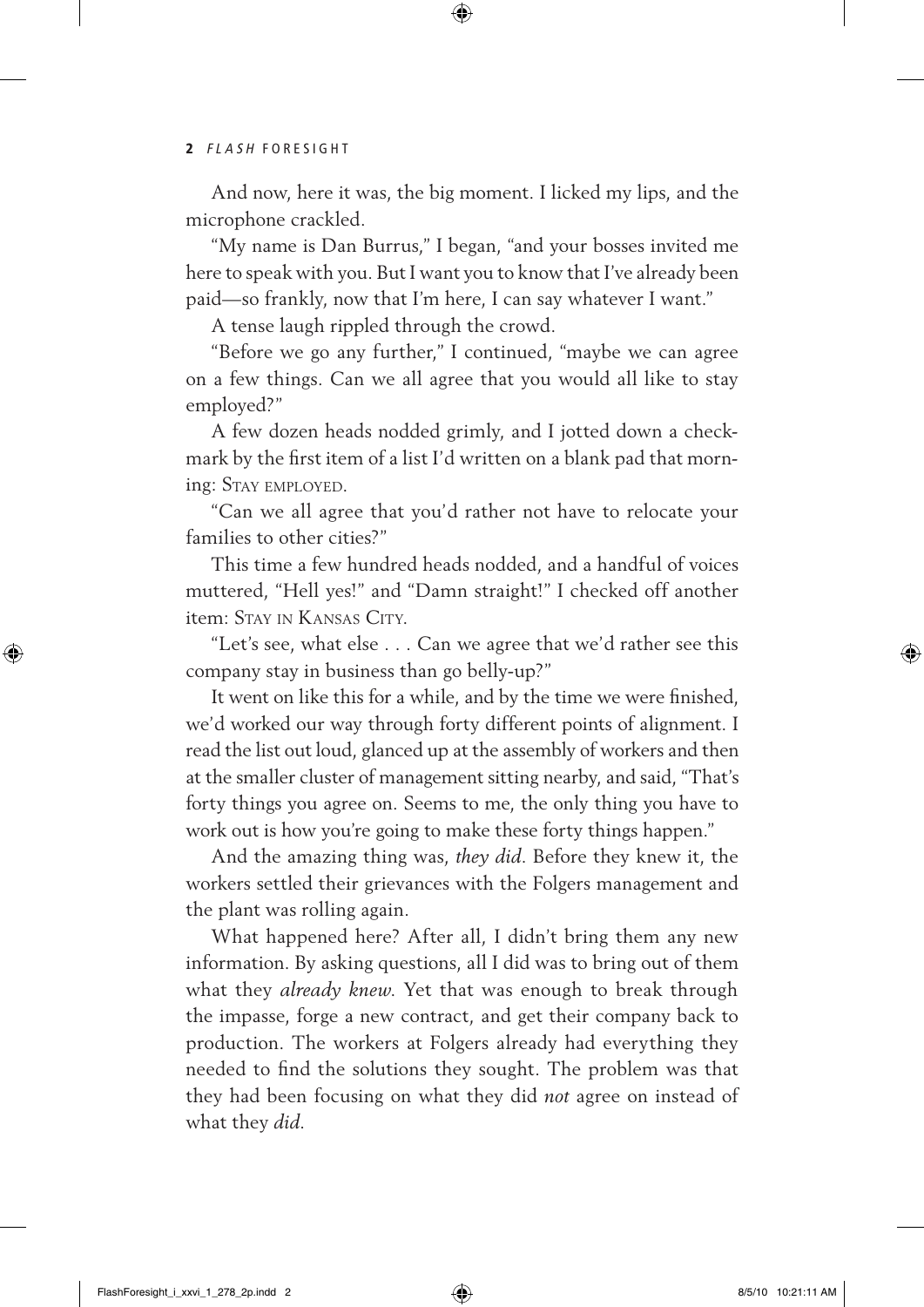Nations often do this, too; so do married couples. We all do it. It's so easy to focus on the *can't*: what we *can't* resolve, where we *don't* see eye-to-eye, what we *don't* know. But with that as our focus, coming to any kind of common understanding is just about impossible.

The same thing is true about the future. Doesn't it seem like the times we live in are full of uncertainty? In fact, more uncertain than ever before? Like everything is changing so much and so fast, there's just no way to know what's coming at us?

Not true. No matter how much it may seem like that, that's not how it really is. In fact, there's more certainty about our future today than ever before. We know a great deal more about the future than we think we know. We just need to understand where to look. Like the striking workers at Folgers, we can easily be overwhelmed by how much we think is impossible to predict. But the more we focus our attention on what seems uncertain— on what we *don't* know the more we incapacitate our ability to take successful action.

For example, take the American automobile.

In the fall of 2004, at an evening event for the American Public Transportation Association, I had the opportunity to sit next to Rick Wagoner, then chairman and CEO of General Motors.

As the evening relaxed into informal socializing, Rick made a few comments to our group about the future of the auto industry and the U.S. economy that echoed statements I've heard from presidents, prime ministers, and leaders of organizations around the world.

*Well, we just don't know . . . We give it our best guess, but who really knows where it'll all go? . . . The truth is, it's impossible to say— no matter how much data you gather and project, the*  future *is flat-out unpredictable*.

If this were true, the future would indeed be a fearsome and forbidding place, fraught with impossible dangers. If it were true, frankly, our situation would be pretty hopeless. And if it were true, there would be no point in writing this book.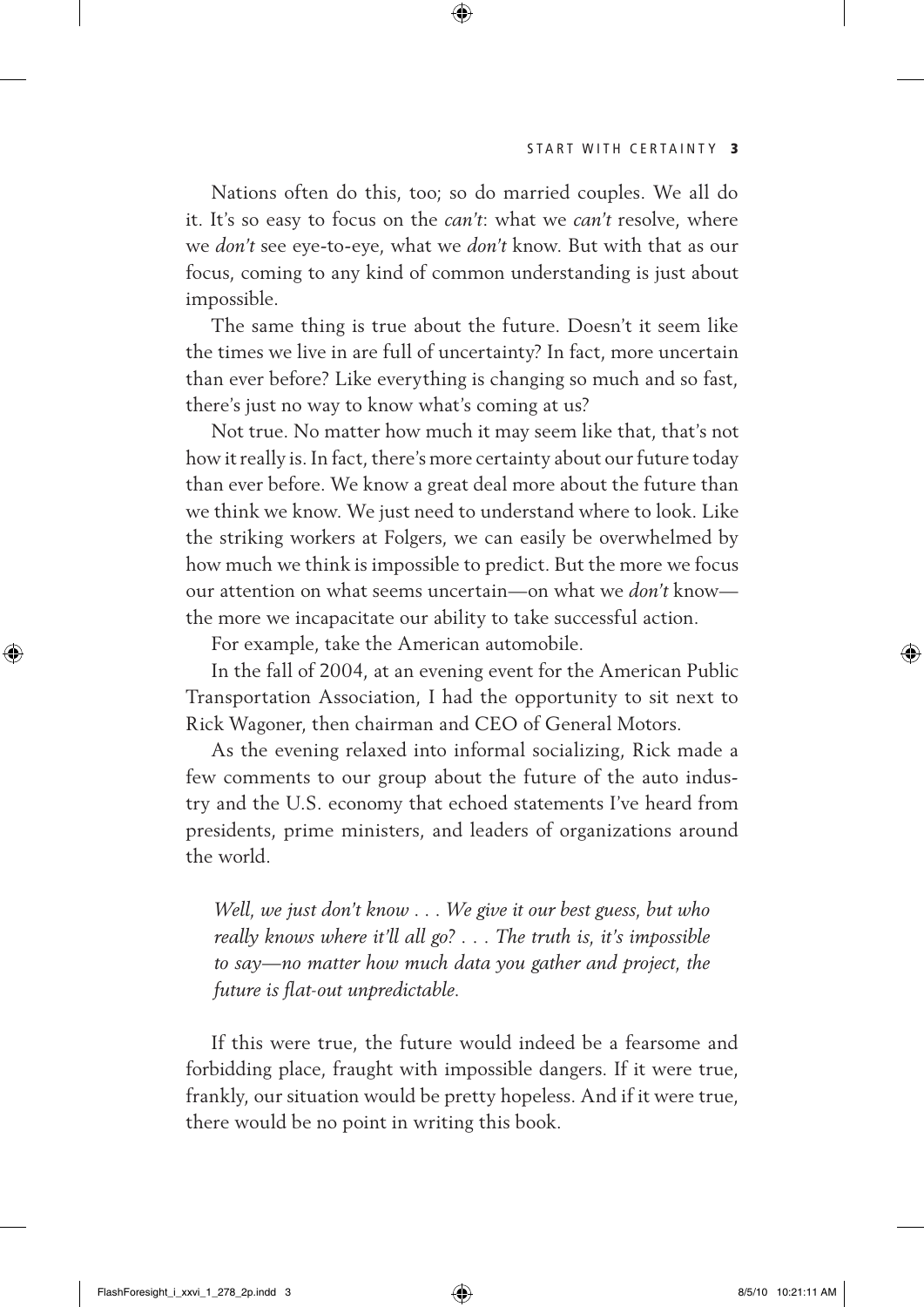Fortunately, it *isn't* true. There is plenty about the future that is entirely predictable. But it's certainly understandable why Rick should have been so steeped in doubt and uncertainty. Just look at what his company, his industry, and his country had been going through.

At the dawn of the twentieth century, no nation was brimming with more potential than America, and no invention had a brighter future than the American automobile. The motor car represented the best of American ingenuity and innovation, and in the course of the century it changed forever the way we lived and thought, shopped and courted, made war and spread the peace. In 1953, at the century's midpoint, the president of GM made a declaration that echoed for decades: "What's good for GM is good for the country." A variation of that assertion became one of the American century's most pervasive slogans: "As GM goes, so goes the nation."

So, how was GM going? By the time I sat at dinner with Rick Wagoner, not so well. General Motors, which for decades had reigned supreme as the largest industrial company in the world, had lost billions of dollars, shut down more than a dozen plants, and laid off tens of thousands of employees. It would get worse. In the first quarter of 2007, for the first time in over seventy-five years, GM lost its title as the world's leading automaker— to Toyota. By the summer of 2009 Rick was forced to resign (along with hundreds of other executives) and the company, now a recipient of an astronomical federal bailout, was struggling to emerge from bankruptcy. Once the largest company in the world, GM had become the largest corporate business failure in history.

The American automobile started out as a brilliant example of flash foresight. What happened? The industry fell prey to the natural human tendency to protect and defend the status quo. It stopped looking to the future and asking, "What do we know— for  $\text{S11} \text{r} \text{e}^{\text{2} \text{m}}$ 

*As GM goes, so goes the nation.* Where is the American automobile going— or for that matter, where is America itself going? What I heard Rick saying in 2004 was: "We don't really know." But we *do*  know— or at least, we know a great deal more than we realize.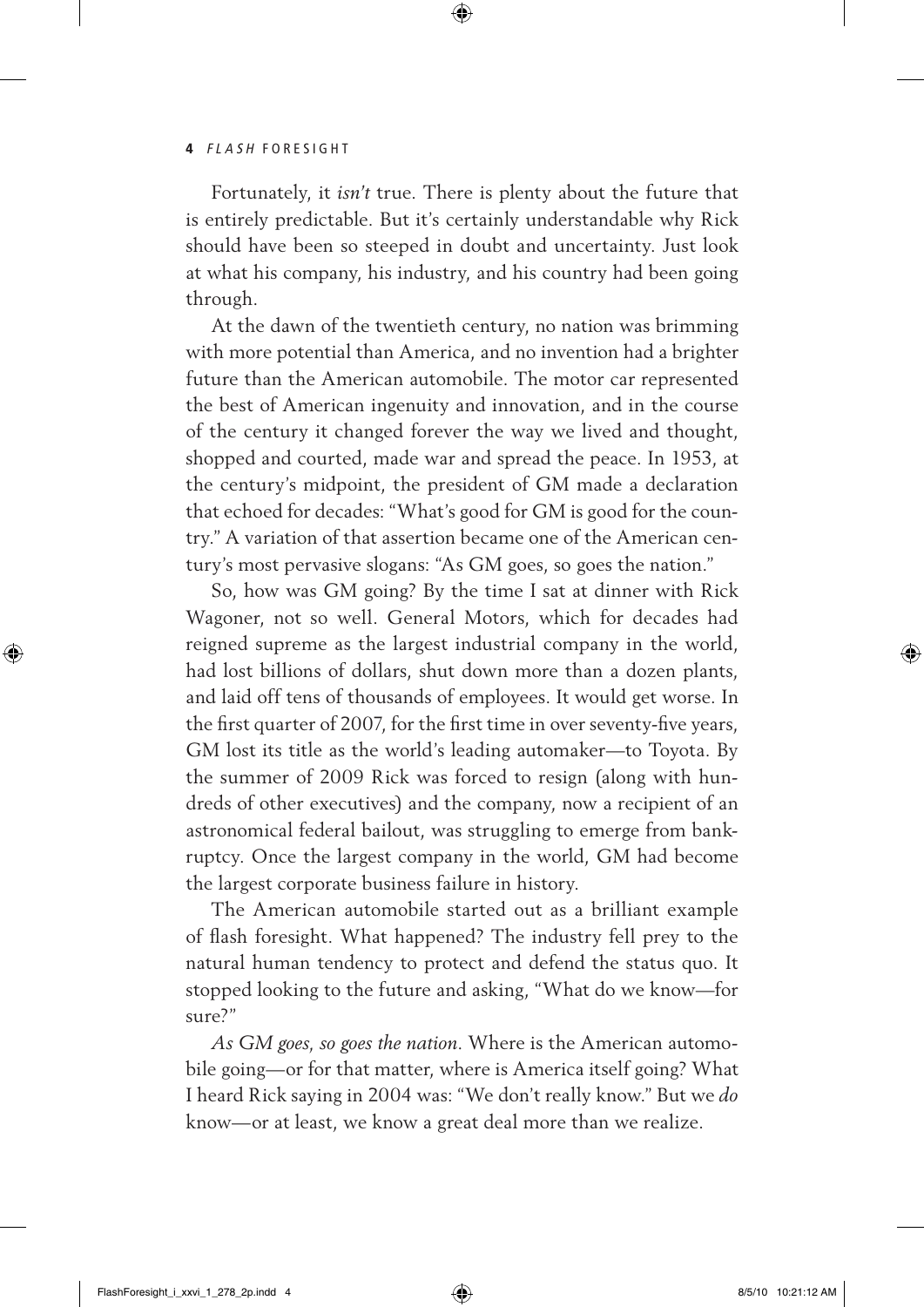In speeches I often say, "Wouldn't it be great if you could predict the future— and be right?" and the audience always laughs. It never fails. Perhaps this is because they know on a gut level that whenever someone says he's going to predict the future, the chances are excellent that he'll be *wrong*. (How often do you read the headline "Noted Psychic Wins Lottery"?) But perhaps they also laugh out of a sense of delight, because they know that if it *were* possible, it would be amazing. Imagine, if you could predict the future *and be right*? What an advantage you'd have! And that's exactly the point of this book.

Here is the next point I usually make in my talks: "You *can* predict the future accurately. All you have to do is leave out the parts you could be wrong about."

That, too, always gets a laugh— but I'm serious. And the amazing thing is, when you do leave out the parts you could be wrong about, there's enough left that you can be right about to make all the difference. The question is, how do you know which is which? That is the first of our seven flash foresight triggers, and it's what this chapter is about.

#### >>>Cyclic Change

In the book of Ecclesiastes, King Solomon wrote, "Vanity of vanities; all is vanity," and his words are echoed in the teachings of the ancient Greek thinker Heraclitus, who said, "*Panta rhei*," which means "Everything changes." Lao Tzu agreed, writing in the *Tao Te Ching*, "The only thing that is permanent is change."

It does seem true: the only thing that *never* changes is the fact that everything *always* changes. The only permanent thing about our world is that all is in a state of constant flux. Which is pretty disturbing, isn't it? After all, if we're looking for certainty, that doesn't give us much to go on . . . does it?

Actually, it does. In fact, it gives us *everything we need*. Because there are certain patterns in how things change that are as dependable as clockwork.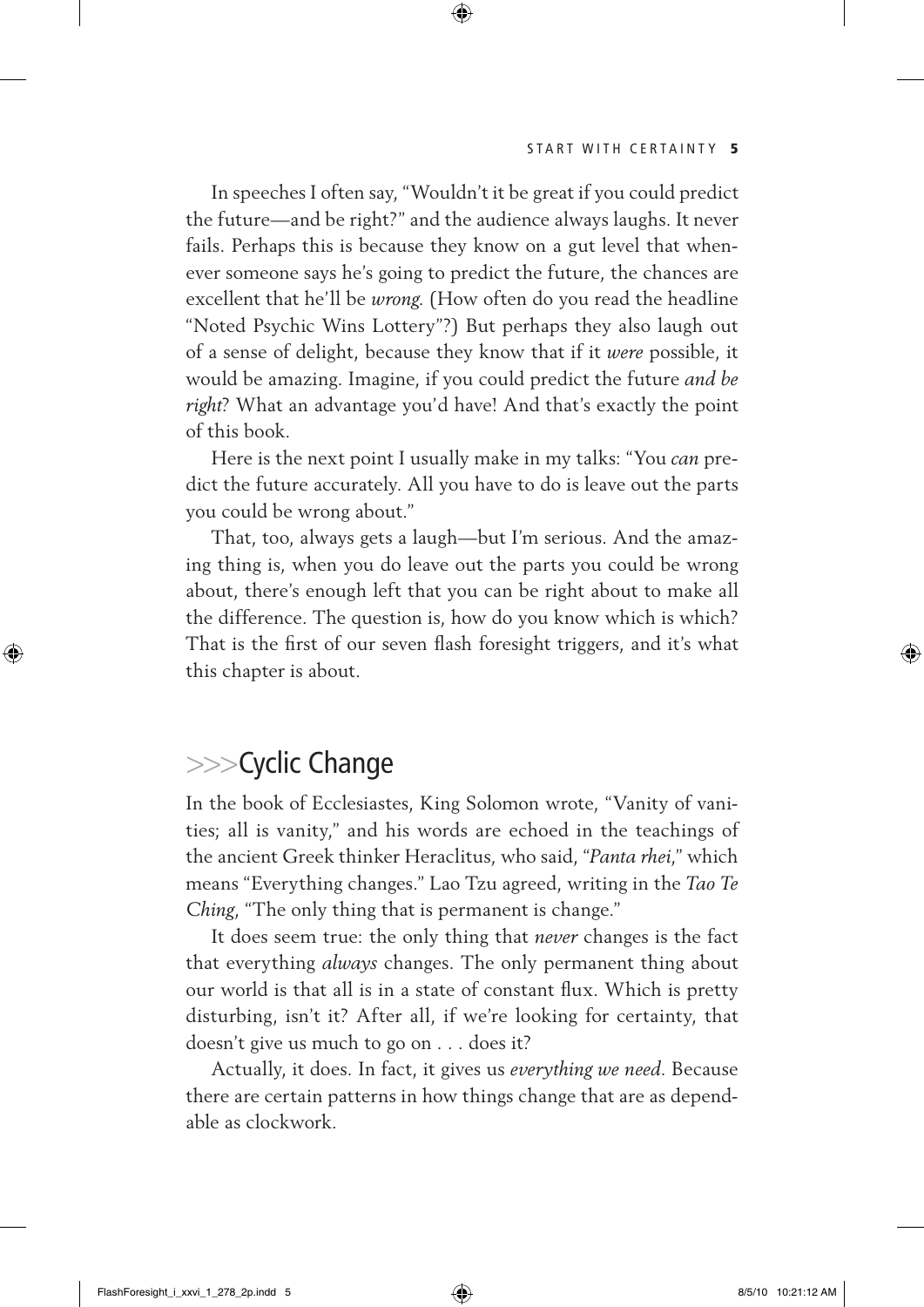There are two distinct kinds of change we can use to find certainty; the first is *cyclic change*.

Cyclic change provides us with all sorts of certainty. Right now it's autumn here in the Northern Hemisphere, and I can confidently predict that within six months, it will be spring. Nature is brimming with examples of cyclic change; understanding the cycles of seasons, weather, crop development, animal migration, tidal fluctuations, and other such cycles helped create the first civilizations. In fact, the history of civilization is to some extent the story of humanity getting a grip on cyclic change and using it to increase our chances for survival.

There are also cycles in our economy and body politic, of boom times and lean times, expansive and defensive behaviors. Shakespeare wrote, "There is a tide in the affairs of men which, taken at the flood, leads on to fortune," and that tide appears in every aspect of our lives. Prices and interest rates rise and fall; Democrats rule Congress, then Republicans. There is a push toward the apparent safety of totalitarianism, and then a counterpush toward the greater personal freedoms of liberalism. Social standards grow more permissive, then more restrictive, and then back toward more permissive. The pendulum swings until it can swing no further, then reverses course and backtracks.

Politically, economically, socially, in every channel of human expression, we manifest with a tide that perennially ebbs and flows. Like a great social heartbeat, the mood of the people expands and contracts, now progressive and gregarious, now more conservative and protectionist. Moods cycle, reflected in fashions, politics, and even international relations, as well as personal relationships. In fact, humanity has identified over *three hundred* distinct cycles that allow us to accurately predict the future to some extent.

#### EXAMPLES OF CYCLIC CHANGE

*planting and harvest birth and death*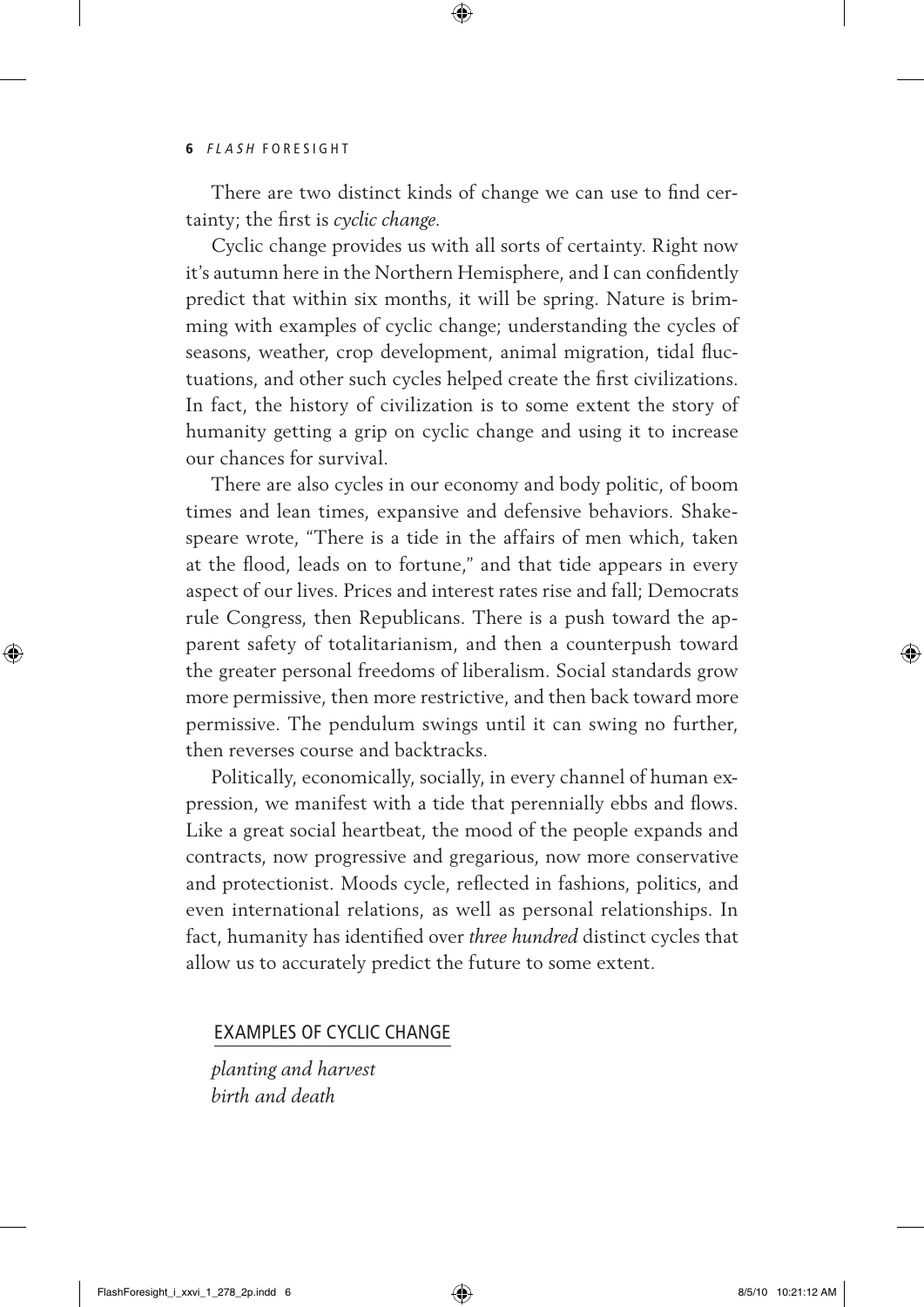*day and night tides and phases of the moon seasons migrations stock prices economic recessions building and real estate activity seasonal sales interest rates*

Keeping a sober eye on the truth of cyclic change lies at the heart of Warren Buffett's uncanny success as an investor; he is a master of those "tides in the affairs of men." In our introduction we mentioned Buffett's famous investment philosophy, "Be fearful when others are greedy, and greedy when others are fearful." In addition to being a good example of the *go opposite* principle, it is also a perfect example of understanding cyclic change. Buffett's simple philosophy illustrates the dictum *start with certainty*. If the market is contracting, then what can we know for certain? That before long, it will expand again. And if the market is going through a robust expansion, what does certainty tell us? Get ready for a contraction.

In 2008 the U.S. economy slipped into its worst crisis since the Great Depression of the 1930s. In this sophisticated, postmodern world, how could such a thing have possibly happened? Because we ignored the simple truth of cyclic change. Did we really think the real estate market would rapidly expand forever? That housing values would just go up, up, up, in some cases doubling in a year, and never come back down? Based on our actions, evidently that is exactly what we thought.

Of course, we knew this wouldn't *really* happen; we knew that property values can't dramatically increase forever because, as any schoolchild could tell us, "What goes up, must come down." But we got caught up in all the flurry of the moment, of possibilities and exhilaration. We got confused by our own hopes that the market would rise and rise and keep on rising without cyclical corrections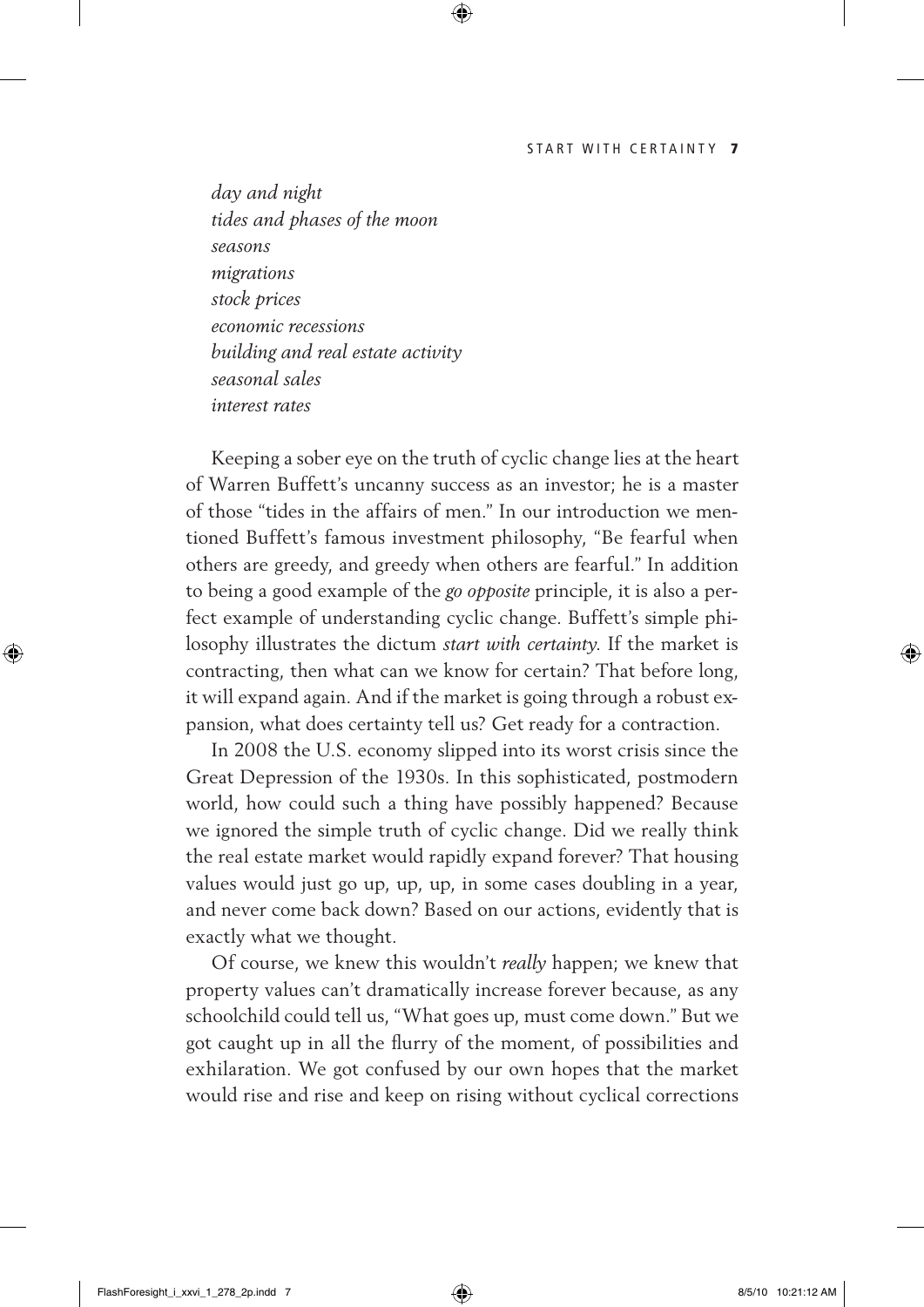happening. We ignored what we knew and got distracted by what we didn't. We forgot to *start with certainty*.

"Yes," you might be thinking, "but nobody could have predicted with any certainty exactly *when* this would all come crashing down . . . could they?"

Actually, they could. In a 2005 radio interview, Yale economics professor Robert J. Shiller, author of *Irrational Exuberance* and *The Subprime Solution*, pointed out that U.S. real estate prices were "out of touch with economic reality" and called the market "a bubble" that would burst before long. This, added Shiller, was a *certainty*: "The only question is when."

In fact, you didn't need to be a professor of economics to see this; you just needed to look. Most of the subprime mortgages that precipitated this crisis were interest-only adjustable-rate mortgages (ARMs) set to start ballooning at either the five-year or seven-year mark. The real estate boom got under way in 2000 and was roaring by 2002 and 2003. If you start with 2002 to 2003 and add five years, you get 2007 to 2008— which was exactly when it all started to melt down. As homeowners began defaulting on mortgages and rushing to sell, real estate prices that were already falling began plummeting. And a large number of seven- year ARMs would reset in 2009 and 2010, driving the foreclosure trend even further. Obviously, this was not the only factor in this complex crisis, but this is nevertheless a perfect example of how cyclic change can yield predictability.

The truth is, a lot of people sensed this crash coming. They just hoped it wouldn't. But hope is not a strategy. Certainty is.

The same thing happened with the high-tech bubble of 1998 to 2000. In March 2000, the month the NASDAQ reached its high point, savvy investors were already following the Buffett dictum, pulling out of tech stocks and taking a more cautious position. Likewise, as the stock market came crashing down in the fall of 2008, while most were panicking and selling off their imploding stock portfolios, savvy investors were wading into the fray and quietly buying those financial stocks that were hit worst.

Why? Because they knew that cyclic change is inevitable. And this was not a guess: they knew this with *certainty*.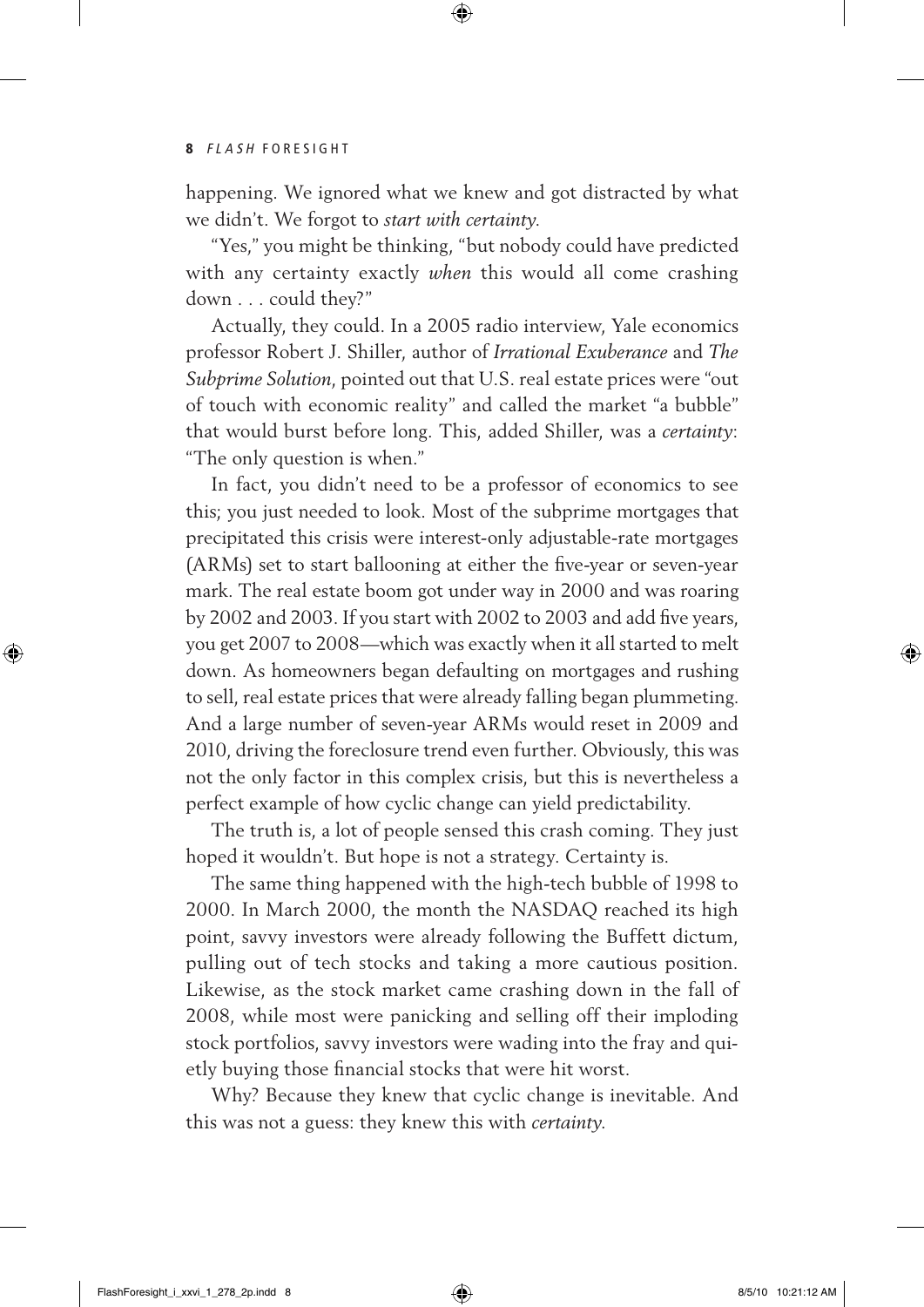#### >>>Linear Change

However, cyclic change is not the whole story. Having a clear grasp of cyclic change is an important element of flash foresight, but it's not the core of the matter. Developing a keen sense of flash foresight depends more on the certainty that comes from understanding another pattern of change, one that is quite different from cyclic change. This second pattern is *acyclic* and *progressive*— that is, it does not cycle back on itself but progresses forward in one direction only. In other words, within this second type of change, what goes up does *not* necessarily come down. I call this *linear change*.

A simple example of linear change is your age. Your life progresses in one direction; no matter how well you take care of your health, you are not going to start aging backward. Actually, there *is* a cyclic nature to human aging, too, in that after you go through your teenage years, before long your children will start going through those same phases, and then your grandchildren, and so forth. And there is yet another cyclic overlay to the human journey, in that we begin as helpless babies, then mature and become autonomous adults, and then in our later years progressively lose our strength and faculties and become more dependent again, almost like a second infancy.

Still, in the absolute sense, *aging itself is linear*. Your children will grow up to become adults, but they will not then "de- age" back to become young again.

Or take a larger example, that of social and governmental change. As we have already noted, society's moods ebb and flow in a variety of cycles, including a pendulum swing within each individual society between a more liberal, open culture and a more restrictive, defensive, and reactionary one.

At the same time, as you look back over the full sweep of global history, you cannot help seeing a larger pattern of unidirectional, linear change. Despite the localized ebbs and flows, there has been an overall consistent trend toward more and more freedom for more and more people. There is something going on here that is not cyclic. Despite its many setbacks and temporary defeats, the march of freedom has moved throughout history in one linear direction.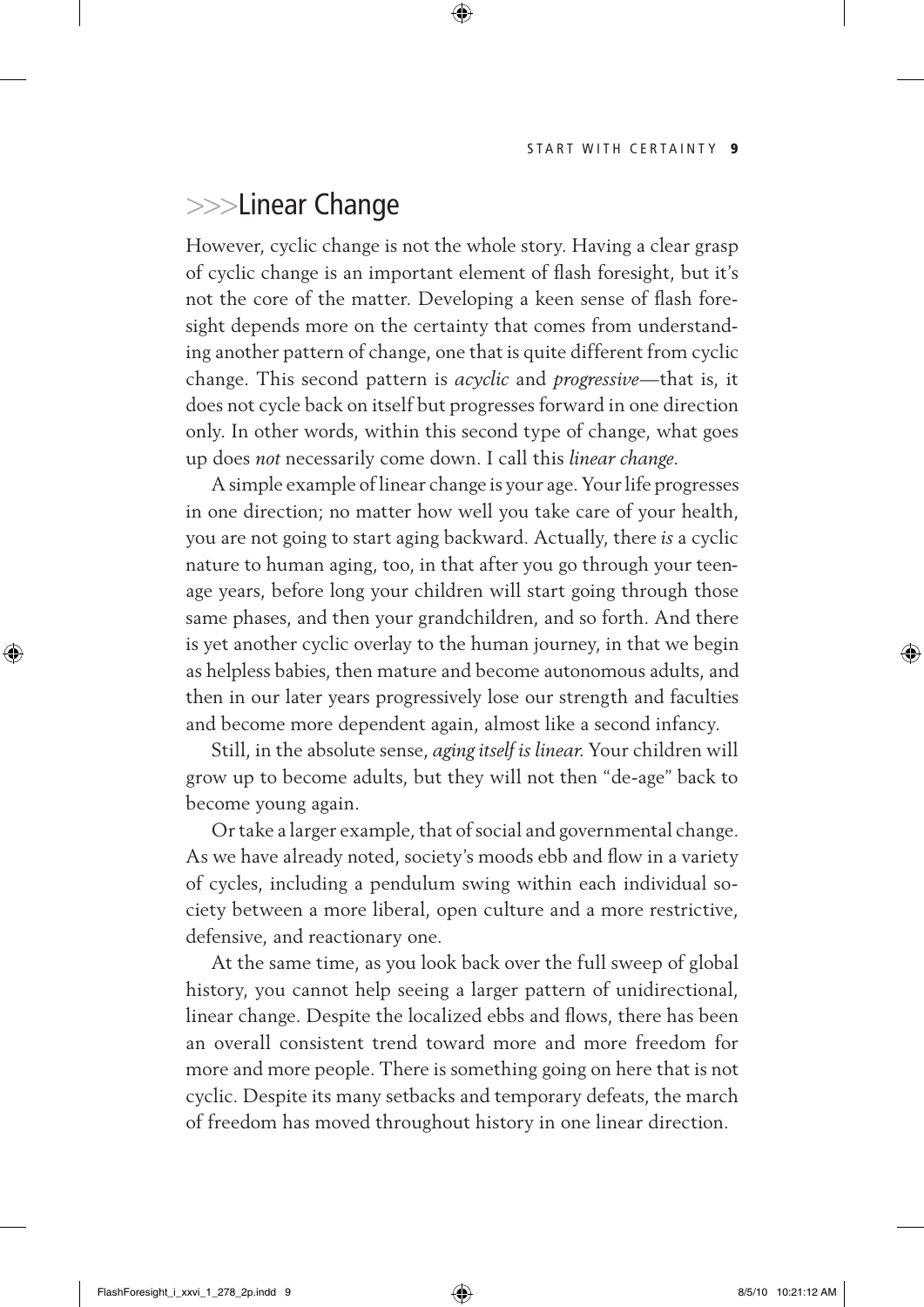#### EXAMPLES OF LINEAR CHANGE

*aging (of individual) growth in the earth's population increase in data, information, and knowledge increase in worldwide literacy increasing number of patents and inventions acceleration of computer processing speed convergence of features and functions globalization*

The varieties of cyclic change are endless; some cycles rise and fall sharply, like the EKG of a heartbeat, while others arc more smoothly, like the gradual flux of the seasons. Some, such as brain waves, cycle in fractions of a second, while others take place over eons, like the ice ages. But no matter what their shape or speed, they are all cyclic.

Linear change, too, takes place in many forms, from the sudden, logarithmic burst of a population explosion to the gradual accumulation of interest on a CD, yet they all share in common the trait that they curve in one direction only, and do not cycle back on themselves as cyclic change does.

The following diagrams illustrate examples of these two types of change.

#### Cyclic and Linear Change



Examples of cyclic change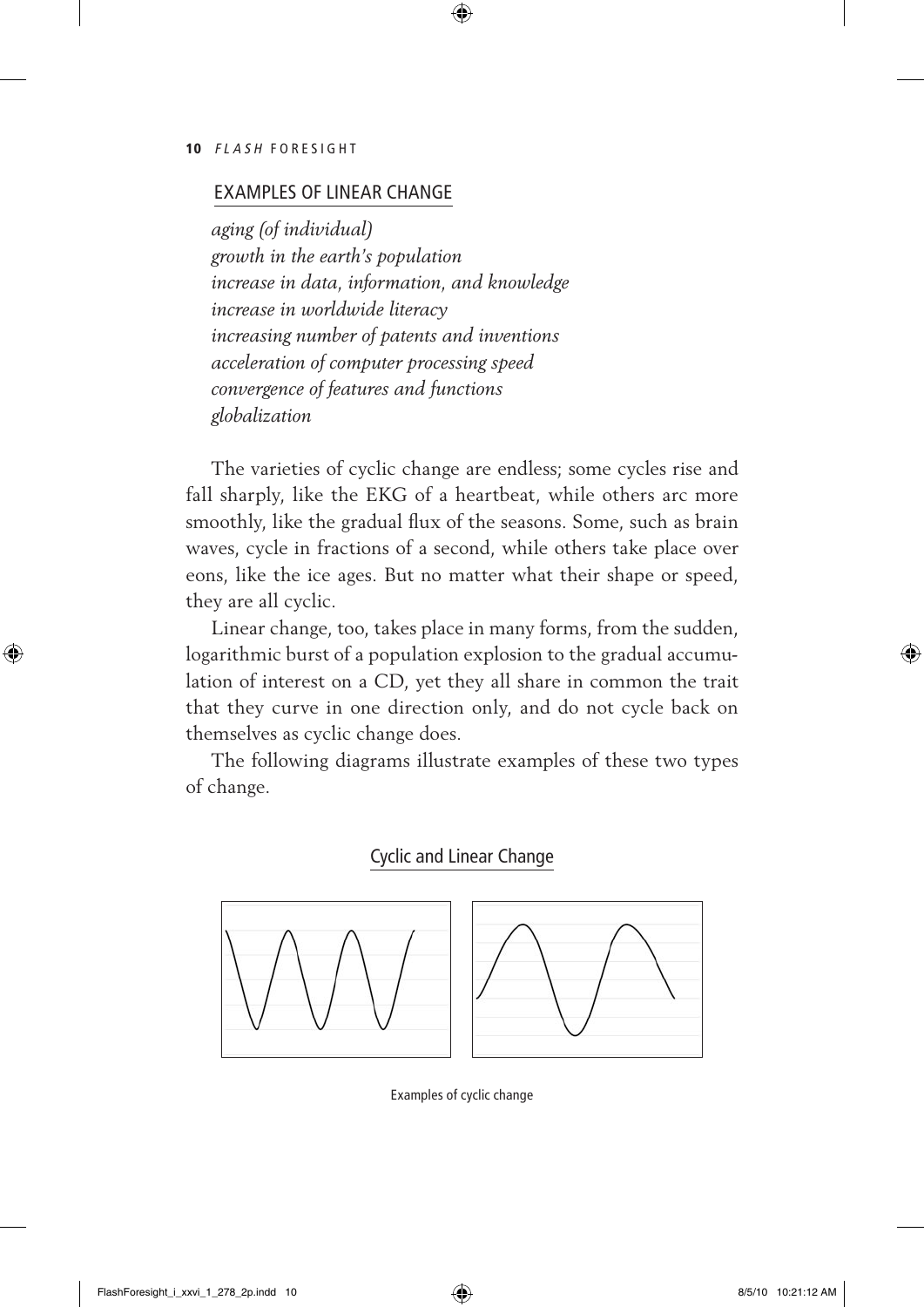

Examples of linear change

All the examples from our list of cyclic changes— the seasons, tides, stock prices, and so forth—belong to the first set of graphs. But it's the second set of graphs where things get really interesting. Linear change is where the real action is, precisely because it is *not*  a repeating pattern and therefore creates entirely new and unique circumstances and opportunities. Linear change is what makes the future fundamentally new, and grasping this type of change is what allows you to begin making the invisible future become visible.

To a significant extent, developing your sense of flash foresight means being able to recognize linear change and its interplay with cyclic change. However, this is not always as easy as it might at first seem. Some changes are nothing but temporary blips on the radar of time, and contain no reliable information about the future. Other changes are so substantial and reliable that they offer very clear glimpses into the future. How do you know the difference? Because if you have no reliable way of knowing, you can end up with some pretty strange predictions, as the following example illustrates.

On August 16, 1977, one of the greatest recording artists of all time died at the tender age of forty-two. During his lifetime, Elvis Aaron Presley sold more than a billion recordings and achieved a level of star status unique among musicians. But if no one could equal him, many could certainly imitate. By the time the King died, there were a little over one hundred professional Elvis impersonators, and after his death that number quickly skyrocketed. An entire new profession had been born. How prevalent would it become?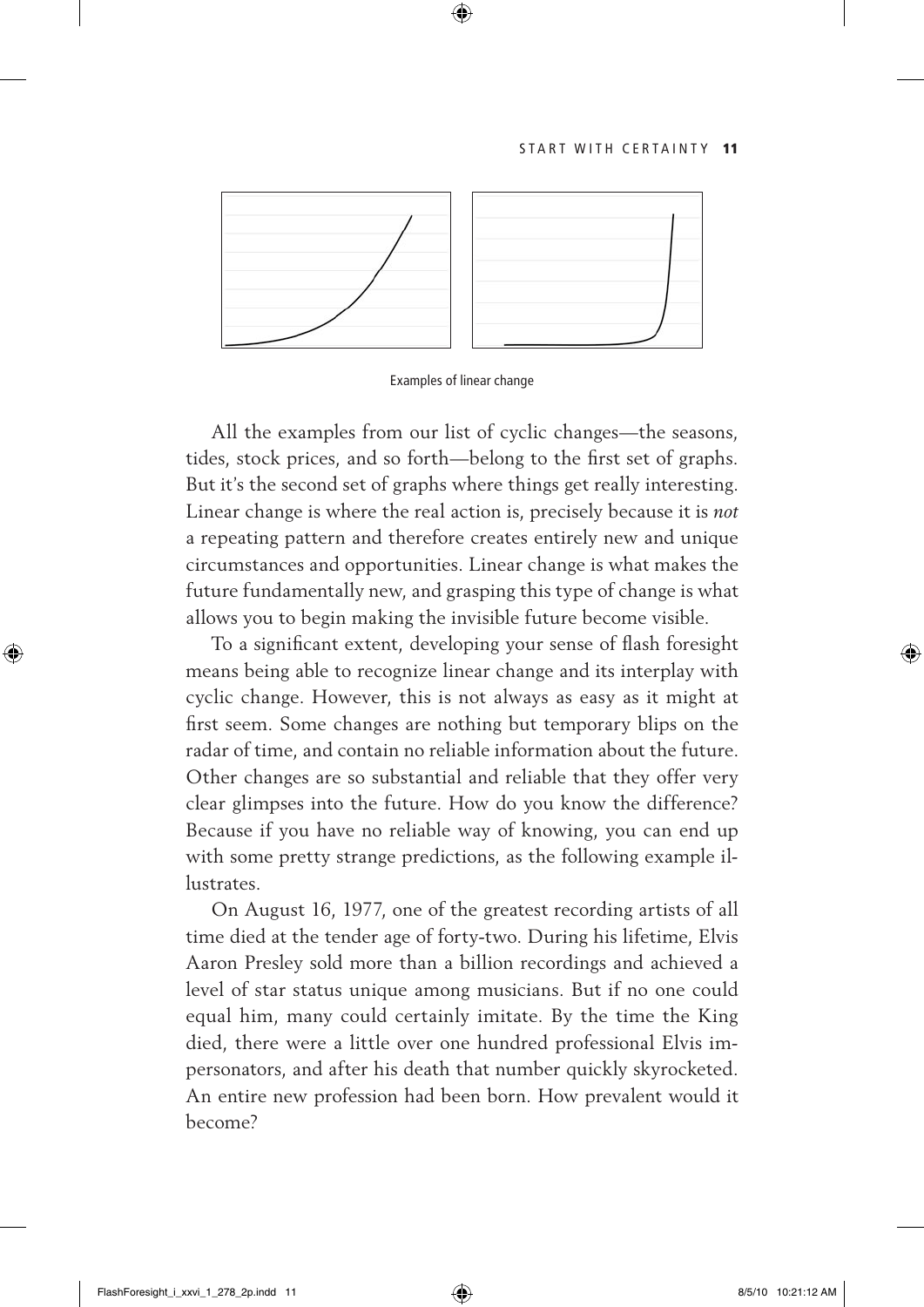Five years after the singer's death, as an exercise in trend analysis (albeit an admittedly whimsical one), I constructed a careful scientific study on the growing number of Elvis impersonators. Examining the statistics from the years 1977 to 1982, the findings projected that by the year 2000, one out of every three Americans would be a professional Elvis impersonator.

Given the cold, hard numbers at the time, this may have *looked*  like a reasonable assumption, but obviously it wasn't. Why not? Because while those may have been "cold hard numbers," the trend they implied was as soft as the peanut butter and banana sandwiches the king of rock 'n' roll loved so much.

Of course, nobody *really* expected that we would all become Elvis impersonators. But the trend analysis nonetheless made a point: we make *and believe* faulty projections like that all the time, both in our own lives and on the massive scale of corporate and governmental policy decisions. We base trends on accurate, factual numbers, yet the trends don't turn out to be accurate.

In 1999 the United States government told us we were going to have a trillion-dollar surplus over the following decade. This projection was based on numbers that seemed just as sound as the Elvis numbers— and proved to have about the same level of reliability. According to the projections, we *should* be a nation of financially secure Elvis impersonators. Oops.

And this was not an error committed by only the federal government: of the fifty American states, forty-seven made similar projections of whopping budgetary windfalls. State governments got used to those rapidly increasing property tax revenues and spent that income as if there were no end in sight. They bet the farm on those projections— and came close to losing that farm. What happened? They bet on trends that looked solid, but weren't: the Elvis fallacy. It's a recipe for disaster, and it gets us in trouble over and over trouble that could have been avoided if we knew the difference between *hard trends* and *soft trends*.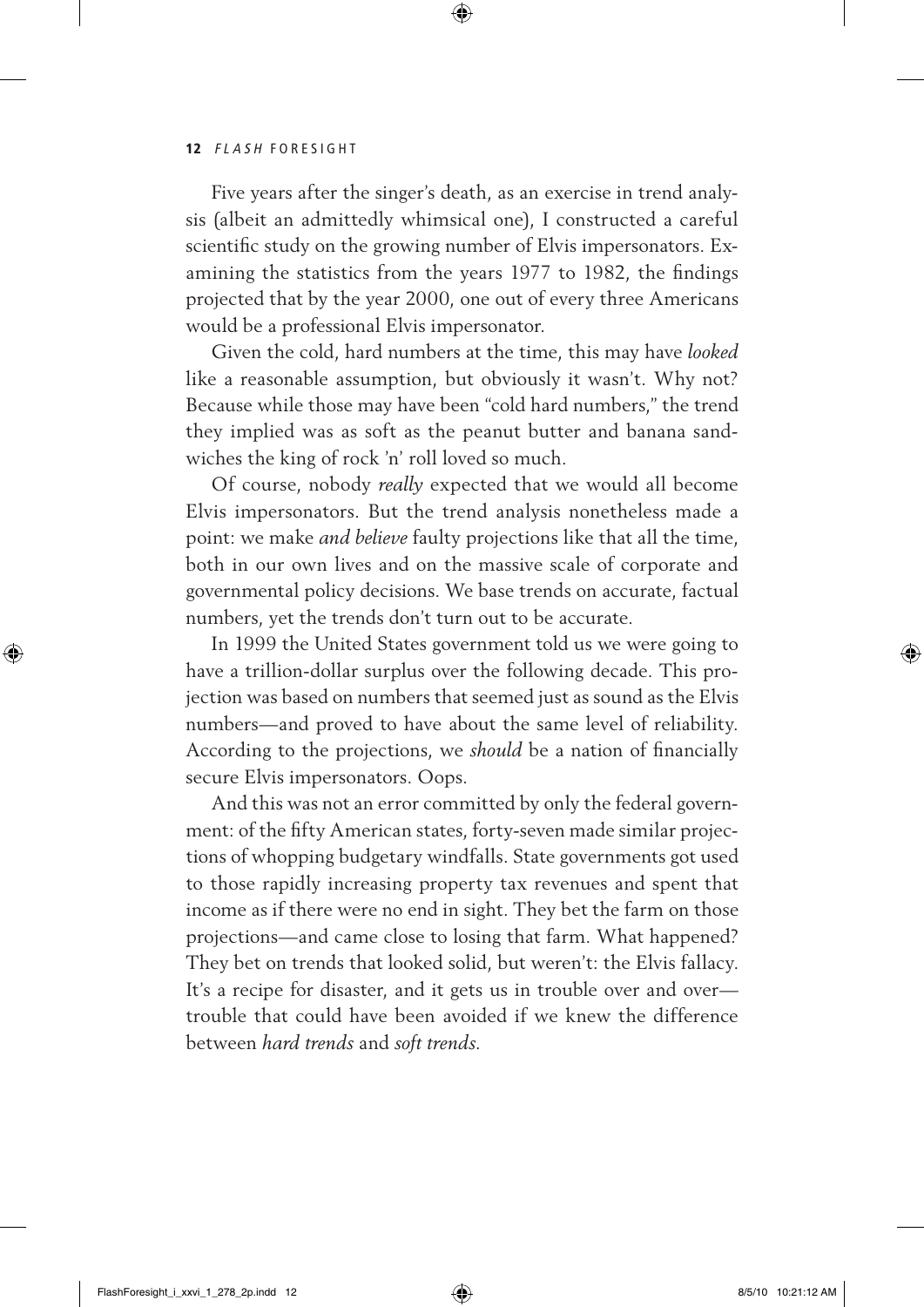#### >>>Hard Trends and Soft Trends

 People typically don't believe forecasts because forecasts are based on trends, and people don't trust trends. We think trends are like fads: here today, but who knows for how long? The word *trendy* means "fashionable," and everyone knows what happens to fashions: they go, well, in and out of fashion. "Trends," we say with a shrug. "Hey, sometimes they work out, sometimes they don't. It's a crapshoot."

But science means something different by the word *trend*. It means "a general direction in which something is developing or changing." And one of the principal findings of my twenty-five years of research is that there are two distinct kinds of trends, which I call *soft trends*, like the Elvis prediction and the trillion-dollar surplus that never materialized, and *hard trends*.

A hard trend is a projection based on measurable, tangible, and fully predictable facts, events, or objects. A soft trend is a projection based on statistics that have the *appearance* of being tangible, fully predictable facts. A hard trend is something that *will* happen: a future *fact*. A soft trend is something that *might* happen: a future *maybe*.

This distinction completely changes how we view the future. Understanding the difference between hard and soft trends allows us to know *which parts of the future we can be right about*. It gives us the insight we need to start with certainty, because it shows us where we are dealing with future *fact* and where we are dealing with hypothetical outcomes— future *maybes*. The reason we typically don't trust trends is that we haven't learned how to make the distinction between hard trends and soft trends. The Elvis fallacy is treating a soft trend as if it were a hard trend. Once we know the difference, we know where to find certainty—and the future suddenly becomes visible.

That trillion- dollar surplus the government predicted at the end of the nineties was a soft trend, only we treated it like a hard trend. We were not only expecting it to happen, we were acting on it as if it had already happened: we were spending like crazy. So much money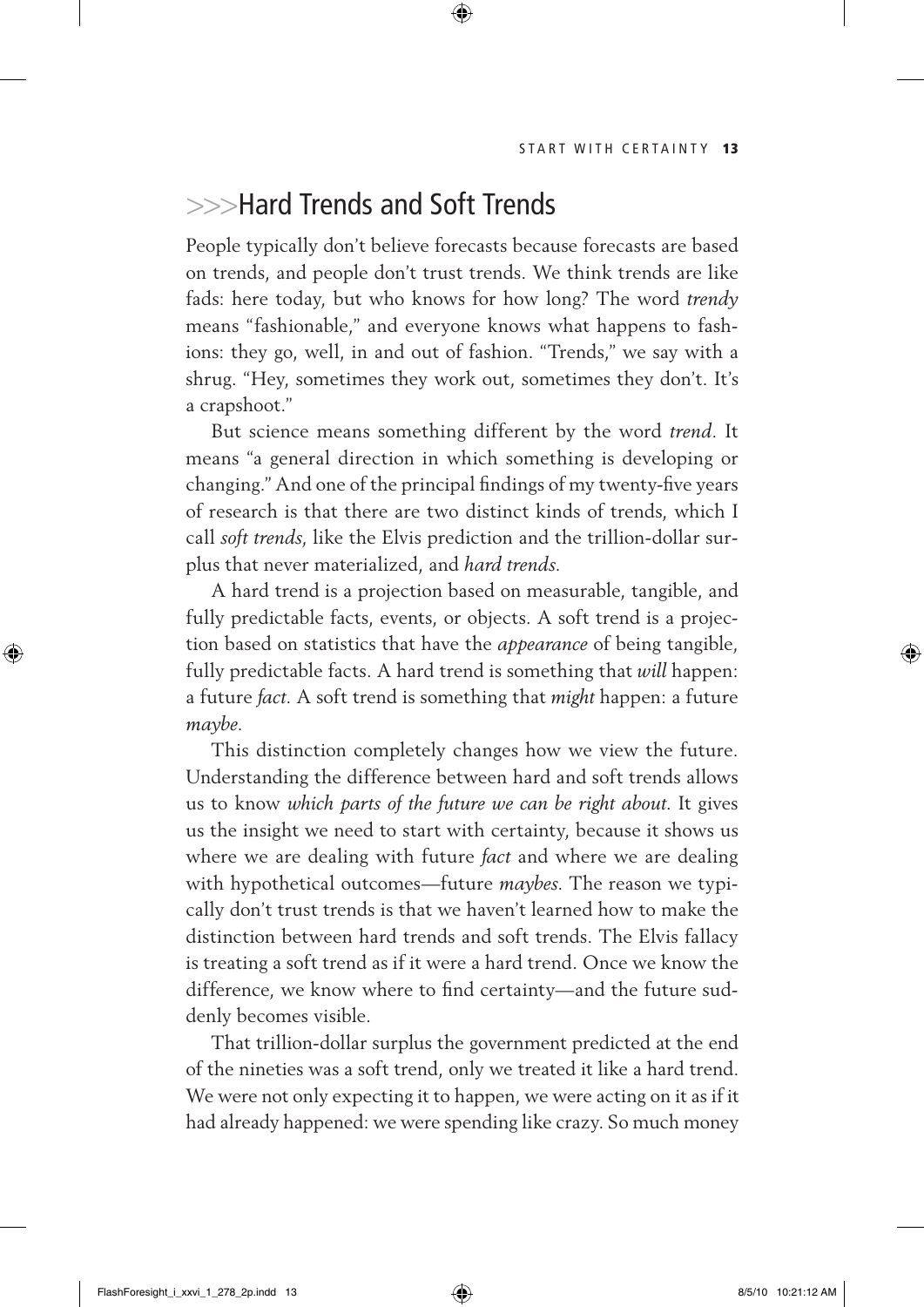was coming in during '99, we were going nuts. We were gazing at the soft trend like a rabbit hypnotized by a snake. The Elvis fallacy.

"Hard numbers" don't necessarily mean a hard trend. My Elvis projection was based on "hard numbers," in the sense that they were *accurate*, but it was obviously not a hard trend. Why not? *Because it was soft*— in other words, the numbers it was based on could easily change in the future. Making a choice to become Elvis impersonators is purely that—a choice, and one that could easily flip the next day. Using an increase in Elvis impersonators as a basis for predicting the future is no more secure than saying that because we had a few days of rain lately, it will continue raining forever, or that because the number of hula hoops or Beanie Babies sold this year was twice that of last year, it will be twice as big again next year. These were fads, subject to the whims of fashion— not trends driven by immutable forces that could be counted on to continue.

The distinction between hard and soft trend is not always quite so obvious. To many observers, that trillion- dollar surplus looked quite believable. That's the problem with soft trends. Sometimes they look ridiculous, like my Elvis impersonator model—and sometimes they have the appearance of being credible. Still, soft is soft, and unless the trend is based on a direction of change that is clearly fixed, there is nothing certain about that trend. Saying something *could* happen is very different from saying it *will* happen, and that difference makes all the difference.

A hard trend can be either cyclic or linear in nature; both types of change yield hard trends. For example, if the stock market is falling today, we know that in the future, it will go back up again— and we know that *with certainty*. The rise and fall of the stock market is a cyclic change, and a hard trend.

Exactly when will it turn and start going up again, and how high will it go when it does? We don't know. The exact timing and extent of the market's behavior is a soft trend, because our behavior and choices can influence it. What we know is that after it falls, it will rise, and after it rises, it will fall. That may sound like a fairly simplistic hard trend, but it has been reliable enough to make Warren Buffett a very rich man.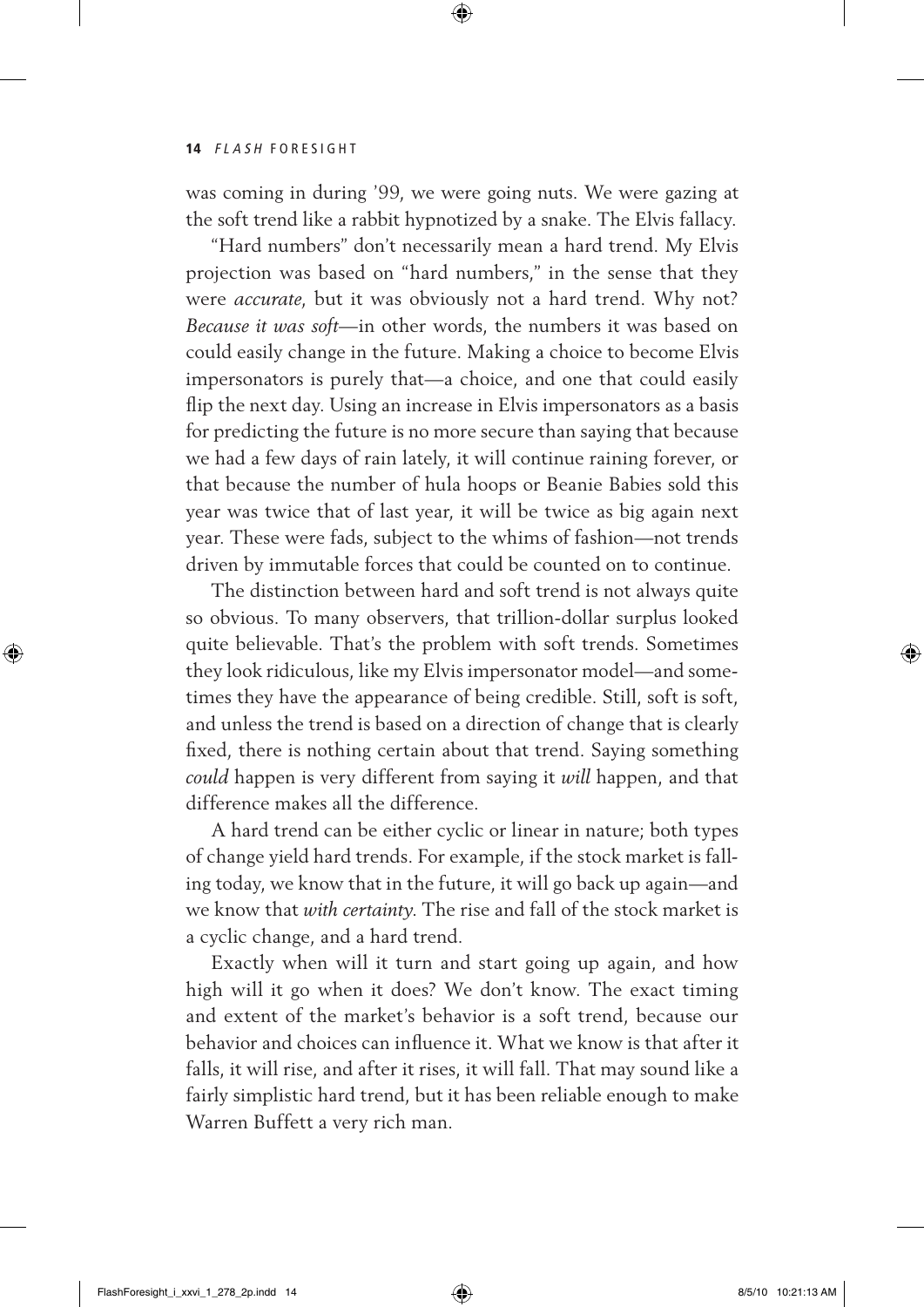On the other hand, if the rate at which our laptop computers can process an audio or video clip has gotten a lot faster in the last few decades, what can we know about the future? They'll be even faster. The increasing speed and capacity of computer processors is not cyclic, it is linear— and a hard trend.

Exactly which manufacturers will be introducing the newest, breakthrough models five years from now? We don't know. The acceleration of the technology is a hard trend— but who takes advantage of that technological advancement and brings it to market, that's a soft trend.

To get a clearer sense of what a hard trend looks like, let's revisit the American landscape at the close of World War II, when the American suburbs were poised to explode across the nation and GM still ruled the world. As American GIs returned victorious from their overseas tours of duty, millions of families were reunited— and nine months later, something happened that was 100 percent predictable: *a lot* of babies started appearing. Today there are about 78 million Americans who were born during the eighteen- year population boom lasting from 1946 through 1964, and there are similarly large groups in Japan, Europe, and the other developed nations of the post-WWII era.

Demographics is one of the primary generators of tangible, measurable hard trends, and the post-WWII baby boom is one of the clearest and most dramatic examples. This postwar population boom is a physical fact: those millions of people were born and they're going to stay born. What's more, they're going to consistently and progressively get older, creating a *fully predictable* set of consequences as they age.

"Right, the baby boom," you may be saying, "that's old news." You already know about the baby boom. Everyone does. And that's what makes it such a great example— because even though we think we know all about it, *we keep missing it*. This hard trend has been clearly visible for over half a century— and yet, amazingly, this population bump has continued to catch us by surprise at every stage of the boomers' lives.

In 1945 we might have predicted that when all those soldiers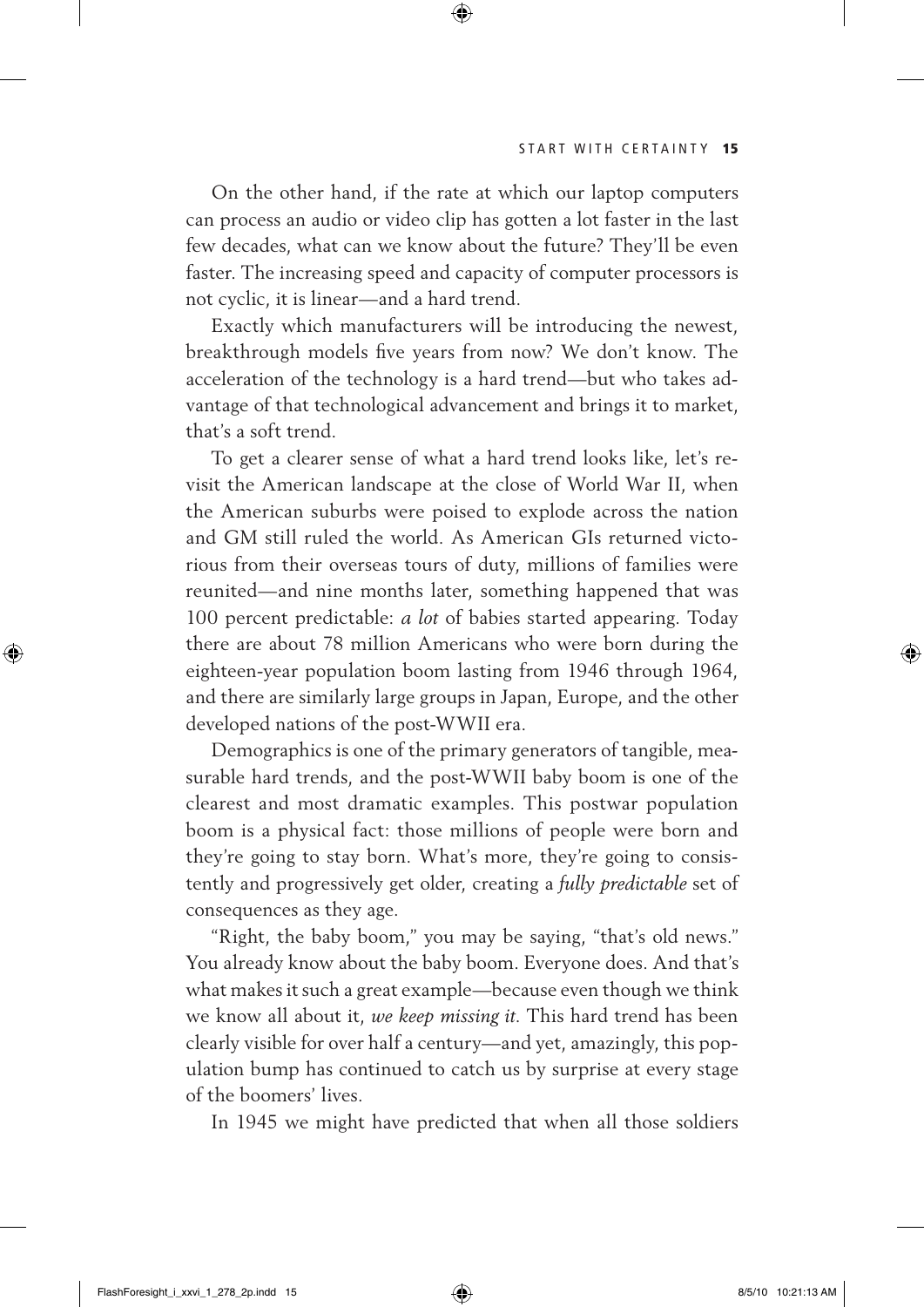came home, something big was going to happen. But we didn't, and when the wave of births started happening in 1946, we didn't have enough hospitals.

Okay, so we missed the hospitals; but surely we could learn from our mistakes. We had a good five years before all these newborns would be ready for kindergarten, so we had plenty of time to prepare, right? Wrong. After five years of headlines screaming that there weren't enough hospitals to have all these babies, all of a sudden we didn't have enough kindergartens. About seven years later, what do you know: suddenly we didn't have enough junior high schools. A few years after that, we discovered that there were not enough high schools. And you'll never guess what happened next: suddenly we found that we had not built enough colleges.

Who could have possibly seen all this coming? Anyone could if they had developed the habit of looking at hard trends.

Recently my company consulted to a major insurance company. As we talked about hard trends and soft trends, about certainty and the fact that demographics was a good hard trend generator, one gentleman interrupted: "Yes, yes, we know all about demographics and baby boomers. We understand all that."

"Great!" I replied, "then we don't have to cover all that ground. So, let me just ask you a few quick questions. Roughly how many salespeople do you have driving your total sales around the globe?"

They knew this number right off the bat, and it was huge.

"Okay," I ventured, "let's see . . . Could you tell me, of those sales people who generate 80 percent or more of your global sales, how many are within three years of retirement?"

There was an awkward silence. They could not tell me that number. They'd never thought to ask the question.

One executive went onto his laptop to access the information. They knew who their top salespeople were, so it wasn't hard to pull the answer from their database. Once we'd queried the system and gotten back our answer, the awkward silence turned to a shocked silence.

#### *Sixty percent*.

In the following three years, three out of five of their top sales-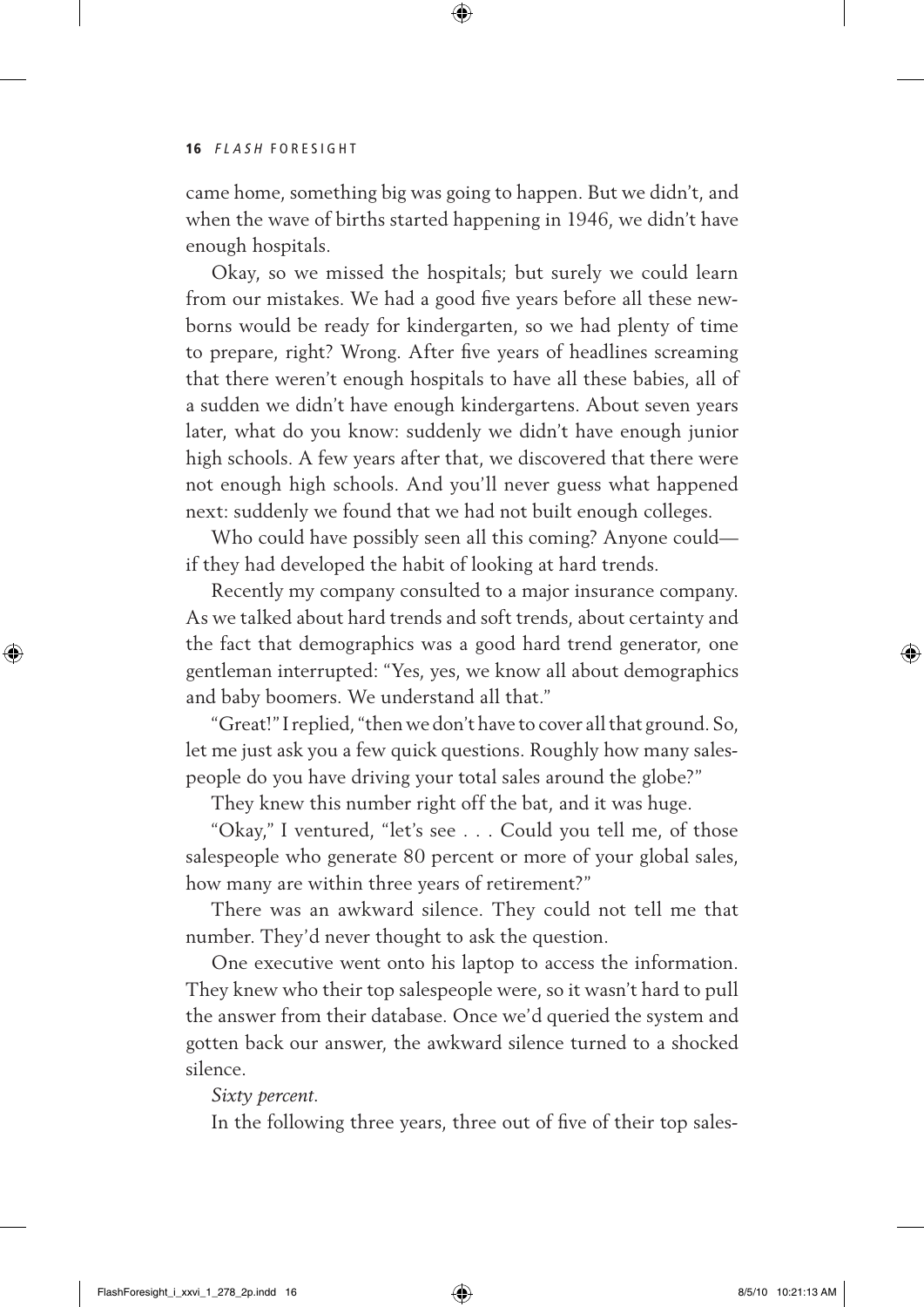people would be gone, and all that know- how and experience would be gone with them. The executives were thunderstruck. An important piece of information had just become visible. Why hadn't they seen this coming? Because they hadn't looked. They had not developed the habit of *starting with what they knew*.

At about the same time, I happened to be consulting with leaders from the Social Security Administration. As we began our session, the man who'd brought me in to speak introduced me to their head of training, and we began talking about the situation facing Social Security.

At one second past midnight on January 1, 2008, the first baby boomer turned sixty- two, making her eligible for early Social Security benefits.<sup>1</sup> During 2008, about 3.2 million baby boomers turned sixty-two-that's about 365 *per hour*. Today, the Social Security caseload is about 50 million people; by 2030, it will be 84 million people. Medicare will go from 44 million beneficiaries to 79 million. At that point, we'll have about two workers contributing to the system for each retired beneficiary. Back in 1945, that ratio was *forty-two to one.*<sup>2</sup>

As with the insurance company, I asked them if they had looked at the effects of retirement on their own organization. "For example," I said, "how many of you are retiring within the next few years?" It was a fairly large group of senior leaders, and quite a few hands went up. Much to their shock, a major percentage of their key senior people— again, the ones with the bulk of experience and know-how-were on their way out the door.

I once heard the CEO of Sony say, "If we only knew what we know!" He was talking about the data stored in their computers, but the comment applies here, too: we all *think* we know that a lot of baby boomers are about to retire— but do we?

Two months later, we had a vivid demonstration of the trend we were looking at: the man who had brought me in to consult to the agency was gone; a month later, so was the head of training. Both had retired. The exodus of retiring boomers had begun. Or to put it more accurately, they weren't really *gone*: they were still part of the Social Security system, only now they were its *customers*.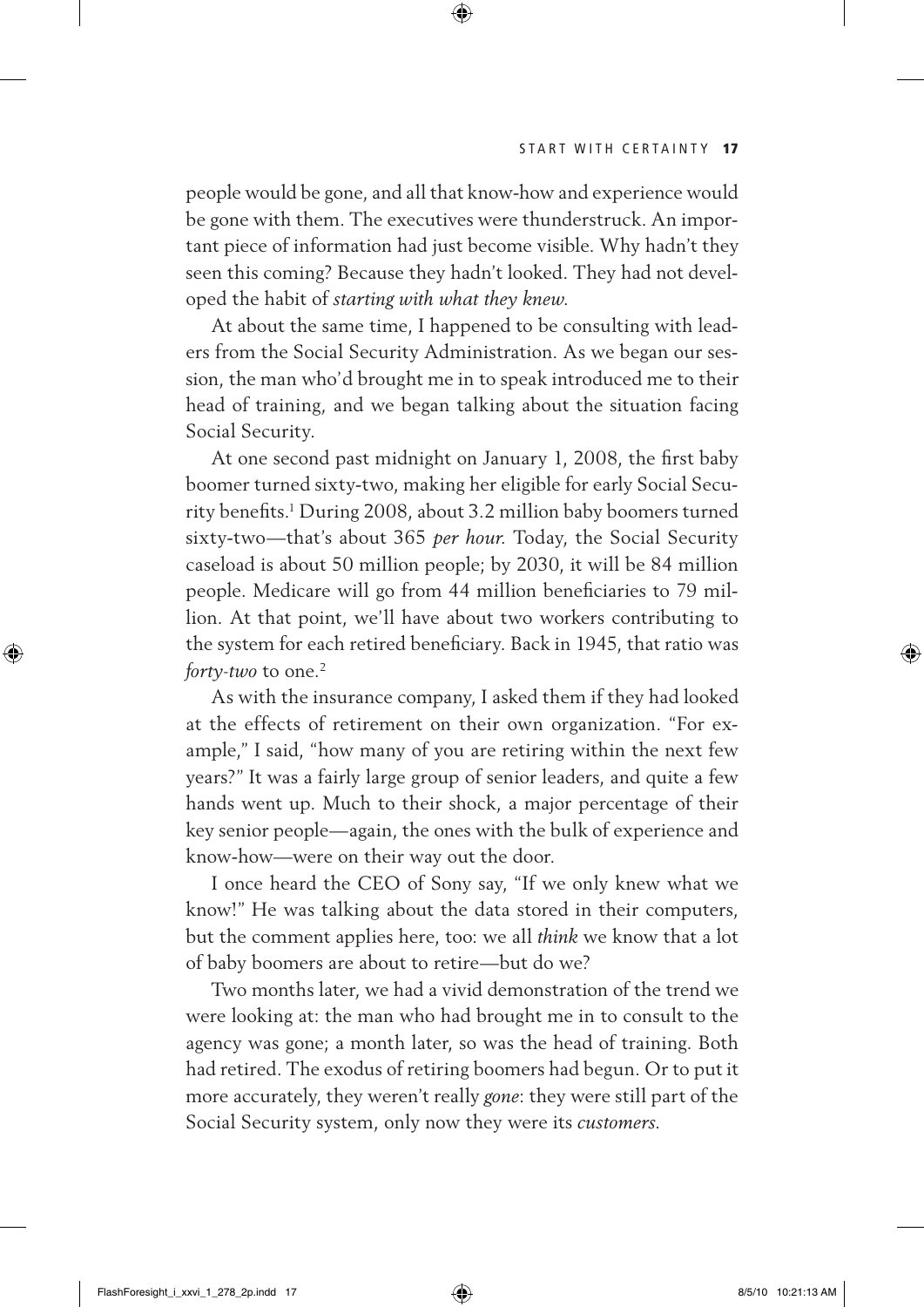#### >>>Why We Keep Falling for the Elvis Fallacy

Despite all that has been said and written about the baby boom, we continue not to see it coming. Those 78 million boomers who were flooding America's ill-prepared kindergartens in the 1950s and America's ill-prepared colleges in the late 1960s are now flooding our ill-prepared health care system. If our trend blindness persists, in another ten years we won't have even a fraction of the doctors and nurses we'll need to care for this boom generation. Meanwhile, America's pension plans, along with Medicare, Medicaid, and Social Security, are catastrophically underfunded. Where's the money going to come from?

Nearly 80 million baby boomers are going to need greatly increased health care in the United States alone, with tens of millions more around the globe: that's a hard trend. Are we going to be able to provide that care or not? And if we are, then who will be doing the providing, and how? The answers to those questions are soft trends.

Again, notice where the hard trend is— and where it is *not*. The increasing numbers of boomers who will need medical care as they get older and their bodies need more repair is a hard trend, because those numbers are fixed and cannot be changed. But that projected lack of sufficient numbers of doctors and nurses to provide that care is a *soft* trend, because it is something we *can* change if we see it and elect to act on it.

Here is an example of the difference between a hard trend and a soft trend. Ten years from now (assuming you are still living), you are going to be ten years older than you are today. That's a hard trend. Why? Because there's nothing you or anyone can do to change that fact.

What will your state of health be like then— worse? Much worse? Better? About the same? I don't know; neither do you, and neither does anyone else. It is not definitively knowable, because that is a soft trend. Why? Because you can do things to affect it.

While we're on the subject of health, this is a point especially worth noting: a doctor's prognosis, no matter how clear or defini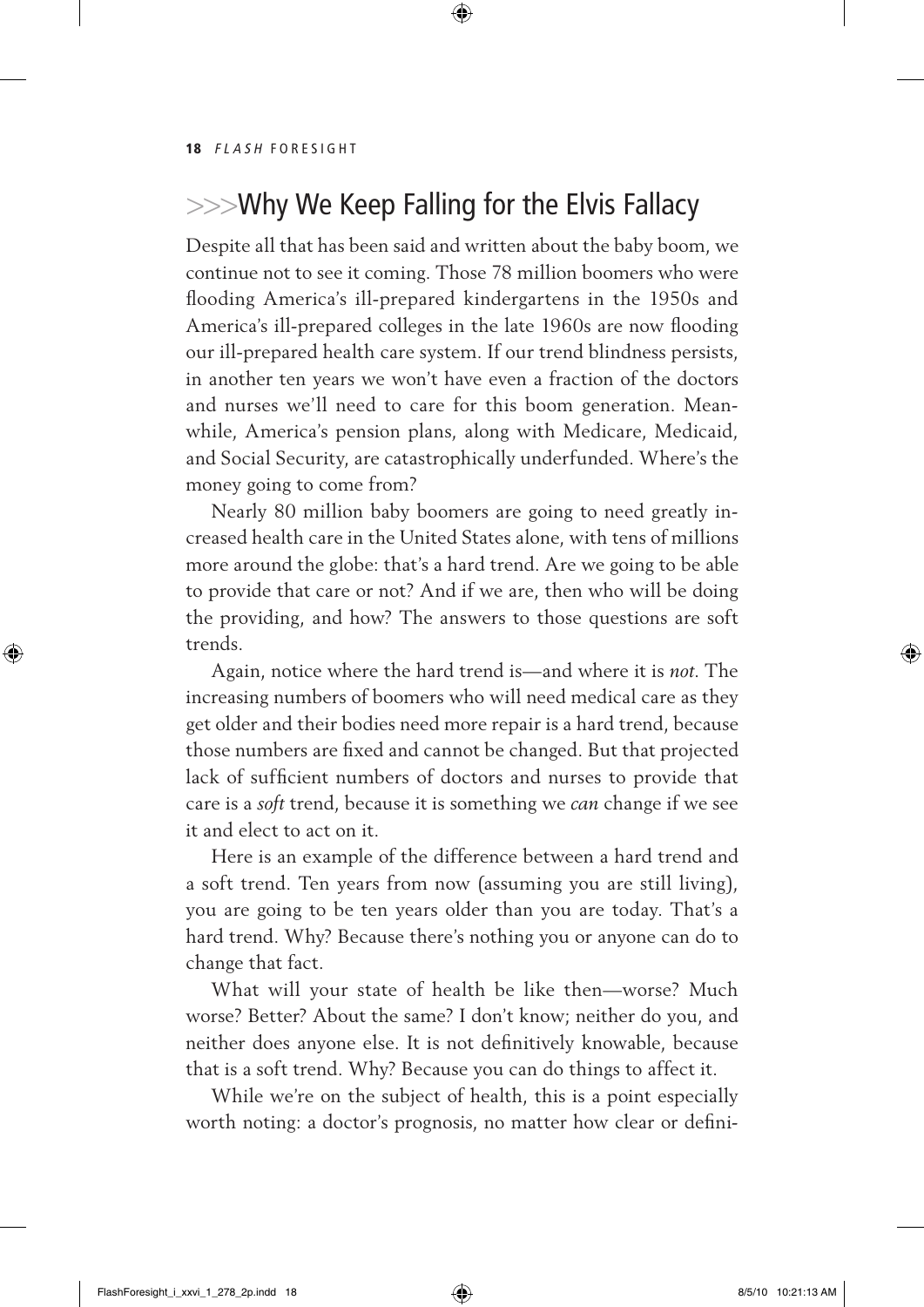tive it may seem, is *never* a hard trend. We often see it as such: when the man in the white coat intones, "I'm so sorry— you have six months to live," it's pretty easy to feel grim. But plenty of people have defied their doctors' predictions by months, even by years.

How is that possible? By changing. Whether through a change in diet or exercise, in breathing and posture, in attitude and strength of will, nutritional supplementation or other unconventional health approaches, people have the ability to take actions that change their state of health— which means it is always a soft trend.

This is, in a nutshell, the power of flash foresight: knowing how to identify hard trends gives us the ability to *see* the future. Knowing how to identify soft trends gives us the ability to *shape* the future.

Recently, a colleague of mine who lives in Washington, D.C., told me that a car parked in a neighbor's driveway down the street had been vandalized. The next day it had happened again, this time to a neighbor just a few houses away. The following day it happened again, this time to his next-door neighbor's car.

"Hey," I said, "things aren't looking good for your car tonight!"

But was that a hard trend? No, it was soft— because he could do something about it. And he did. He got his car into a garage.

A soft trend may have a good chance of happening, even an excellent chance— but no matter how likely it looks, it's not carved in stone. There is an opportunity to do something about it. For years everyone seemed to accept that Toyota would eventually outsell GM. American automakers have been struggling ever since the seventies and eighties, when they lost the quality edge to their Japanese competitors, and they've been in catch-up mode ever since, missing the hard trends for decades.

For example, the rise of India, China, and the price of gas.

Strangely enough, while we often treat the cyclic change of real estate and stock prices as if they are linear and their values will go up forever, we also make the opposite mistake: we often treat a linear change as if it's cyclic. For decades, the Big Three automakers have been building cars as if cheap gasoline would continue forever. It won't.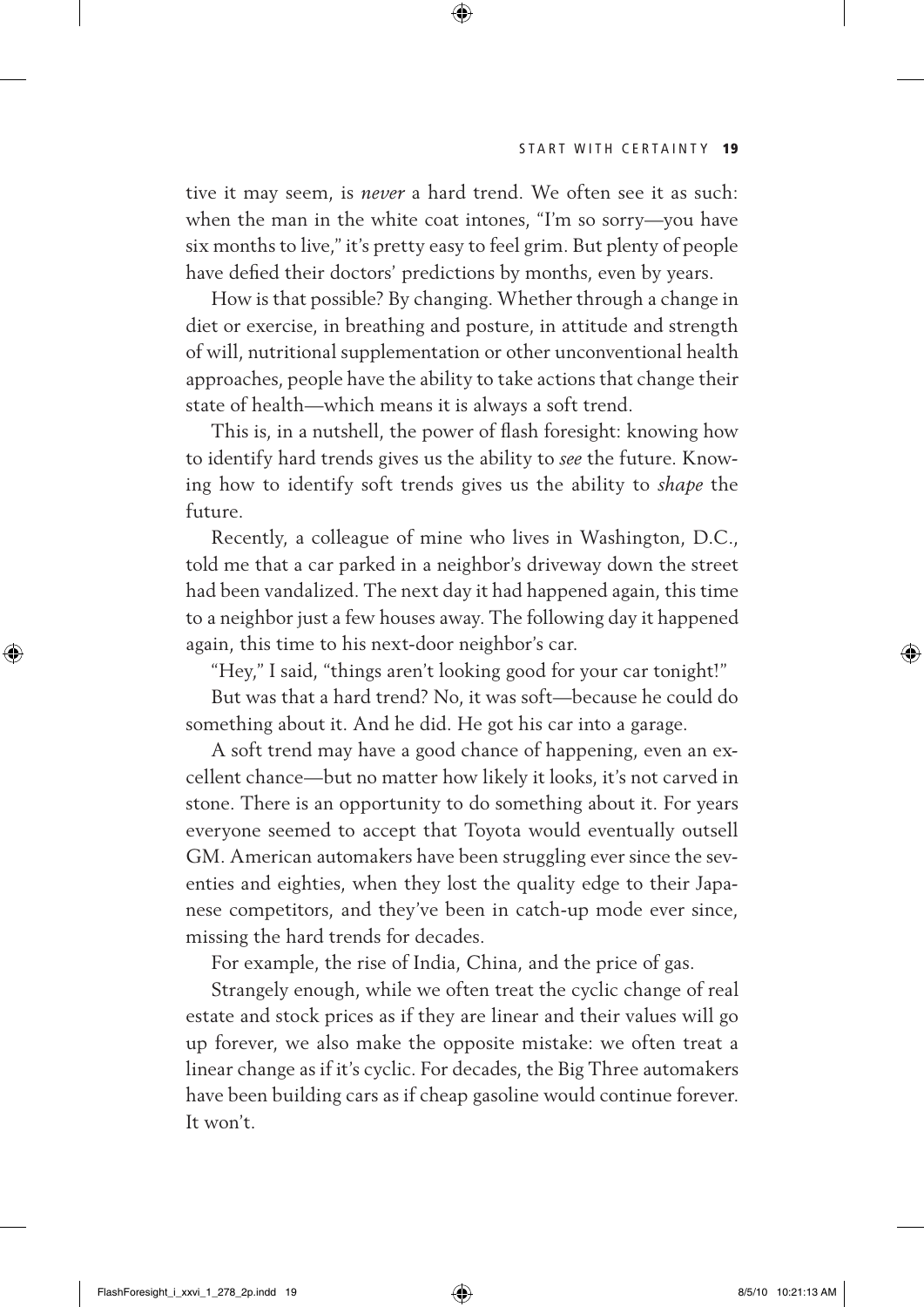Actually, the price of gas is affected by both kinds of change, cyclic *and* linear, as are many things in our world; the key is to sort them out and see which is which. The linear change patterns are the ones that tend to disrupt the status quo and change the direction of the future, and are therefore especially powerful. Seasonal consumption patterns, economic upticks and downturns, events in geopolitics, and other cyclic influences do cause fuel prices to rise and fall. But these smaller cyclic influences pale beside the long-term hard trend that is inexorably driving up the price of gas overall: the continuously increasing global demand caused by an explosive growth in the middle- class populations of emerging nations. It's not Saudi Arabia, Iraq, and Venezuela that are the overarching factor here: it's China and India. By the time you hold this book in your hands, there will probably be more cars being manufactured in China than in any other country in the world. And these newly auto- owning populations will *not* be going back to relying on bicycles.

So yes, gas prices will fluctuate somewhat from week to week and season to season, and the impact of events such as a global recession will temporarily bring down demand and prices. But recessions will always pass, and global demand will go back up again, taking prices with it. The larger trend is following a broad path of linear change, and that trend is *upward*.

For years the hard trends made it utterly predictable that the market for automobiles would trend toward smaller and more fuel efficient cars, cars with lower emissions, and, ultimately, cars that run on something other than exclusively petroleum fuel. It made no sense whatsoever to base a manufacturing strategy on large, gas hungry vehicles, with relatively little effort devoted to alternative fuel vehicles, in hopes that gasoline would eventually become more affordable again. Yet American automakers continued to spend millions fighting proposed new emissions standards and billions in advertising and manufacturing costs to keep turning out large and inefficient gas guzzlers.

The automakers were not alone: the government colluded in that fixated rearview-mirror stare by creating economic incentives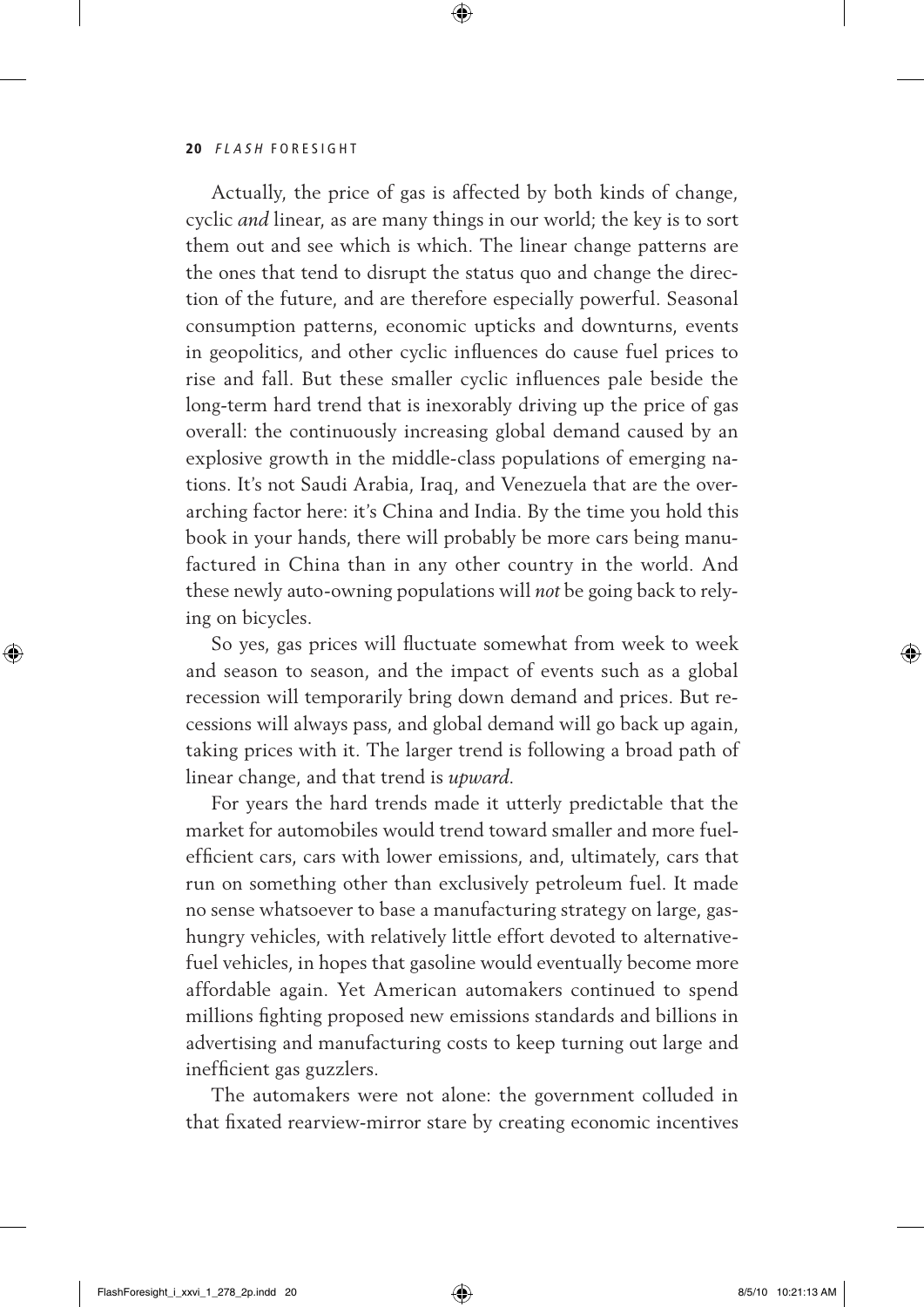that made it more lucrative to continue churning out more of that dying breed.

When I sat with Rick Wagoner at that dinner in 2004, GM had just shifted its production focus from sedans to SUVs. SUVs were soaring in popularity, and it must have looked for all the world like the demand would keep going and going. It was one of those things that certainly *seemed* like the smart thing to do at the time. It's just that it wasn't. It was a classic example of the Elvis fallacy. I'm sure that Rick never imagined at the time that five years later, with him no longer at the helm, a bankrupt GM would sell off its ultimate gas- gulping muscle car, the Hummer— to a Chinese construction company with no automobile manufacturing experience. Yet that is what happened.

The growing market demand for more fuel-efficient vehicles was a hard trend. GM losing its market dominance to Toyota was *not* a hard trend, because GM could have stopped it from happening. But they didn't.

"As GM goes, so goes the nation. . . . ," yet while that may have been true for the past half century, it's not necessarily going to *stay*  true. It is a soft trend, not a hard trend. Just because things have been going a certain way, you cannot count on them to continue going that way *unless they're based on a fixed, clearly measurable hard trend*. In fact, if they are not clearly and causally linked to a hard trend, what you *can* count on is that they *are* going to change. The question is, in what direction is the change going to happen?

To make sure we're clear on this, let's look for a moment at two other auto companies: Toyota and Hyundai. With GM's sales shrinking and Toyota's continuing to rise, it was clear to all that Toyota would take the title of number one automaker worldwide. But by early 2010 Toyota was suddenly embroiled in a crisis of its own, and it was Toyota's CEO, not GM's, now sitting in the congressional hot seat answering pointed questions about his own performance. This is the beauty of knowing how to recognize soft trends as well as hard trends: knowing hard trends will tell you, for example, where technology is going and what capabilities we can expect to have in the future. But soft trends point to where the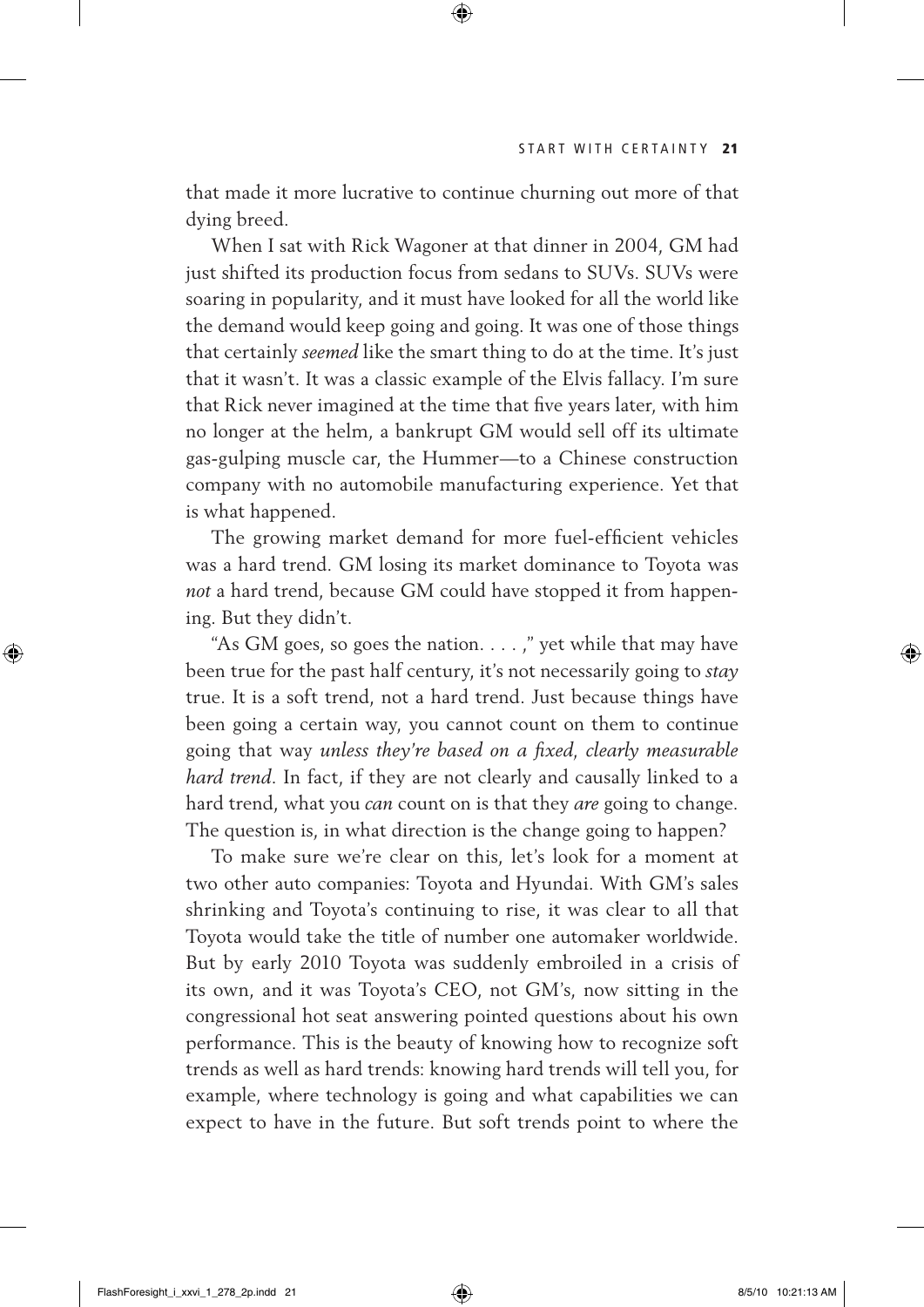opportunity lies. If Toyota's market supremacy were a hard trend, there would be no point in having any competitive car companies. But it's not. The advances in technology are a certainty; *who implements* those advances is soft.

There may be no better example than Hyundai. For years the icon of automotive cheapness, Hyundai was often viewed as sort of the joke of the industry. In the midst of the economic hard times of 2009, someone at Hyundai got creative: they started running television ads saying, "Buy a car from us, and if you lose your job, we'll let you return it, no problem." Their sales took off like crazy. By 2010 Hyundai was making a credible bid for taking the lead in luxury autos, with models going head-to-head with BMW, Lexus, and Mercedes- Benz.

We can predict with certainty many things about what kinds of vehicles we'll be buying five years from now. For example, we will still need trucks and larger cars, because there will still be stuff to haul and we'll still want to have a way to fit whole families into vehicles, so the cars of the future will not all be tiny. But we also know they *will* be more fuel-efficient and green, because of the hard trends of China's and India's demographics, and the realities of environmental impact. All these things, we can know for sure. But as to who we'll be buying them from— that is an aspect of the future that is up for grabs.

Not long ago, I spoke with a group of representatives from a large real estate company in Michigan about the difference between hard trends and soft trends. We had just gone through a definition of *hard trend*, and one man said:

"Okay, I think I have an example. In Detroit, the auto manufacturers have been taking a real beating, and people are moving out in droves. In fact, they've been moving out for over a decade. And since the auto manufacturers are just doing worse and worse, it's a hard trend that people are going to continue moving out of Detroit for the foreseeable future—right?"

Wrong. That's a soft trend. A very credible one, certainly, and one with a high degree of likelihood. But *likelihood* is not the same as *certainty*. What if Toyota (or Hyundai!) bought GM?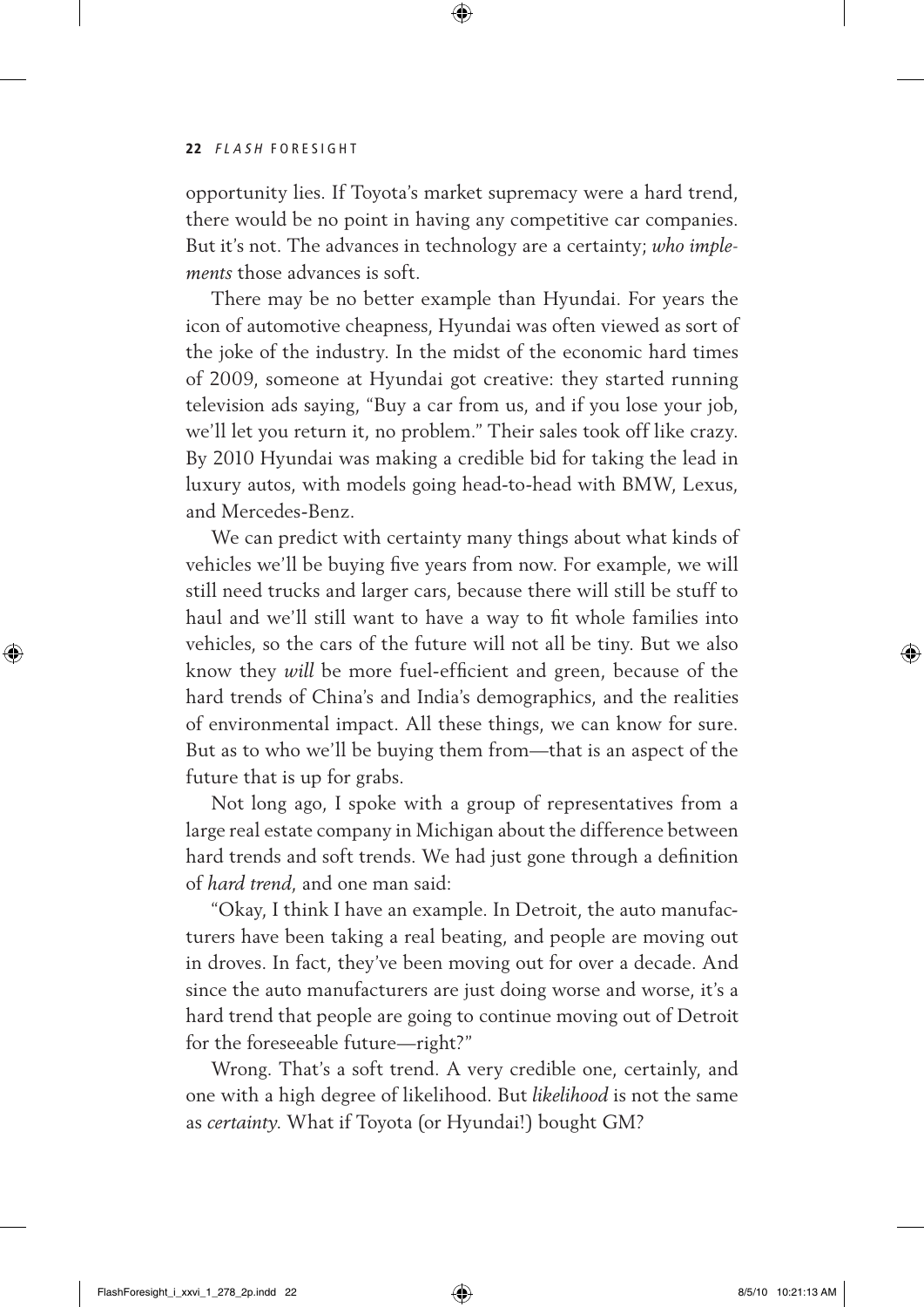The key to opening the window that looks out onto the visible future is knowing how to distinguish a soft trend from a hard trend. It is knowing how to avoid falling for the Elvis fallacy. It is knowing how to recognize certainty.

#### >>>Finding the Fortune in Hard Trends

Demographics is only one major source of hard trends; another, which we'll devote much of this book to exploring, is the forward thrust of technological advancement.

In 1993 I was invited to address a convention of the National Booksellers' Association, attended by a crowd of some 10,000 bookstore owners. My keynote address included these remarks.

"Within the next two to three years, you're going to see a huge, successful *virtual bookstore* opening up online, and it's going to transform the way people shop for books. It could be one of you here in this room who does this— but chances are, it will be someone from the outside, someone who is not already invested in the present way of doing things. Someone who will look at things with fresh eyes and have a flash foresight."

No one in the room took my comments too seriously; after all, this was 1993, and hardly anyone even knew the World Wide Web existed, much less what it was. Mosaic, the first graphical-interface Web browser, had just been released that April, and the first widely used browser (Netscape Navigator) would not appear until the end of the following year. The concept of e- commerce as we know it today did not yet even exist.

And you already know what happened next. A year later, a thirty-year-old entrepreneur incorporated a brand-new company called Cadabra.com. A year after that, Cadabra launched an online bookselling portal, which its founder eventually renamed Amazon. That entrepreneur was Jeff Bezos, and four years later he was *Time* magazine's Man of the Year cover story. Bezos saw the hard trend; today he is one of the richest men in America.

Back in 1993, of course, none of this had happened yet, but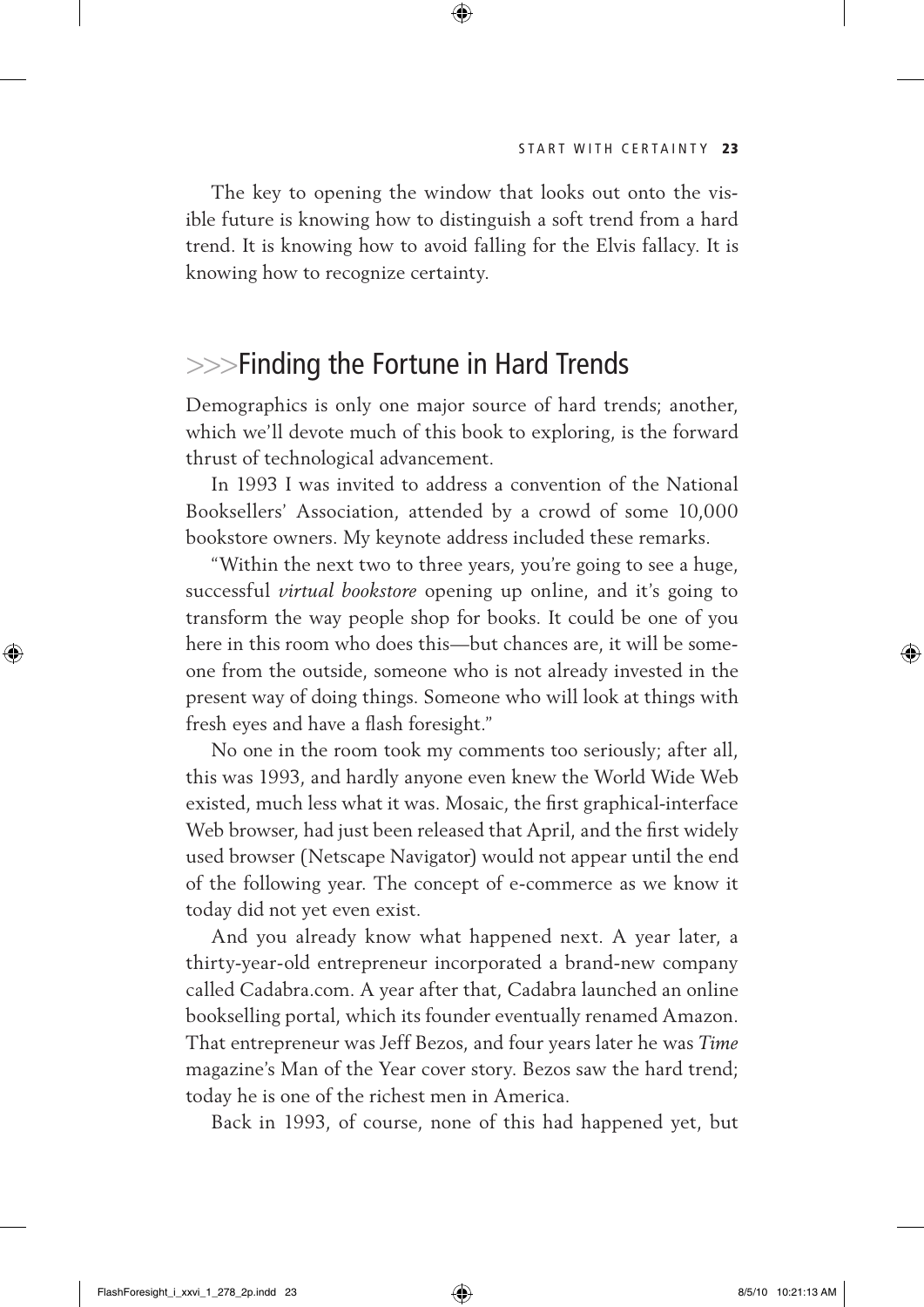given the state of development of the World Wide Web and the increasing capabilities of home computers and modems, I was certain that it would— certain enough to risk my reputation by going on record with that prediction to an audience of thousands. It wasn't a lucky guess, and it had nothing to do with being psychic: given the hard trends, it was fully predictable.

That Amazon prediction was not an isolated event; over the past twenty-five years I've made hundreds of accurate predictions about the future of technology and how it will change every aspect of our lives. Here is a small sampling of my early predictions, including the year they were published; note that they were all made publicly, in speeches, articles, interviews, and books, and have not been edited in hindsight.

| <b>DATE OF</b><br><b>PUBLICATION</b> | <b>PREDICTION / FULFILLMENT</b>                                     |
|--------------------------------------|---------------------------------------------------------------------|
|                                      | The 1990s will see a digital revolution.                            |
|                                      | In 1983 we lived in an analog world and the word <i>digital</i> was |
| 1983                                 | seldom used in business or education. During the 1990s a global     |
|                                      | conversion from analog to digital technology sparked multiple       |
|                                      | predictable revolutions in such fields as cell phones, photogra-    |
|                                      | phy, and e-mail, to name just a few.                                |
|                                      | Fiber optics will soon become the medium of choice for broad-       |
|                                      | band data transmission.                                             |
|                                      | Fiber optics was still an emerging technology in 1983 and only      |
| 1983                                 | a few were experimenting with it. By the end of the 1980s fiber     |
|                                      | optics had become the backbone of broadband communications          |
|                                      | globally, and in the late 1990s it created the worldwide explo-     |
|                                      | sion of the Internet in virtually every area of human enterprise.   |
|                                      | There will be computers in every classroom by the mid-1990s.        |
|                                      | In 1983 only a relatively few people were using computers and in    |
| 1983                                 | order to use one, you needed to learn a programming language        |
|                                      | such as BASIC. In 1995 USA Today reported that every classroom      |
|                                      | in America had at least one computer.                               |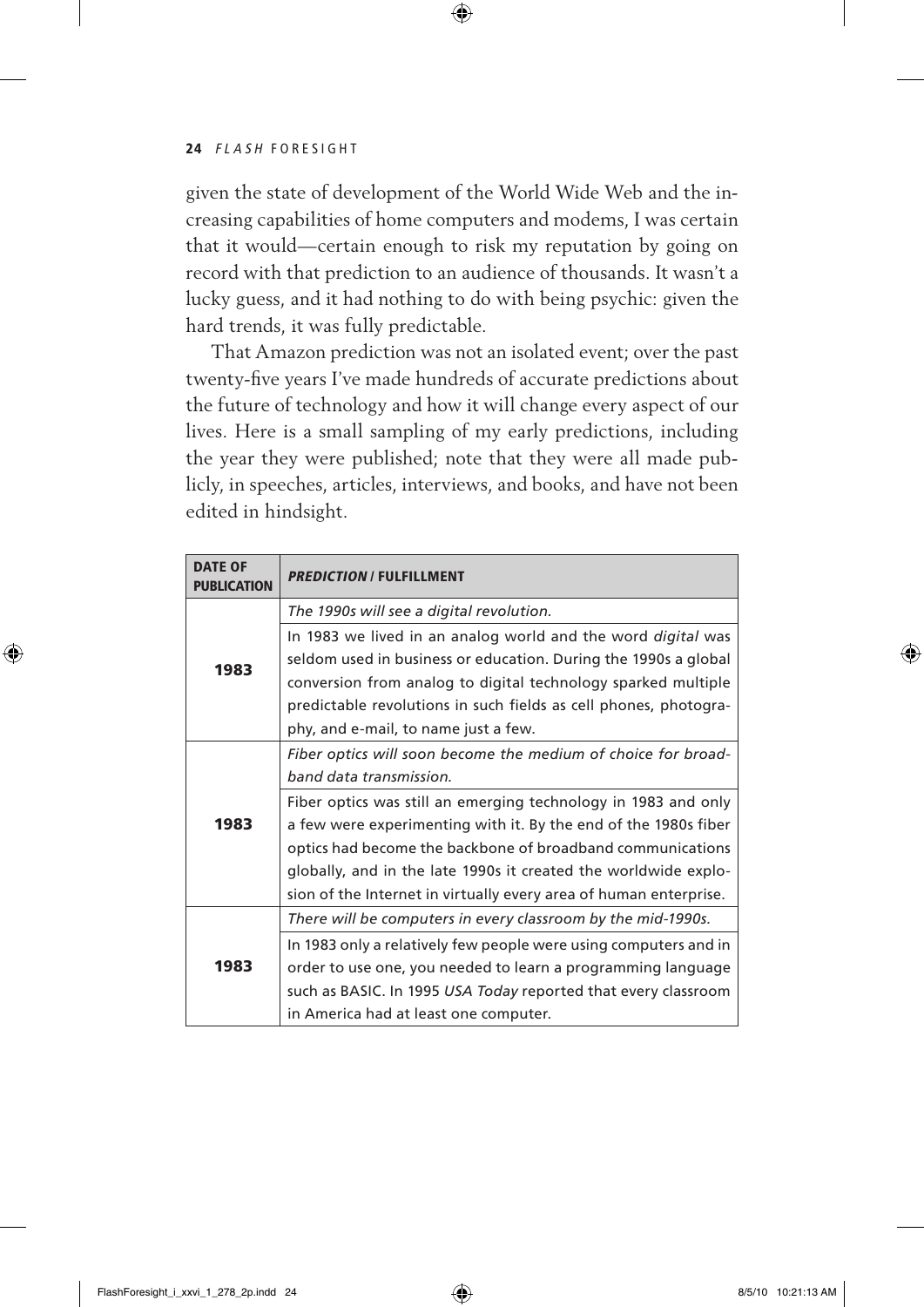| <b>DATE OF</b><br><b>PUBLICATION</b> | <b>PREDICTION / FULFILLMENT</b>                                                                                                                                                                                                                                                                                                                                                                                                                                         |
|--------------------------------------|-------------------------------------------------------------------------------------------------------------------------------------------------------------------------------------------------------------------------------------------------------------------------------------------------------------------------------------------------------------------------------------------------------------------------------------------------------------------------|
|                                      | We will sequence the human gene code by the year 2000.                                                                                                                                                                                                                                                                                                                                                                                                                  |
| 1984                                 | The Human Genome Project was begun six years later, in 1990; a<br>"rough draft" of the complete human gene code was announced<br>jointly by U.S. president Bill Clinton and U.K. prime minister Tony<br>Blair on June 26, 2000.                                                                                                                                                                                                                                         |
|                                      | By 1990 all computers will use an icon interface.                                                                                                                                                                                                                                                                                                                                                                                                                       |
| 1984                                 | When Apple introduced the first Macintosh in 1984, the busi-<br>ness world regarded it as an irrelevant toy. Microsoft introduced<br>the first edition of its Windows operating system a year later, in<br>1985, to lukewarm response. The first edition to achieve wide-<br>spread popularity was Windows 3.0, which was released in 1990<br>and sold two million copies within six months. Virtually all com-<br>puters have used an icon-based interface ever since. |
|                                      | By the late 1990s we will use GPS to pinpoint location with ap-                                                                                                                                                                                                                                                                                                                                                                                                         |
| 1986                                 | plications ranging from agriculture to trucking.<br>In 1986 GPS was being used only by the military, and few saw a<br>nonmilitary use. By the late nineties farmers were using GPS to<br>plow their fields, and trucking companies were using it to track<br>each truck on the road.                                                                                                                                                                                    |
|                                      | By the end of the 1990s e-mail will outpace paper mail.                                                                                                                                                                                                                                                                                                                                                                                                                 |
| 1988                                 | In 1988 only scientists and technologists were using e-mail. By<br>1998 the number of e-mails sent over the Internet exceeded the<br>number of physical letters sent through the postal service.                                                                                                                                                                                                                                                                        |
|                                      | From the mid-1990s on, businesses will widely use and profit                                                                                                                                                                                                                                                                                                                                                                                                            |
|                                      | from the Internet.                                                                                                                                                                                                                                                                                                                                                                                                                                                      |
| 1988                                 | In 1988 using the Internet required a working knowledge of<br>computer programming, and the idea of a widespread business<br>application seemed like science fiction. With the introduction of<br>the first graphical-interface Web browsers in 1993 and 1994, this<br>barrier was demolished, and the migration of the business com-<br>munity onto Web sites followed over the next several years.                                                                    |
|                                      | There are more software programmers in India than in the United                                                                                                                                                                                                                                                                                                                                                                                                         |
|                                      | States; once they get networked, sometime in the late nineties,<br>a revolution will be born.                                                                                                                                                                                                                                                                                                                                                                           |
| 1988                                 | In 1988 few were aware that India had more programmers than                                                                                                                                                                                                                                                                                                                                                                                                             |
|                                      | the United States; fewer still could see the impact on India's<br>economy and the global service revolution that would result.                                                                                                                                                                                                                                                                                                                                          |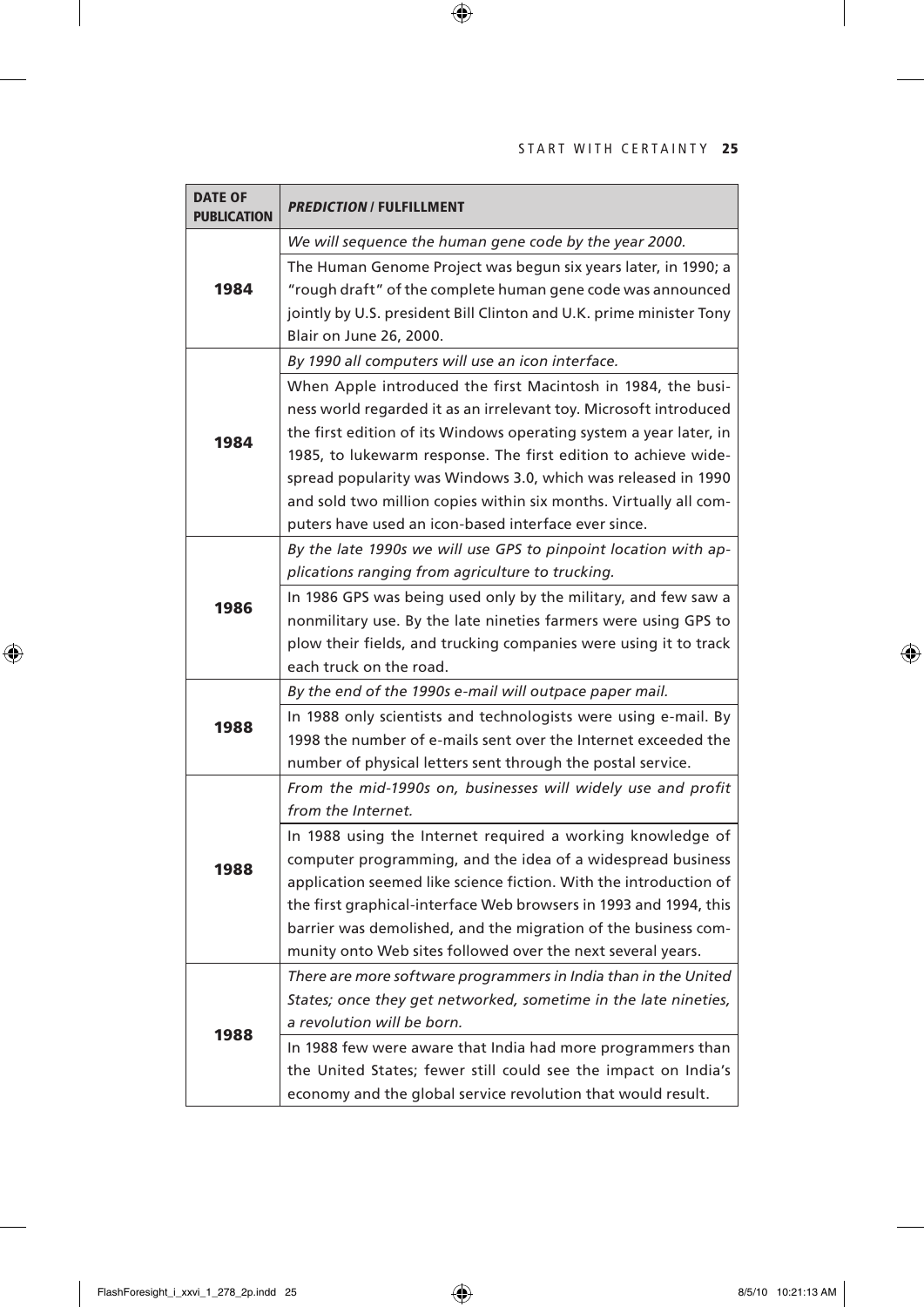| <b>DATE OF</b><br>PUBLICATION | <b>PREDICTION / FULFILLMENT</b>                                       |  |
|-------------------------------|-----------------------------------------------------------------------|--|
|                               | Within another two to three years, someone will create a suc-         |  |
| 1993                          | cessful online bookstore.                                             |  |
|                               | As described above, Amazon.com was founded in 1994.                   |  |
|                               | Between 2000 and 2005 we will see the rapid growth of wireless        |  |
|                               | Web access.                                                           |  |
| 1996                          | In 1996 the Netscape and Microsoft Web browsers were barely           |  |
|                               | one year old, and virtually every computer's Web access was           |  |
|                               | through a slow wired connection. In mid-1999 Apple introduced         |  |
|                               | its first AirPort (WiFi hub), and the wireless Web was born.          |  |
|                               | In less than ten years, people will have Web browsers on their        |  |
|                               | smartphones.                                                          |  |
| 1996                          | In 1996 Nokia released the Nokia 9000, the earliest palmtop           |  |
|                               | computer-style smartphone; it was expensive, huge, and weighed        |  |
|                               | close to a pound. By 2006 nearly one hundred million Web-capable      |  |
|                               | smartphones were shipping worldwide per year.                         |  |
|                               | By the early 2000s the next generation of Web architecture            |  |
|                               | (XML) will usher in a social networking revolution.                   |  |
| 1997                          | By 2004 the terms Web 2.0 and social networking had come into         |  |
|                               | widespread use to describe the new types of Web experience            |  |
|                               | made possible by XML technology.                                      |  |
|                               | Starting in 2008 we will begin to see record defaults on mort-        |  |
|                               | gages due to the large number of speculative home purchases           |  |
| 2006                          | with zero-interest ARMs that will reset, driving foreclosures up      |  |
|                               | and home values down.                                                 |  |
|                               | In 2006 few were seeing the visible triggers that would send the      |  |
|                               | United States and the rest of the world into an economic crisis.      |  |
|                               | Social media and social-media marketing will go mobile and will       |  |
|                               | be standard on smartphones by 2010.                                   |  |
| 2008                          | In 2008 the business world was just discovering social media; few     |  |
|                               | were taking it seriously, and fewer still were seeing the possibility |  |
|                               | of it going mobile.                                                   |  |

How could one possibly see these things happen before they happened? It's not guesswork or psychic acuity. It's purely a question of knowing how and where to look, and taking the time to do the looking. In my case, it was possible to make all these predictions and hundreds more, even down to specific timelines many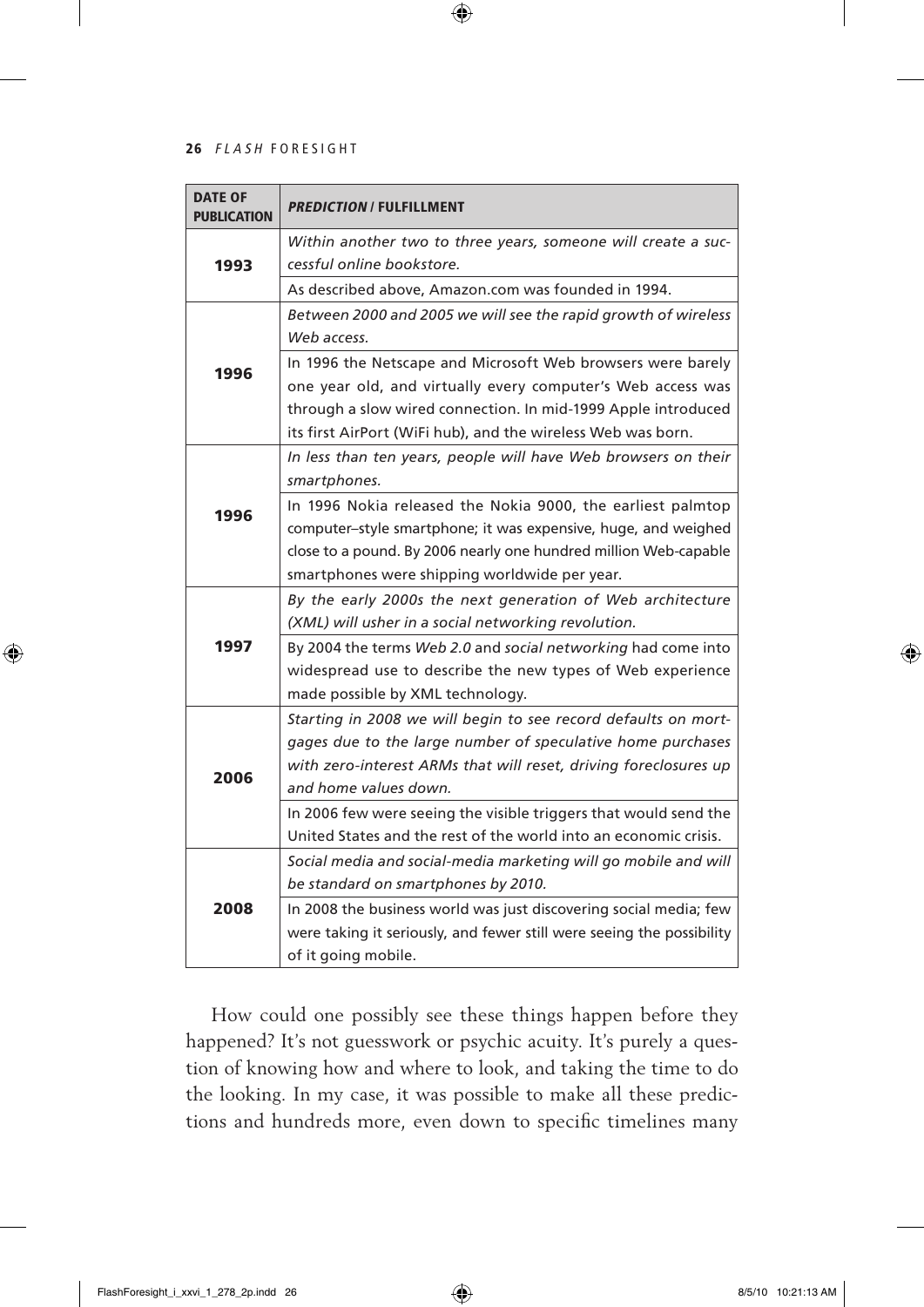years ahead of time, simply because I'd spent a good deal of time studying hard trends in technology.

Hard trends make the future visible. Once you see the distinction of hard trends, you start opening all sorts of doors to new possibilities.

In the late 1980s, while working with executives at the Mayo Clinic, I asked them to take a look at their visible future. When they did, what they saw was a world of decreasing Medicare and Medicaid reimbursements, increasing losses in their emergency rooms, and a generally depressing economic scenario. The future they saw, based on what seemed to them the likely demographic and economic trends, looked bleak.

But most of what they saw represented soft trends. The aging of the population itself was a hard trend— but that didn't necessarily have to translate into economic losses for the Mayo Clinic.

I directed their attention to a few key hard trends they hadn't been looking at: the increasing presence of computers in consumers' homes and the increasing speed and power of those computers, along with the introduction of CD-ROM technology. A steady increase in processing power and storage capacity (two hard trends) and the progressive miniaturization of components (another hard trend) were making it easier and easier to store, distribute, and search huge amounts of information, making it possible to access certain types of knowledge tools that had hitherto been impossible.

The world, in other words, was moving rapidly toward a *knowledge- based economy*. So I came up with this simple suggestion: why not take advantage of that hard trend and turn the Mayo Clinic into an organization that derived income not only from treating people who came to their facilities, but also from selling their *knowledge*?

From our vantage point today, this advice looks rather obvious, but it was a radical idea at the time. Remember, this was the late 1980s. The concept of CD- ROM was barely a few years old; Microsoft would not release Encarta, the first commercial CD-based encyclopedia, for another half a decade. Yet to Mayo's credit, they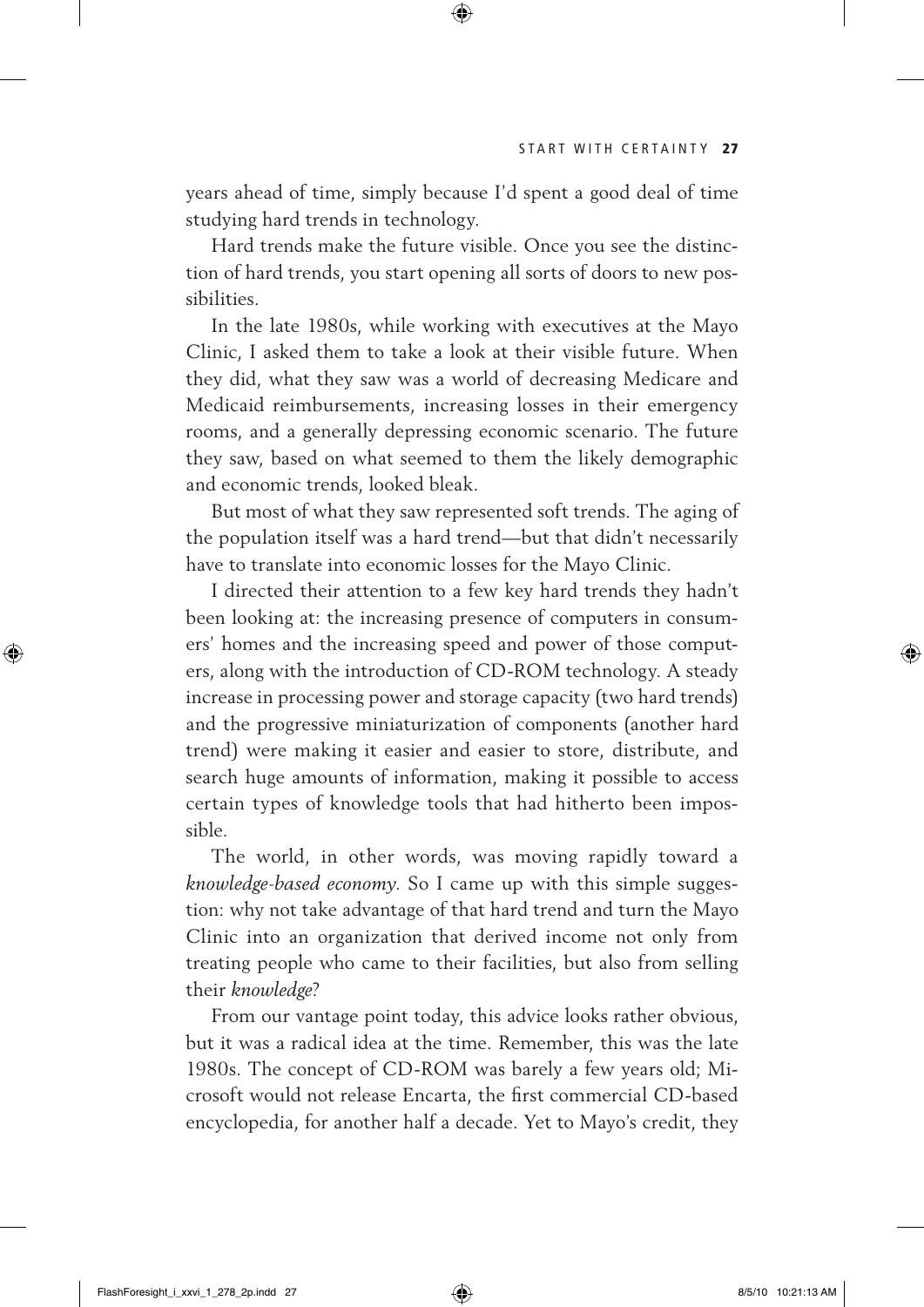leaped at the idea. The result was a CD that consumers could use anytime, day or night, to determine whether their child's rash and fever required a trip to the emergency room or could be treated with aspirin, or to get top-notch professional help in any one of thousands of other medical situations.

To some, this project seemed a long shot when they started spending time and money on it. "After all," many wondered at the time, "who would want access to medical guidance using a computer in their home?"

But the long shot paid off, and paid off in a big way. The clinic put a \$100 price tag on this product; in its first year, it sold 670,000 copies. That's \$67 million in gross sales in just one year—a very profitable flash foresight.

In fact, the benefits went even beyond sales of the immediate product. By expanding its services to offer a knowledge-based product, the Mayo Clinic began developing a new and powerful twenty-first-century brand in the marketplace. They not only created new value and new revenue, but with the subsequent rise of the Internet, their name recognition became international.

Today, when you visit MayoClinic.com, you'll see their slogan: "Tools for healthier lives." Their Web site lets you "manage your health with information and tools that reflect the expertise of Mayo's 2,500 physicians and scientists . . ." In other words, Mayo transformed itself from an organization that delivers on-site health care to an organization that delivers expertise and knowledge, anytime, anywhere.

Let's look at another example of using a hard trend to win in the marketplace, this one involving Dale Morgen, the inventor we met earlier.

As the nineties got under way, researchers had been working hard to develop a type of liquid crystal display screen for commercial application. However, there was a technical challenge they could not seem to overcome: the frustratingly slow refresh rate of the LCD's individual pixels, which, while fast enough to provide a readable picture, was nowhere near fast enough to meet the demands of a commercial television screen.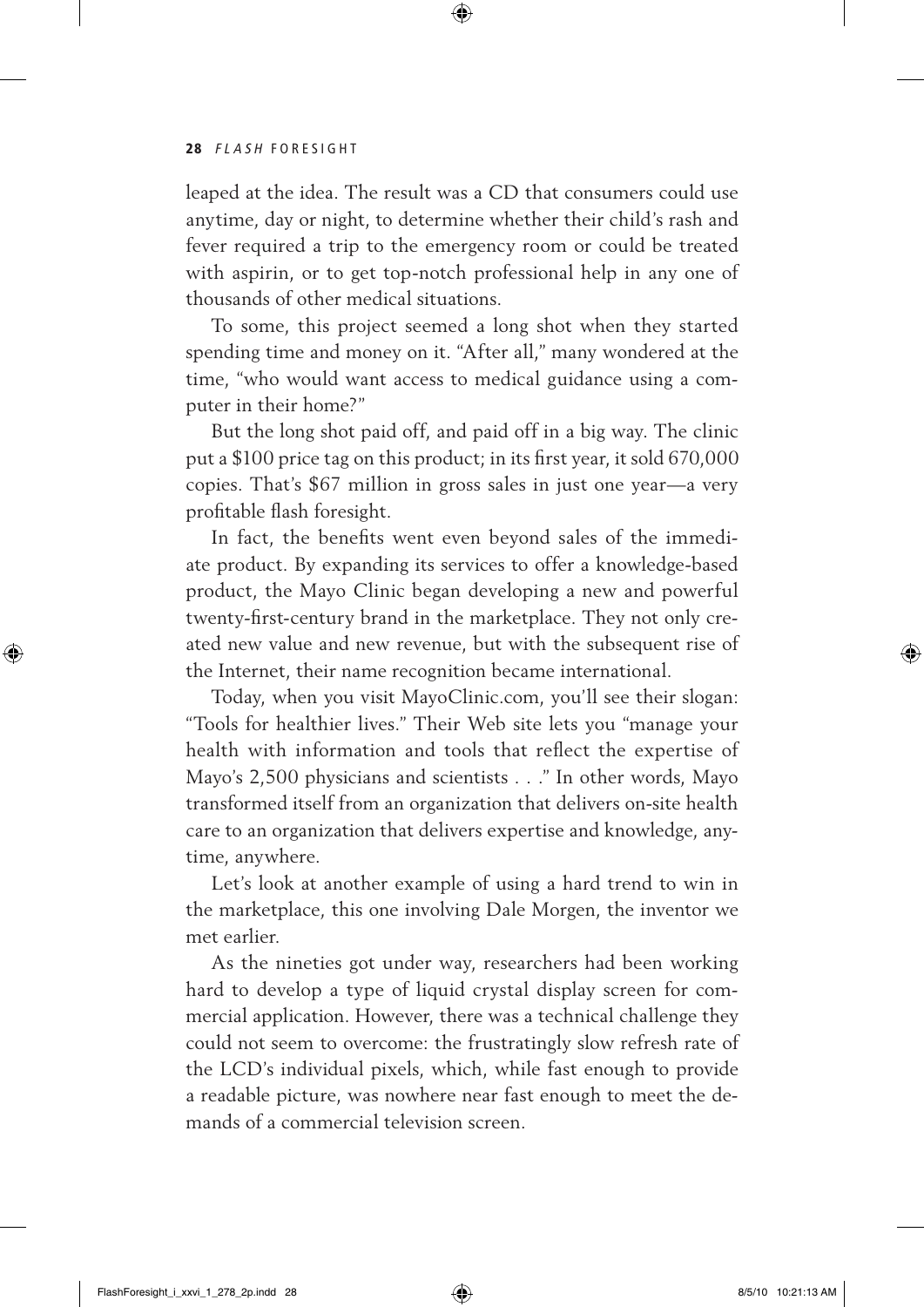Around 1989, Dale Morgen had another of his big ideas: why not add a bit of memory to each pixel? The memory would act as an image buffer, managing the flow of information to each pixel. As you watched the screen you'd actually be about one second behind the broadcast, but no one would notice.

Everyone told Dale he was crazy. Memory was far too expensive to make the idea even remotely feasible: adding memory individually to each pixel would vault the cost of the average television set up into the tens of thousands of dollars! But Dale was not deterred. He knew a hard trend: the price of memory would fall dramatically.

And so it has. After languishing quietly for a decade and a half, Dale's patent was ready when the hard trend caught up with it. Today LCD screens claim more than 50 percent of market share, which means companies are shipping more than 100 million television sets around the world per year— and his matrix control technology is being used in plasma TVs as well. Dale is sitting on a modest fortune. His LCD patent became an idea whose time had come, as he knew it would, because of the hard trend of technological advancement.

#### >>>Some Million- Dollar Flash Foresights

Now let's be inventors ourselves for a moment. Let's say we want to take advantage of the certainty provided by the baby boom to create a successful business that will thrive in the years ahead. In fact, let's say we want to create a new million- dollar company. Where do we look? You might start by looking no further than your own family.

At age seventy-five, my mother used to say that climbing up and down her three flights of stairs "keeps me young." She passed away at the age of eighty-two—but if she had lived much longer, it's clear that she would have had to move. She knew this, but she didn't *want* to move. She loved living where she was. But because of the layout of the staircases in her house, electric chair lifts would have been out of the question. And as she became frailer, getting herself up and down through those floors would have become impossible.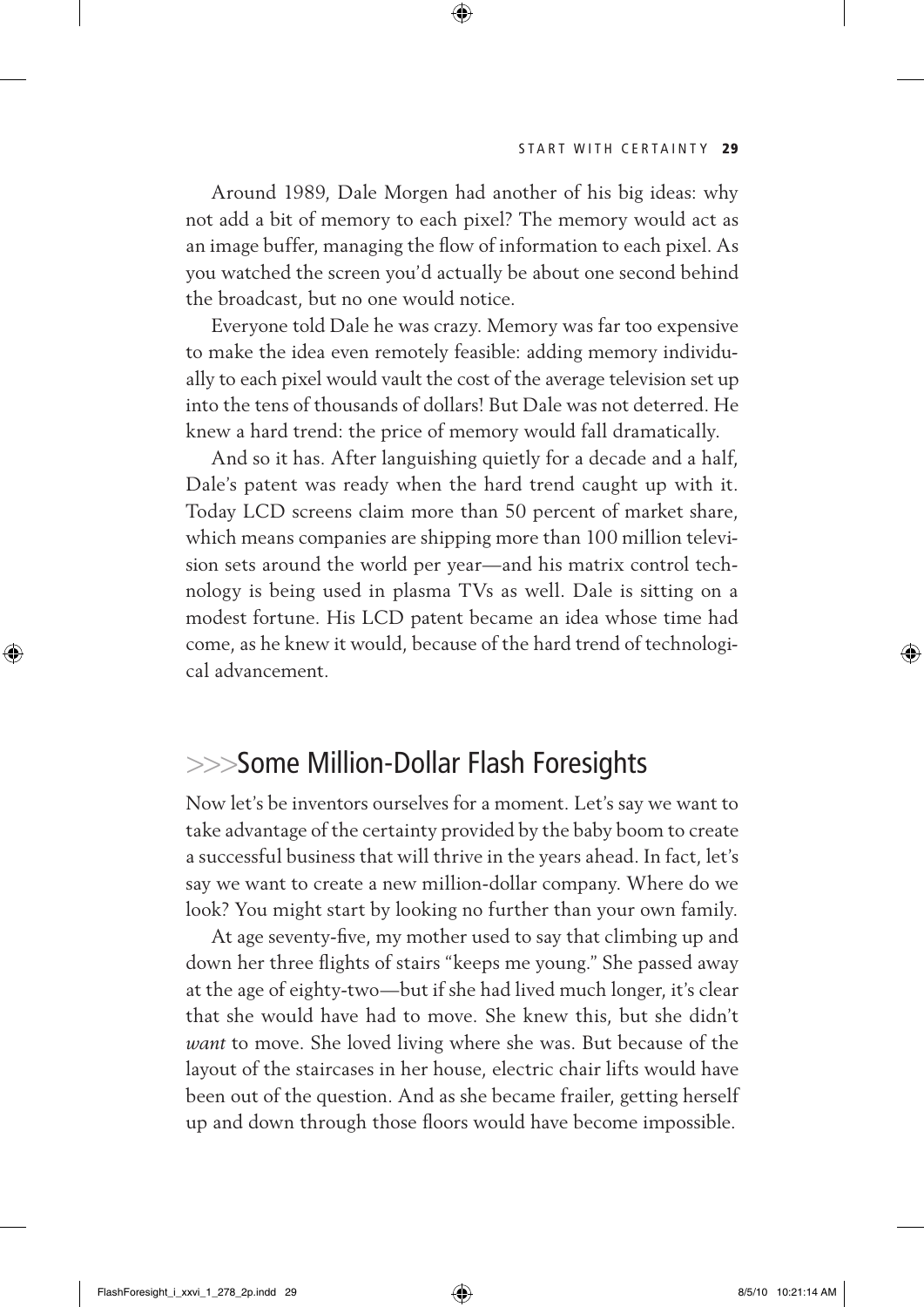She was not alone. There are millions of people living in two story homes who want to stay there, but who will soon face the same problem my mother faced. And that's nothing compared to her children's generation. When you pour the 78 million–strong baby boom into this future situation, the problem becomes enormous. And so does the opportunity.

One flash foresight solution: retrofit these homes with *personal elevators*.

The highest of high-end homes have had these for years; why not bring the feature to the average home? Installing an elevator inside the home would be complicated, expensive, and in many cases not practical. So let's do what some hotels have done and *go opposite*: put the elevator on the *outside*. It's inexpensive and practical, it gets your parents up and down, and it gives them a good view of the neighborhood to boot.

So you develop an inexpensive, lightweight, durable elevator that retrofits on the outside of the house and goes up just one story. Would there be a market for that? There sure would. Baby boomers have parents just like my mom, so they need them *now*— and they'll need them even more in the future when they are in the same situation themselves.

Throughout this book, we'll explore entrepreneurial ideas that tap a range of technological hard trends. For now, let's stay with this hard trend of baby boom demographics, and use it to come up with a handful of other ideas you could flesh out to become fullfledged million-dollar entrepreneurial enterprises.

#### BOOMER VIDEO GAMES

We have immersive, participatory video games for kids that place the user right into the action in wars, science fiction worlds, and all sorts of other settings. What about video games for baby boomers that place you at Woodstock, the 1968 Democratic Convention, or the trial of the Chicago Seven, and let you interact with your friends within those events?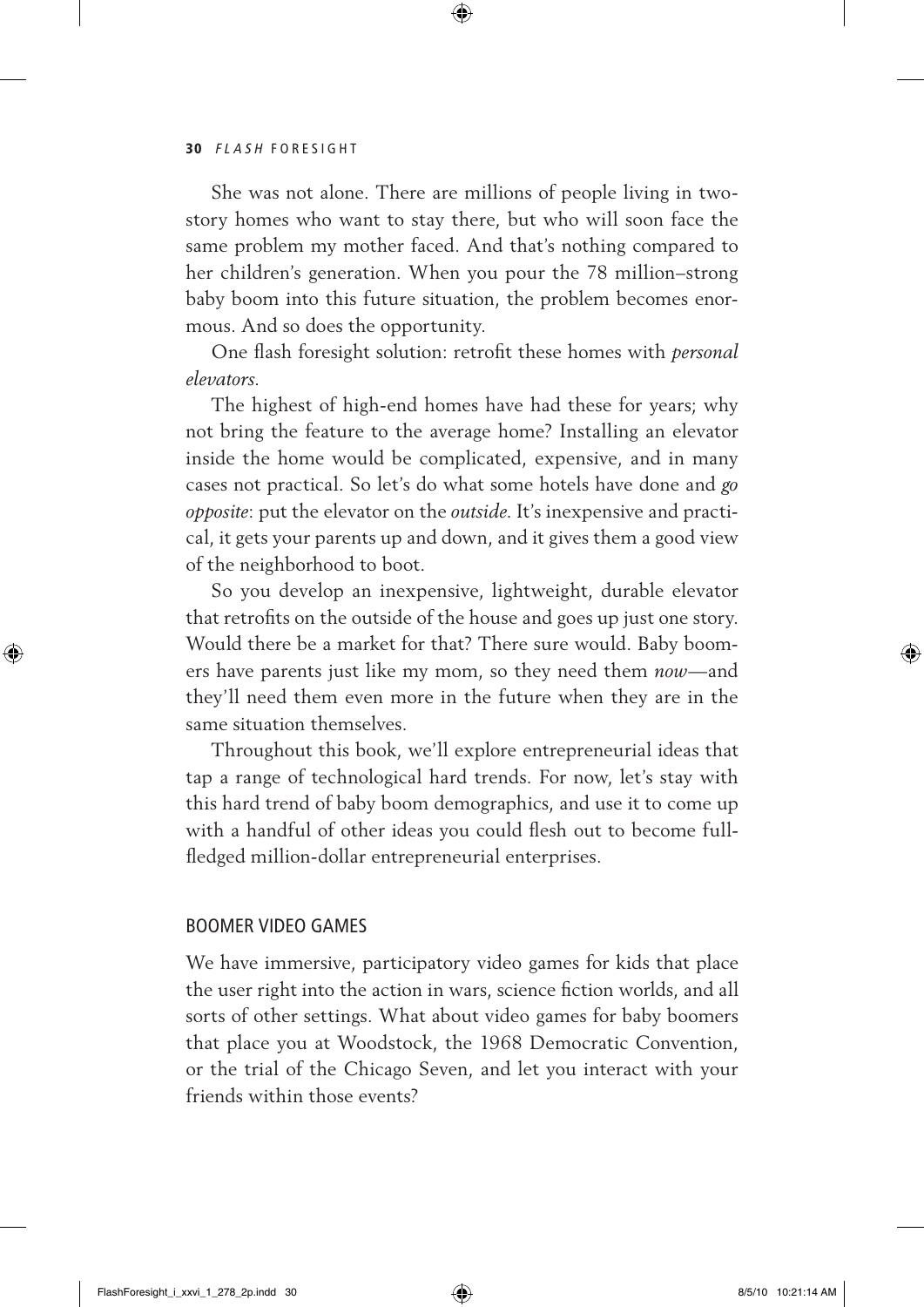#### LATE-LIFE FINANCIAL PLANNING

In past generations, financial planners helped you make money, accumulate money, and then plan how to give it away. Today, because we're living much longer, that strategy is undergoing a radical change. Unlike their parents and grandparents, those of the baby boom generation plan on doing something different after retiring instead of dying after a few years: *living, and for a long time*. The focus in senior financial planning is now shifting from accumulating and transferring wealth to making one's money last—in many cases, for decades.

Today more than 80 percent of the wealth in the United States is controlled by people over the age of fifty. Ten years from now that mass of wealth will be in the hands of people preparing for retirement— or at least, their version of retirement. They'll be getting conservative with their money, looking for stocks with a dividend, and they're going to stay that way, because they know they won't have another lifetime to make up the shortfall if they're *not* conservative.

Will that have an impact on the stock market? It certainly will. Is that bad news? Only if you didn't know about it ahead of time. How can you find ways as a financial services company to serve that emerging market?

#### UNRETIREMENT HOMES

The entire concept of nursing homes is ripe for revolution. The majority of baby boomers do not expect to fully retire, but will stay engaged in some sort of gainful employment, often different from the work of their past career. Volunteerism, social involvement, entrepreneurialism, and collaborative new ventures will be commonplace career- shift choices— and because of advances in health care, wellness, and life extension, boomers are going to live a lot longer. There will be a huge market for living facilities that combine the health-care resources of nursing homes with more upscale styling and site design that better suits this sort of second life career lifestyle. Let's call them *unretirement* homes.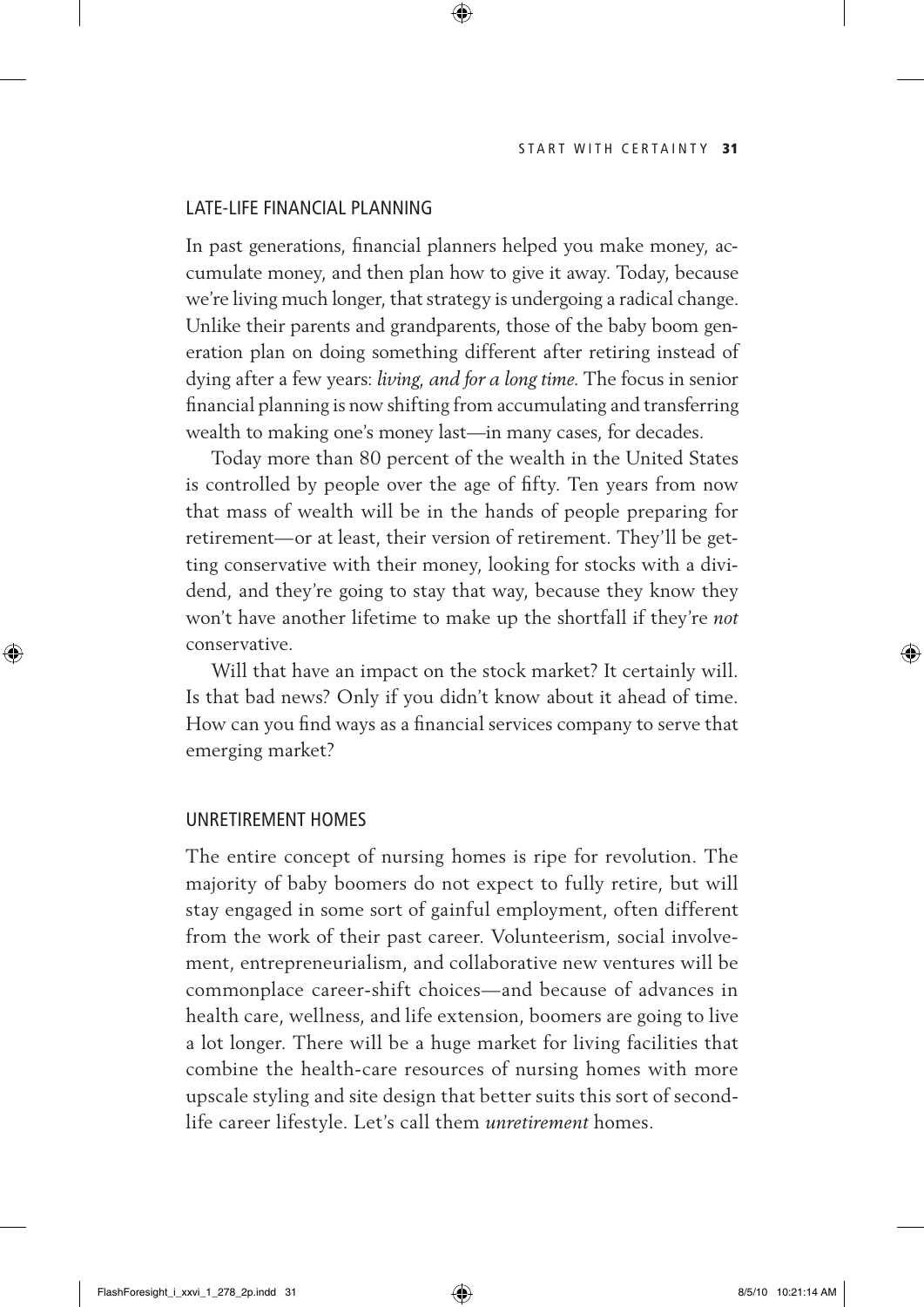And what about specially themed unretirement homes? A commune-style home would focus on gardening, energy selfsufficiency, and other sorts of back-to-the-land endeavors. How about an unretirement home where everyone played music. Or you could create an unretirement home that focused on fine cuisine, or arts and letters, or theater, or electronics.

Or, here's another thought: why don't we create an eHarmony for elders? Not for dating, but so we can match roommates in nursing homes. I recently heard in the news that an elderly person was charged with murder: she couldn't stand her nursing home roommate and strangled her.

#### GREEN FUNERAL HOMES AND BOOMER CEMETERIES

Baby boomers are on average going to live a lot longer than their parents— but we all die eventually. When that population swell hits dying age the nation will probably be no better prepared with cemeteries than we were with nursery schools, grade schools, or colleges. The burial industry, macabre though it sounds to say it, will become an enormously profitable growth niche. And not everyone wants to be buried; cremation centers will boom, too.

This is not purely a matter of available land, but also one of approach. What does a twenty-first-century, environmentally conscious cemetery look like? As boomers approach their final chapter in life and focus on leaving a legacy, what kind of funeral service do they want? How can we evolve the entire funeral-burial-farewell process so that it becomes more than a one-time ceremony and makes more of an ongoing impact and contribution to the world because if you can find a way to design *that* experience, this generation will want to buy it.

#### >>>You, the American Automaker

Now let's take that same perspective, only this time you're not an entrepreneur brainstorming a start-up. This time you are an Amer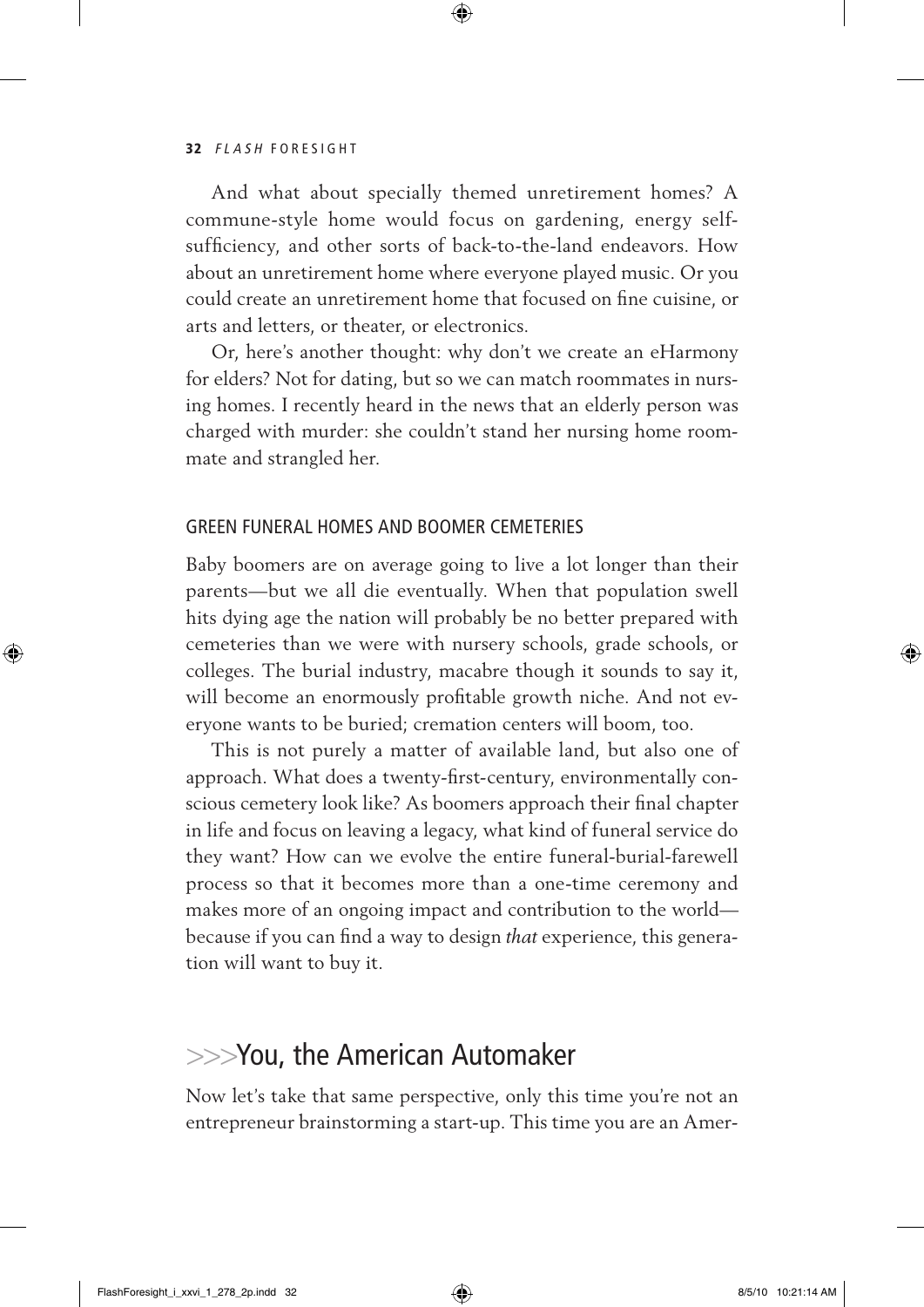ican automaker. You have decided to keep your eye on the hard trends, to steer clear of the Elvis fallacy, and to drive your company straight into the visible future. What do you do now?

You might start by asking, where's your market? Today GM sells more cars and trucks to China than any other company in the world. If you're GM, you already know something Rick Wagoner evidently didn't know in 2004 (though he should have and easily could have): unless you make some radical shifts in the kinds of vehicles you're manufacturing, someone else will be outselling you in China within ten years at most, and probably a lot sooner than that. And that's not a maybe, you know that *for certain*.

How do you know that? Because petroleum fuels, over the long term, are going to continue to become more and more costly, both economically and environmentally.

In parts of China today there are already new emission standards that are equivalent to the targets set for ten years from now in California, our most environmentally progressive state. In other words, in terms of environmental impact, America *at its most progressive*  is a good decade behind China's market demand. China has been choking on its own fumes, and they're starting to make the tough decisions that the United States is still avoiding. American automakers have been complaining that they can't meet more stringent emission standards and better mpg ratings, because it would cost them billions. That's rearview-mirror thinking. Unless they start producing the vehicles the world of the future will need, those billions won't be there anyway.

As an American automaker, what will *you* do? With your eyes firmly on the visible future, you won't grudgingly try to *meet* those numbers— you'll immediately look for ways you can leap ahead and *exceed* them.

There are roughly one billion kids today in emerging nations who are going to enter the consumer market over the next five to eight years. Add to them the hundreds of millions of adults in these emerging nations who want cars *now*. This demographic group will be in the market for close to a *billion* new cars over the next decade. That's a hard trend: it *will* happen. Who's going to make and sell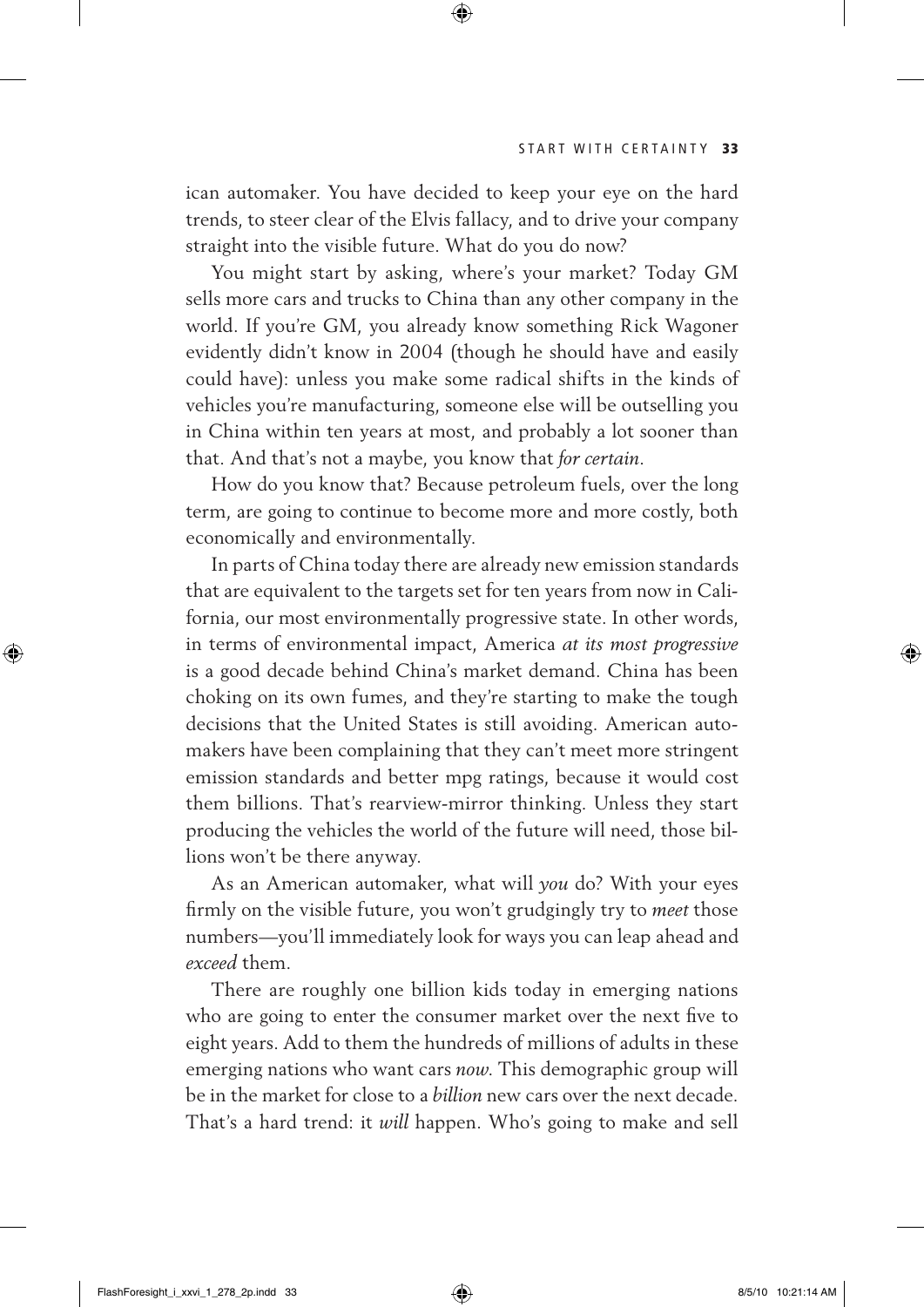them? That's a soft trend; we can't be certain about the answer to that one, and in fact, we can *change* the answer to that one. To do that, we need to ask a different question, one we *can* be certain about: *What kind of cars will they be?*

They're going to be eco-friendly cars that are inexpensive and have a small profile, so they can fit on the narrower streets of those emerging economies. They are going to be a combination of electric vehicles and hybrids running on multiple fuels. Why? Again, a hard trend: we're going to reduce our exclusive reliance on oil as our primary automotive fuel. That's a whole different kind of car. Someone is going to make an absolute fortune selling those cars in Africa, the Middle East, India, China, and the rest of Asia.

If you don't serve this emerging market, someone else will. In India, where the streets are quite narrow, the Indian automobile manufacturer Tata is already designing very small cars for use there— and they have announced their intention to market a hybrid version of their tiny car, making the world's smallest (and cheapest) hybrid. Tata's auto is named, appropriately enough, the Nano. And look out, Europe and America: Tata now owns Jaguar and Land Rover.

What if, instead of leaving innovation to the newcomers (as the booksellers did with Amazon), you decided to refocus the resources of your American auto company onto designing cars for these emerging markets? In fact, what if you put your focus on becoming the *best automaker on the planet* by doing that? You would be going with the tide, instead of against it. The financial profits would be immense, as would the goodwill and brand power you would generate. Imagine the shot in the arm you would engender, not only for your own beleaguered industry but for American industry as a whole.

"But we've got major manufacture- cost problems," you point out. "How can we possibly compete with Toyota's approach to manufacture?"

Well, why not go with a model like Dell's? Today, in hindsight, everyone can readily see how brilliant the Dell model was. But when Michael Dell set out to have other manufacturers make its computers according to Dell's customer specs, to have people pay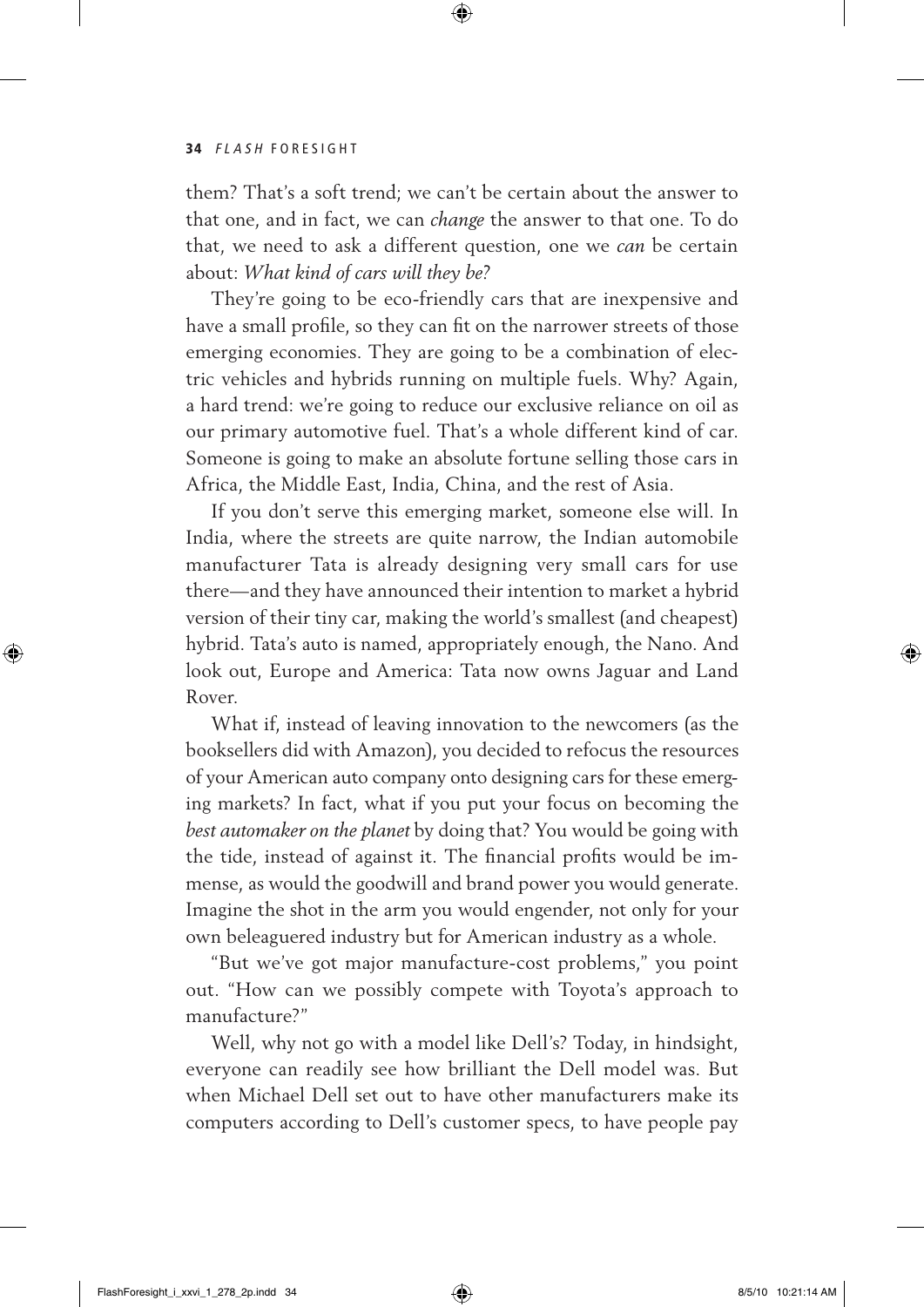for the computer they wanted, not from a showroom but sight unseen, and then take their money and go manufacture it out of parts from their "just in time" supply chain, people thought he was a fool. He was no fool: he had a flash foresight and acted on it. Dell later lost its way, because they grew big and sought to milk their cash cow instead of continuing to pioneer and innovate— but the model of "just in time" inventory, a highly responsive supply chain, and customer custom design is even more practical today than it was when Dell first explored it.

Early in Ford's history, founder Henry Ford made a famous remark about his Model T: "Customers can have it any color they like, so long as it's black." Ford's greatest contribution to technology was the concept of assembly-line mass production, a process that derives its power from the uniformity of its product. At the time, Ford's insight was itself a flash foresight. Yet a century later, that is still the approach of American automakers today. We still haggle over our limited options on the shop floor and pay through the nose for extra features. Meanwhile, the truth of today's manufacturing technology is that it is now possible to produce 100 uniquely different items at nearly the same profitability as producing 100 exact replicas of the same item. "Have it your way" is not just a fast-food slogan: it's an accurate distillation of twenty-first-century consumer expectation.

So why not give your customers preordered, custom- designed automobiles? Instead of keeping all that massive investment in manufacturing capacity, outsource all the manufacturing. Let your customers go online, choose the features they want, and design the car they want, make a down payment, and then go have it made. Cash up front. Instead of tying up billions in manufacturing capacity, you're using the customer's money.

Dell computers are made in Taiwan; so are IBM's, so are Apple's. Where it's made isn't the point: it's still a Dell or a Mac, because it's manufactured to Dell's or Apple's brand and quality specs. We could just as easily manufacture our GM cars overseas.

Or here's a thought: instead of outsourcing your labor, why not *insource* it: have it done right here in the United States, as Toyota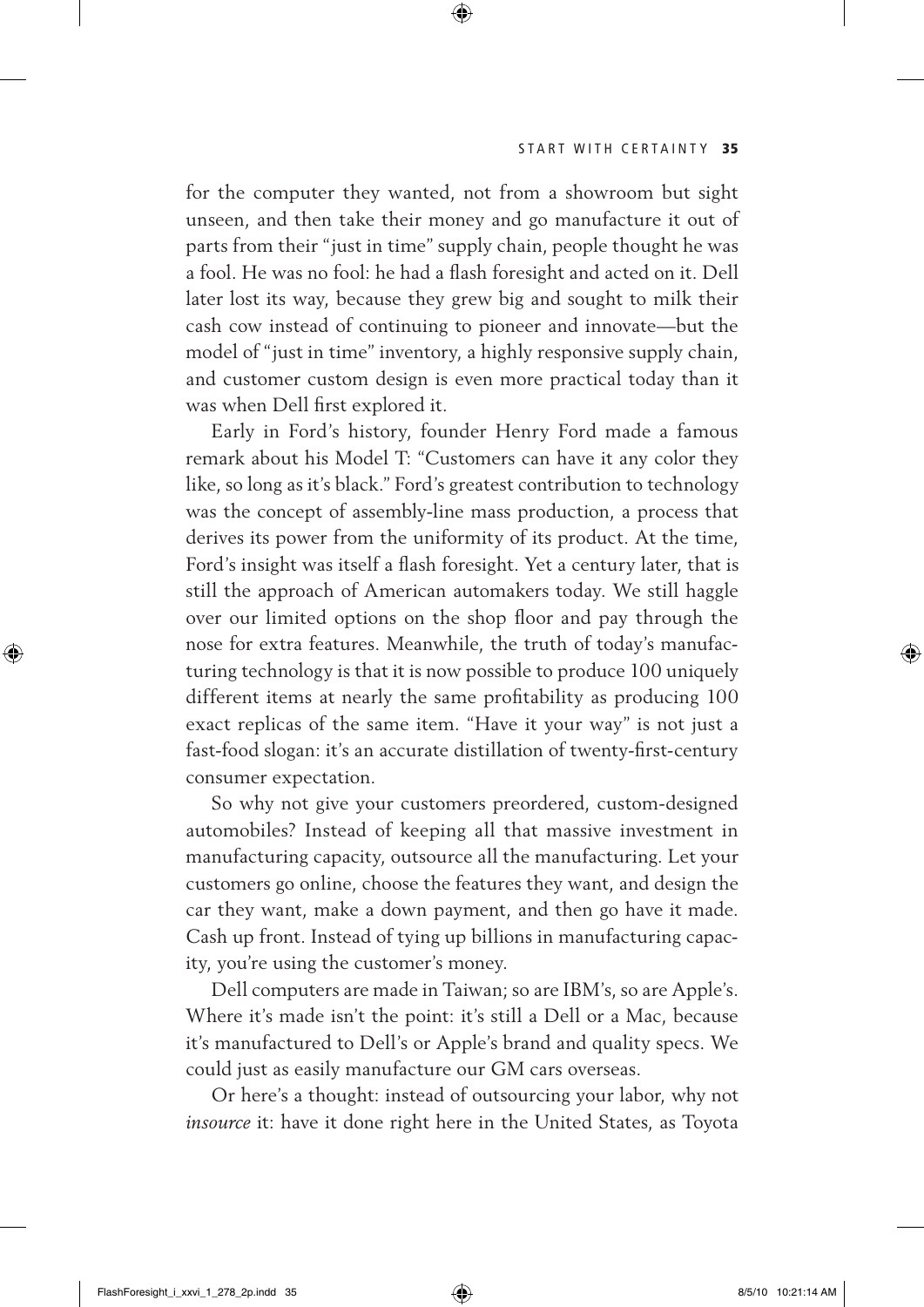is doing. Toyota makes most of the cars for the American market here in the United States, and they're hiring American workers to do it. In fact, why not talk with Toyota and explore the possibility of them being your manufacturing arm? Why don't you have U.S. workers build your cars according to Toyota specs, with your company name on it? With your highly customizable, fluid-design Dell model, you're going to need to hire a lot more engineers. And with the popularity of your new on- demand customizable autos, soon your plants are going to be *hiring*, not laying off.

Even before doing any of the above, there's one sweeping change you might make as an American auto company: stop thinking of yourself as an American auto company, and start seeing yourself instead as a global auto company, building cars all over the world, using employees all over the world, to serve markets all over the world. Could you perhaps form a strategic alliance with Tata? Or if you'd rather, set up your own manufacturing facility over there? China has already realized it can't continue building conventional, polluting, twentieth- century cars, and has now set a goal of becoming the number one hybrid-car manufacturer on the planet. Why not build your own facility over there and build for them?

And while you're becoming a global car company, why not also become a *green* car company? Instead of building cars in China and shipping them to the United States (which GM is doing), build your autos all over the world, manufacturing them locally for the markets they're going to serve— so you stop all the polluting involved in all that shipping, and at the same time start employing the local populations to build their own cars.

Of course, you haven't solved all your problems. You've got some major issues with labor and health care to deal with. You're going to need to show your labor unions how to look at the visible future, because you're going to need twenty-first-century unions that are focused on retraining their workers for the visible future, instead of protecting and defending the turf of bygone years— that is, unions that understand the need to shift from lifelong employment to lifelong *employability*. And you'll need to completely redesign your approach to health care. We'll talk more about both issues in later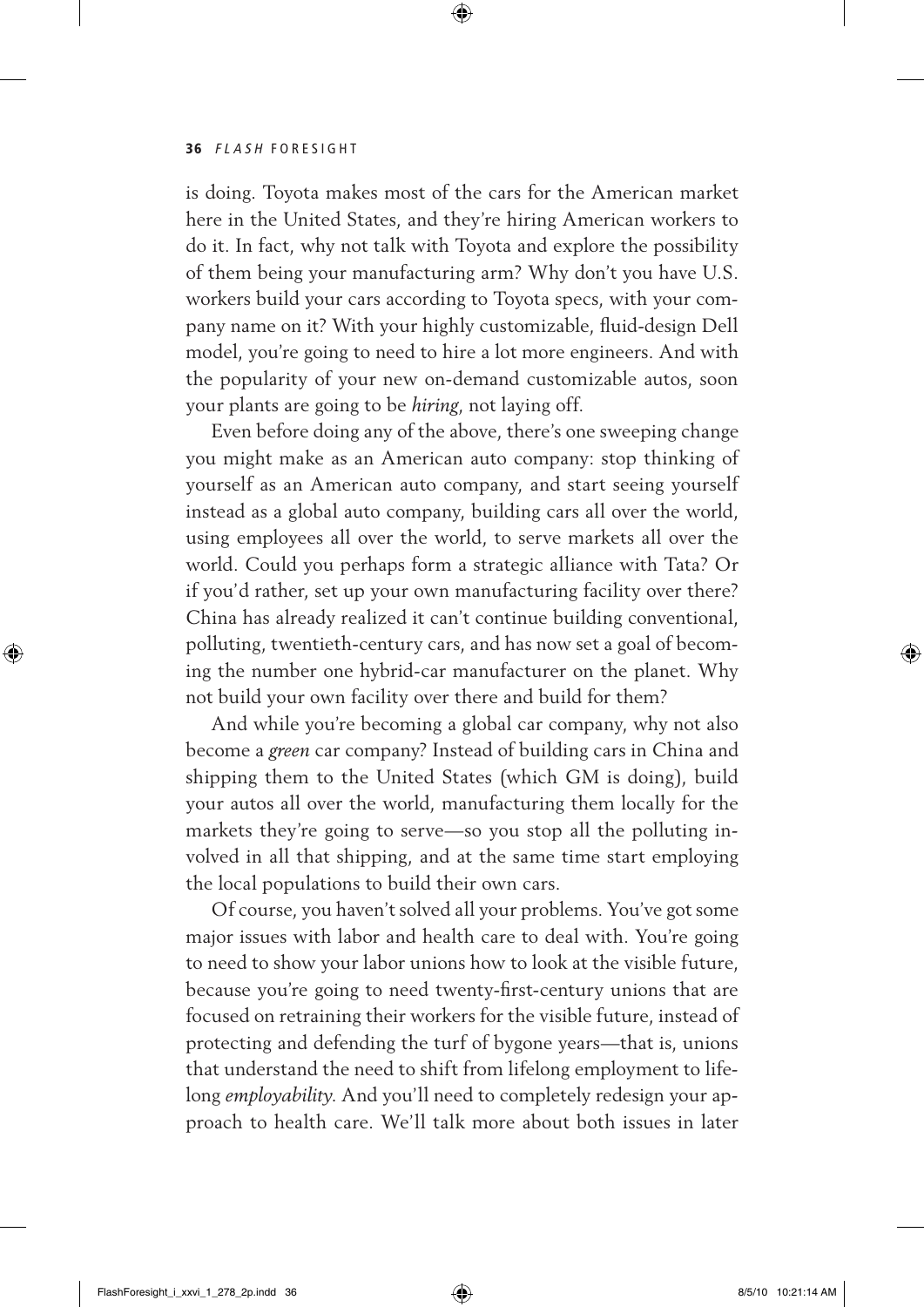chapters. But in the pursuit of your car company's makeover, you're well on your way.

Strategy based on certainty has low risk and high reward. Base your strategies on certainty, on the known future visible in hard trends and the soft trends that you can manipulate, knowing which is which and acting accordingly, and you will build something that will not only survive but even thrive in the years ahead.

Hope is not a strategy: certainty is.

#### >>>History May Be Bunk— But the Future Is Real

They say we can learn from history, and that's true— to an extent. But there may have been more insight than wisecrack in Henry Ford's remark, "History is bunk," because, in fact, hindsight does not necessarily bring wisdom. If it did, everyone would have lots of wisdom. Yet we still keep making the same mistakes.

No, too often what hindsight brings is not wisdom but *lament*. "I should have bought Google stock when it first hit \$100 a share. We should have sold our house when the market was up. I should have realized our marriage was in trouble. I should have known. . . ."

The universal lament: *I should have seen it coming.* But if we're operating out of hindsight, we *never* see it coming.

Why does it always seem that we learn about something too late to take advantage of it? The answer is so simple it's shocking: We didn't see it coming because we weren't looking.

In 2008, as GM began its final downward spiral toward insolvency, Rick Wagoner expressed regret that he had not moved faster on developing an alternative-fuel car. He said he wished he hadn't pulled the plug on the EV1, GM's earlier electric-car prototype, and he acknowledged "underestimating how the emergence of consumer societies in China and India would help put a \$100 floor under oil prices." <sup>3</sup>

Lament—the eternal expression of hindsight.

In another announcement, just before GM's annual meeting in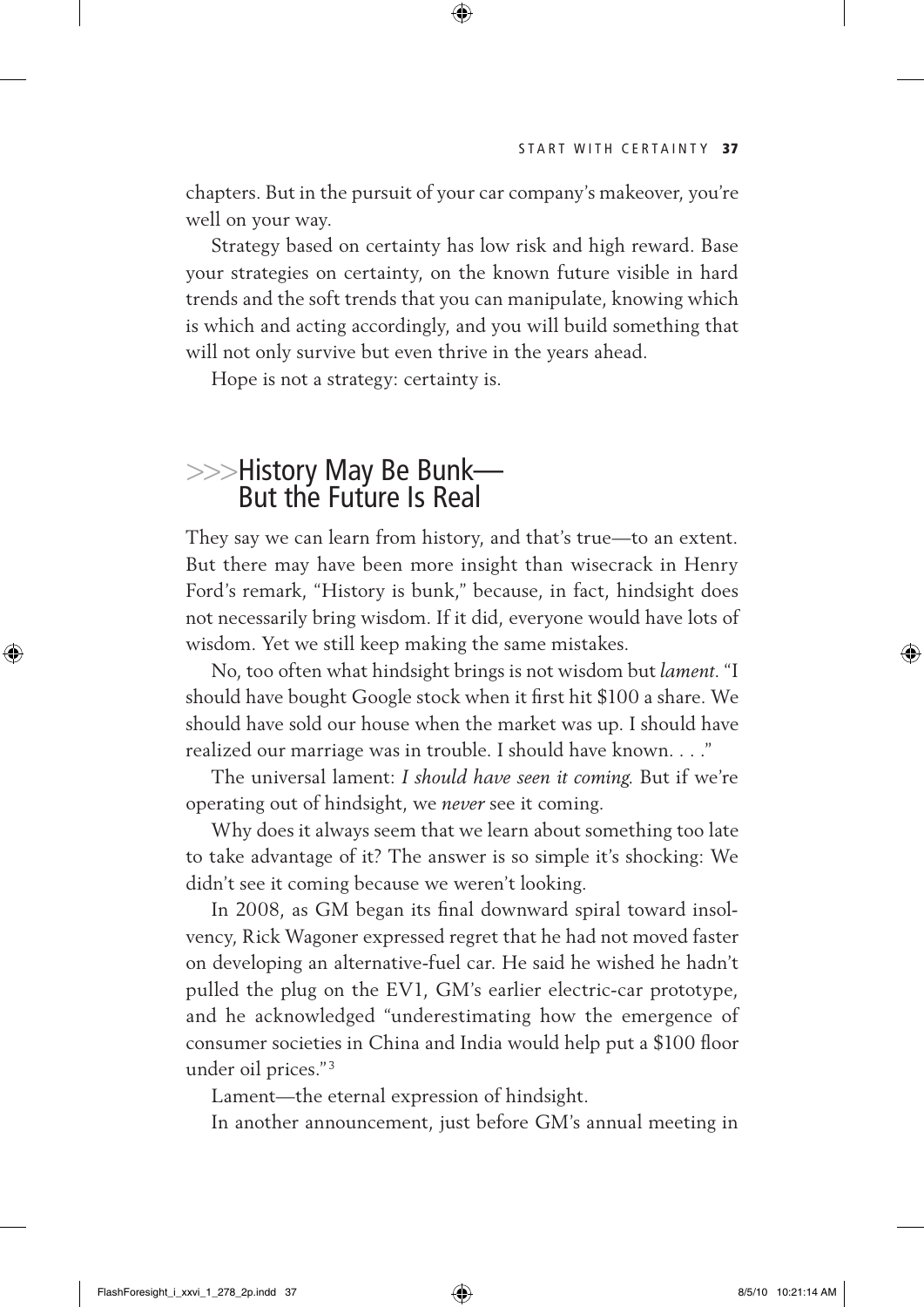June 2008, Rick declared that the soaring price of gas had forced a "structural shift" by American consumers, away from larger vehicles and toward smaller, more fuel-efficient cars. "These prices are changing consumer behavior, and changing it rapidly," he said, adding, "we don't believe it's a spike or temporary shift. We believe it is permanent."4 In other words, as we had said in our brief conversation four years earlier: *This is not a cyclic change but a linear change— and it's a hard trend.*

So why did it take 2008's \$4-a-gallon gasoline to finally bring this point home, when it was fully and wholly predictable years earlier? This is a sobering question, and one that every captain of industry would do well to ask. Because GM is only one example among thousands. The leaders of the American auto industry are in the same boat as every other CEO, every other manager, every other employer, and in fact, every other person in America— and everywhere else in the world. We're all too busy reacting to the present, putting out fires, to look at and act on the opportunities the future holds.

But looking into the visible future is no longer a luxury. In an era of rapid, epic change, it has become a survival necessity. When we buy into the myth that "we live in an uncertain world," and indeed, that in the twenty-first century, the world is becoming "more uncertain than ever," we do so at our peril. It simply isn't true.

Is the world changing faster than ever before? Absolutely. But within that bewildering maelstrom of change, there are always vast currents of certainty— currents that allow us not only to predict the future but to positively *shape* it. We just have to know where to look.

If we don't make this shift today, it will be far more difficult tomorrow. Because as dizzying as the pace of change has been these past few years, this has been only a warm-up. Things are about to start changing a *lot* faster.